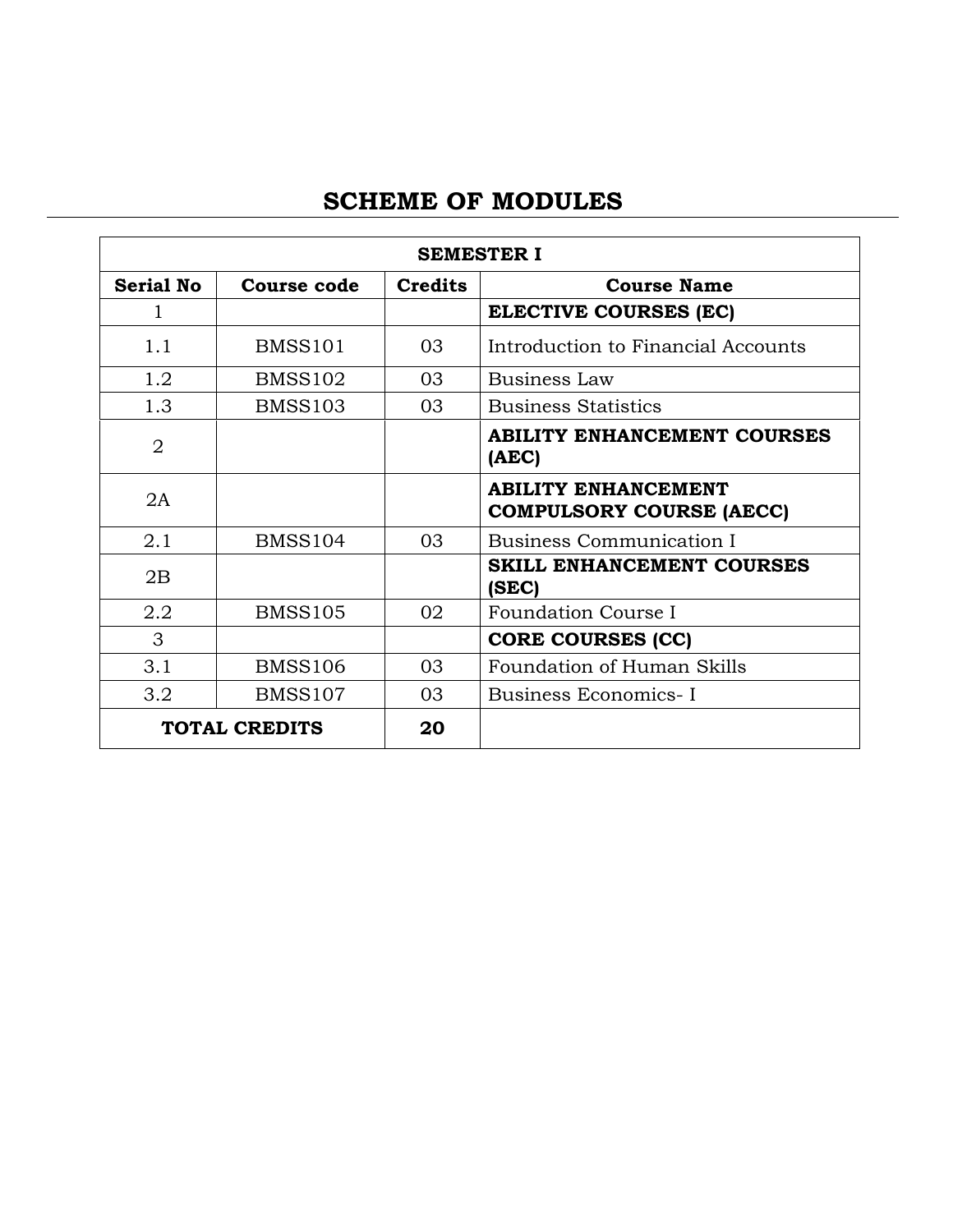| <b>SEMESTER II</b> |                      |                |                                                               |  |
|--------------------|----------------------|----------------|---------------------------------------------------------------|--|
| <b>Serial No</b>   | <b>Course code</b>   | <b>Credits</b> | <b>Course Name</b>                                            |  |
| 1                  |                      |                | ELECTIVE COURSES (EC)                                         |  |
| 1.1                | <b>BMSS201</b>       | 03             | Principles of Marketing                                       |  |
| 1.2                | <b>BMSS202</b>       | 03             | Industrial Law                                                |  |
| 1.3                | <b>BMSS203</b>       | 03             | <b>Business Mathematics</b>                                   |  |
| $\overline{2}$     |                      |                | <b>ABILITY ENHANCEMENT COURSES</b><br>(AEC)                   |  |
| 2A                 |                      |                | <b>ABILITY ENHANCEMENT</b><br><b>COMPULSORY COURSE (AECC)</b> |  |
| 2.1                | <b>BMSS204</b>       | 03             | <b>Business Communication II</b>                              |  |
| 2B                 |                      |                | <b>SKILL ENHANCEMENT COURSES</b><br>(SEC)                     |  |
| 2.2                | <b>BMSS205</b>       | 02             | <b>Foundation Course II</b>                                   |  |
| 3                  |                      |                | <b>CORE COURSES (CC)</b>                                      |  |
| 3.1                | <b>BMSS206</b>       | 03             | <b>Business Environment</b>                                   |  |
| 3.2                | <b>BMSS207</b>       | 03             | Principles of Management                                      |  |
|                    | <b>TOTAL CREDITS</b> | 20             |                                                               |  |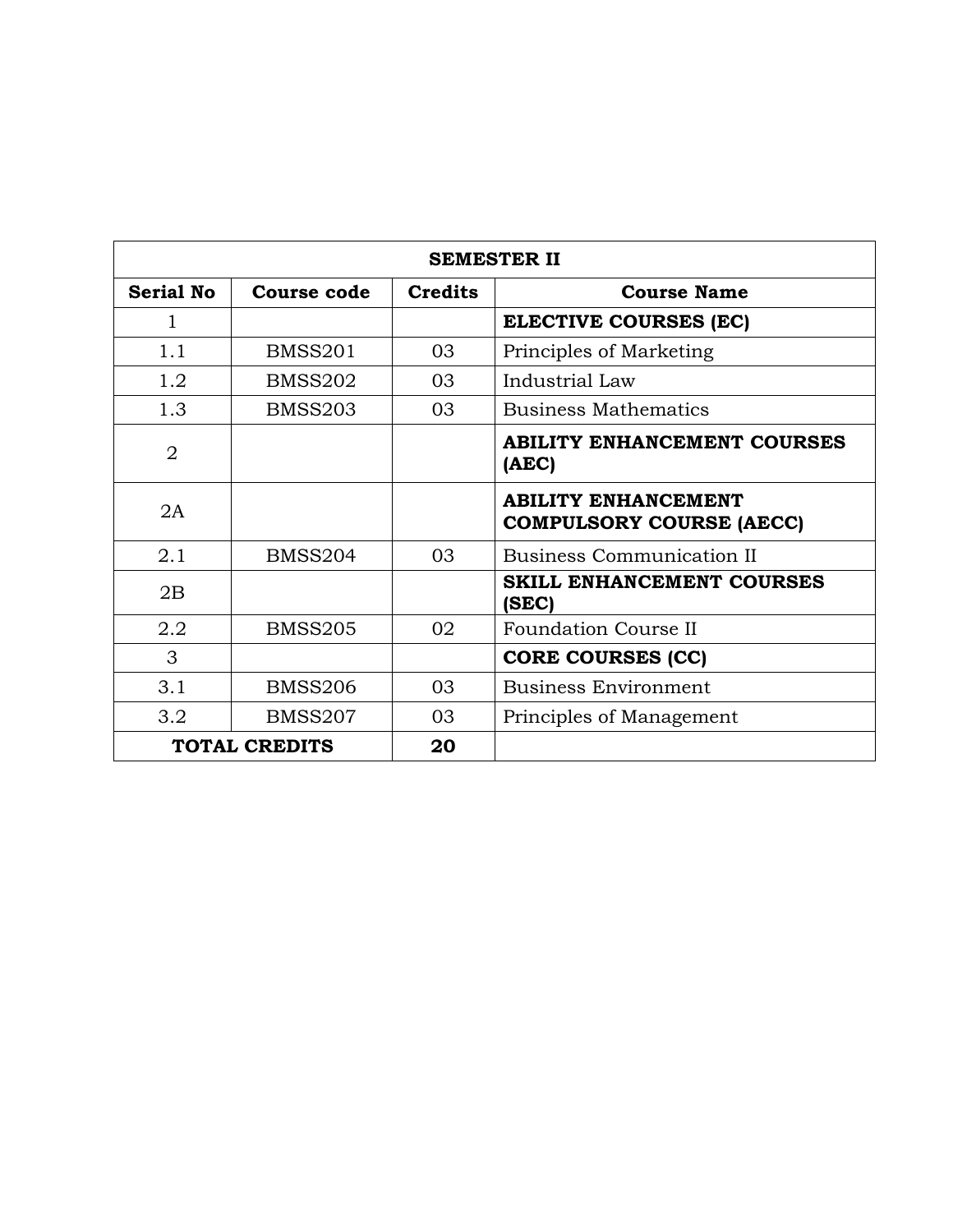### **SEMESTER I**

| <b>Serial No</b> | <b>Course code</b> |    | Credits   Course Name              |
|------------------|--------------------|----|------------------------------------|
|                  |                    |    | <b>ELECTIVE COURSES (EC)</b>       |
|                  | <b>BMSS101</b>     | 03 | Introduction to Financial Accounts |

### **COURSE OBJECTIVES**

1. To acquaint learners with basic accounting fundamentals and its importance in managing a business

2. To enable the students to understand the principles and procedures of financial accounting and to apply them to different practical situations

3. To equip the learners with the knowledge of preparation of final accounts of sole proprietary concerns

### **Course: Introduction to Financial Accounts**

**COURSE CODE:** BMSS101 **COURSE CREDIT: 03**

| Sr.No. | <b>Modules</b>                                                                                                                                                                                                                                                                                                                                                                                                                                                                                                                                                                                                                                                                                                                                                              | <b>Number</b><br>οf<br><b>lectures</b> |
|--------|-----------------------------------------------------------------------------------------------------------------------------------------------------------------------------------------------------------------------------------------------------------------------------------------------------------------------------------------------------------------------------------------------------------------------------------------------------------------------------------------------------------------------------------------------------------------------------------------------------------------------------------------------------------------------------------------------------------------------------------------------------------------------------|----------------------------------------|
| 1      | Module 1 INTRODUCTION<br>1. Meaning and Scope of Accounting<br>Need and development, definition: Book-<br>Keeping and accounting, Persons interested in accounting,<br>Branches of accounting, Objectives of accounting,<br>Accounting Cycle, Types of accounts, Classification of<br>accounts and related rules<br>2. Accounting Principles<br>Introduction to Concepts and Conventions<br>3. Expenditure, Receipts, Profit or Loss<br>Classification of Expenditure: Capital, Revenue and<br>Deferred Revenue Expenditure<br>Receipts: Capital receipt, Revenue receipt, distinction<br>between capital receipts<br>and revenue receipts.<br>Profit or Loss: Revenue profit or loss, capital profit or loss<br>4. Journal<br>Journal entries, Opening and closing entries | 14                                     |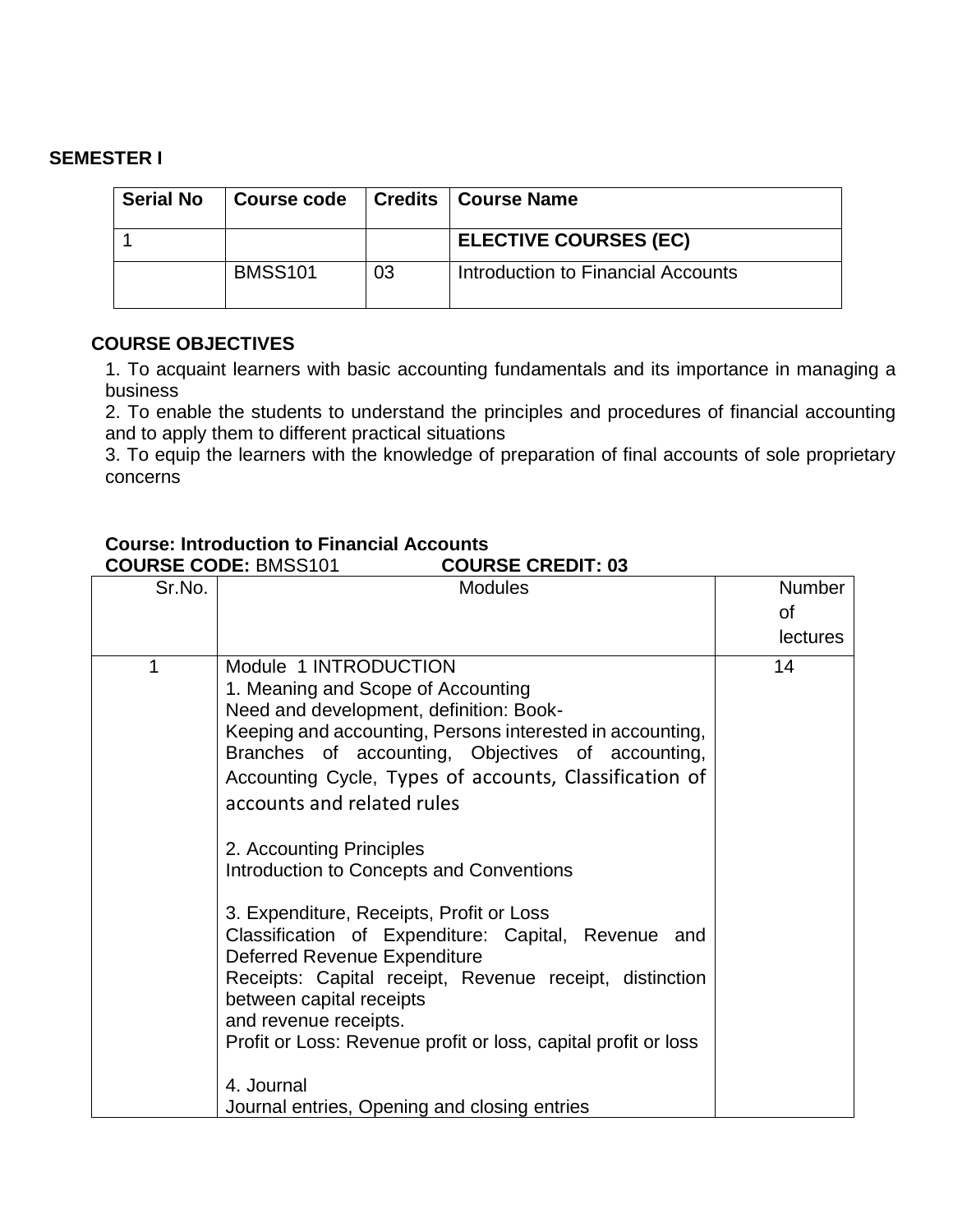| $\overline{2}$ | Module 2 ACCOUNTING TRANSACTIONS                                                                                    | 12 |
|----------------|---------------------------------------------------------------------------------------------------------------------|----|
|                | 1. Subsidiary books<br>Purchase, Purchase Returns, Sales, Sales Returns, Cash                                       |    |
|                | book and Bank book, Journal Proper                                                                                  |    |
|                | 2. Ledger                                                                                                           |    |
|                | Preparation of Ledger, Relationship between journal &<br>ledger, Rules regardingposting                             |    |
| 3              | MODULE 3 BANK RECONCILIATION STATEMENT,<br>DEPRECIATION ACCOUNTING AND TRIAL BALANCE                                | 14 |
|                | Reconciliation Statement<br>Bank<br>Introduction,<br>$1_{\cdot}$<br>Importance                                      |    |
|                | 2. Depreciation accounting<br>Practical problem based on depreciation using SLMand                                  |    |
|                | RBM methods. (Where Provision for depreciation Account<br>not maintained).                                          |    |
|                | 3. Preparation of Trial Balance<br>Introduction and Preparation of Trial Balance                                    |    |
| $\overline{4}$ | Module-4 FINAL ACCOUNTS                                                                                             | 14 |
|                | 1. Rectification of Errors - Introduction                                                                           |    |
|                | 2. Introduction to Final Accounts of a Sole proprietor                                                              |    |
|                | Preparation and presentation of Final Accounts in<br>horizontal format - Manufacturing Account, Trading             |    |
| 5              | Account, Profit and Loss Account and Balance Sheet.<br>Module 5 ACCOUNTING STANDARDS                                | 6  |
|                | 1. Accounting Standards                                                                                             |    |
|                | Introduction to Accounting Standards (AS) issued by ICAI,<br>Indian Accounting Standards (Ind AS) and International |    |
|                | Financial Reporting Standards (IFRS) - Meaning and<br>Scope                                                         |    |
|                | 2. Important accounting standards<br>AS 1: Disclosure of Accounting Policies                                        |    |
|                | AS 9: Revenue Recognition.<br>AS 10: Property, Plant and Equipment                                                  |    |
|                | Ind AS 1: Presentation of Financial Statements<br>Ind AS 2 : Inventories (including Introduction to FIFO,           |    |
|                | LIFO and weighted average method for valuation of                                                                   |    |
|                | inventories)                                                                                                        |    |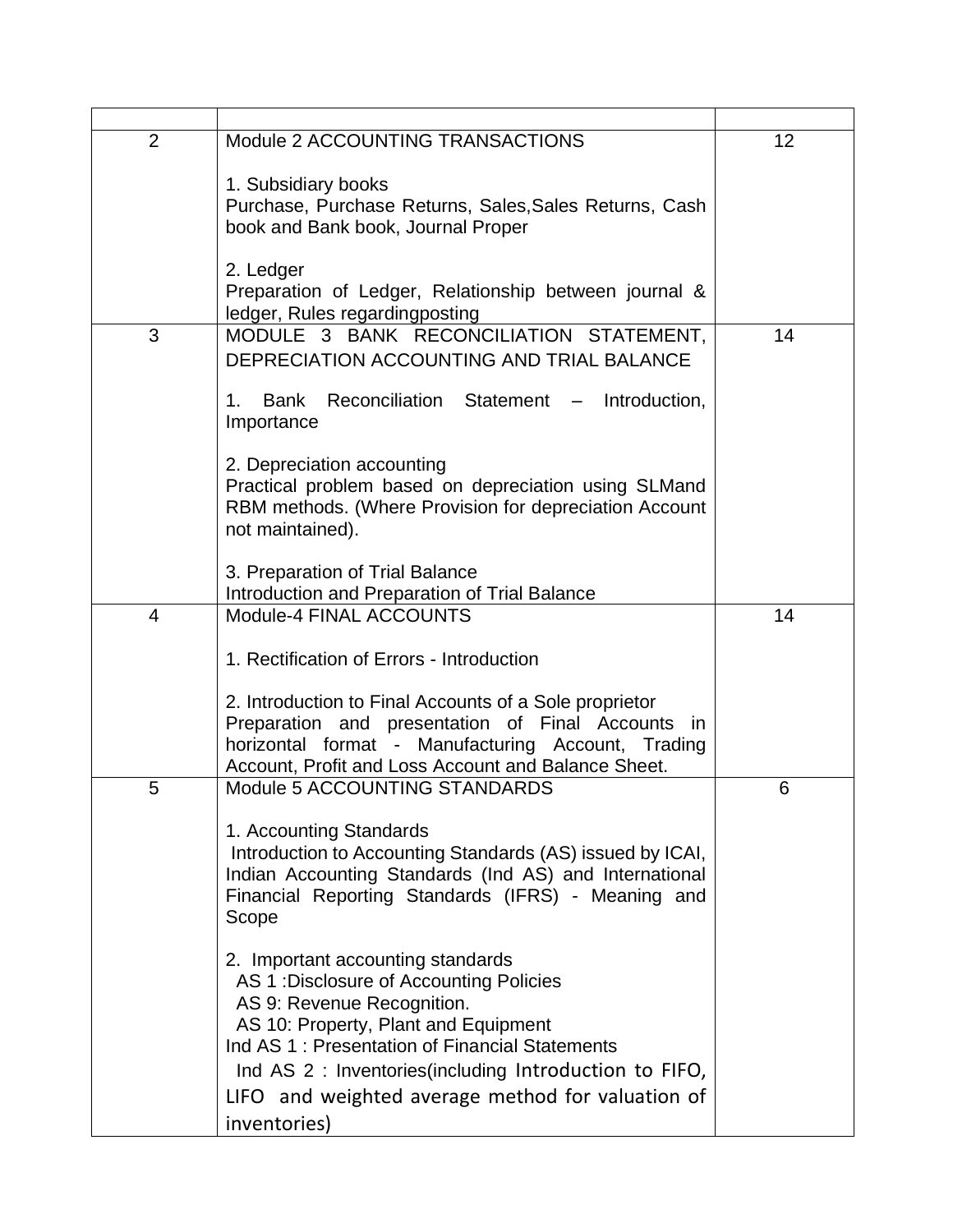| <b>Total Lectures</b> | 60 |
|-----------------------|----|
|                       |    |

### **References**

- 1. Advance Accounts by Shukla and Grewal, S. Chand and Company (P) Ltd., New Delhi
- 2. Financial Accounting by P.C. Tulsian, Pearson Publications, New Delhi
- 3. Compendium of Statement and Standard of Accounting, ICAI

### **EXAM PATTERN AND PAPER PATTERN**

• Internal Assessment 40 marks

| <b>Description</b>                                                     | <b>Marks</b> |
|------------------------------------------------------------------------|--------------|
| Objective (multiple choice questions, practical questions) class tests | 20           |
| of 20 marks each - Best 1 out of 2 will be considered                  |              |
| One assignment/project/case study/viva                                 |              |
| One Open Book Test                                                     | 10           |
| Total                                                                  | 40           |

Internal test can be conducted on line in the form of MCQs.

• Semester end examination 60 marks

### PAPER PATTERN

| Duration: 2 hours                                                      |    |  |
|------------------------------------------------------------------------|----|--|
| Total Marks: 60                                                        |    |  |
| Q.1 15 marks OR 15 marks                                               | 15 |  |
| Q.2 15 marks OR 15 marks                                               | 15 |  |
| Q.3 15 marks OR 15 marks                                               | 15 |  |
| Q.4 15 marks                                                           | 15 |  |
| OR.                                                                    |    |  |
| Q.4 Short Notes: (Any 3 out of $5$ ) – 5 marks each                    |    |  |
| <b>TOTAL</b>                                                           | 60 |  |
| Note: 15 marks question may be divided into sub questions if required. |    |  |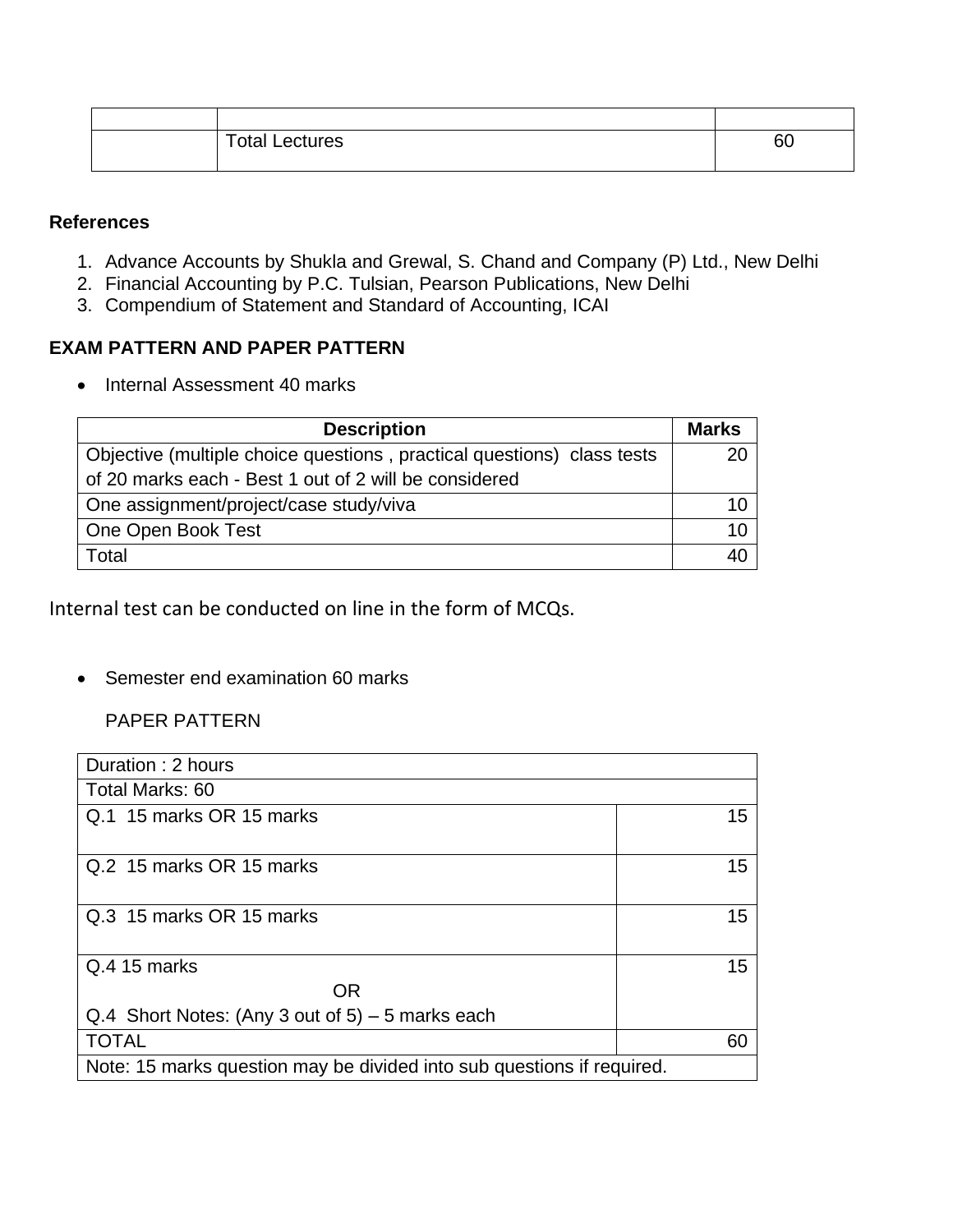### **Passing criteria: Minimum 40% in Internal (16 out of 40) and 40% (24 out of 60) in semester end examination**

Under the challenging & unforeseen situations, all the examinations including viva, submission of projects & assignments will conducted through online mode or as directed by the University/State Govt/UGC.

### **SEMESTER I**

| <b>Serial</b><br>No | <b>Course</b><br>code |    | <b>Credits   Course Name</b> |
|---------------------|-----------------------|----|------------------------------|
|                     |                       |    | <b>CORE COURSES (EC)</b>     |
|                     | <b>BMSS102</b>        | 03 | <b>BUSINESS LAW</b>          |

# **Course Objectives:**

- To understand the legal framework of Indian Contract Act 1872
- To understand what are Intellectual Property Rights and its legal framework
- To understand various negotiable instruments used by business
- To understand the Consumer Protection Act,1986

### **Course: BUSINESS LAW**

### **COURSE CODE:** BMSS102 **COURSE CREDIT: 03**

| Sr.          | Modules                                          | No. of   |
|--------------|--------------------------------------------------|----------|
| No.          |                                                  | Lectures |
|              |                                                  |          |
| $\mathbf{1}$ | Unit 1 Law of Contract 1872                      | 15       |
|              |                                                  |          |
|              | A) Contract Act, 1872:                           |          |
|              |                                                  |          |
|              | 1. Essential elements of Contract,               |          |
|              | 2. Agreement and contact – capacity to contract, |          |
|              | 3. Free consent,                                 |          |
|              | 4. Consideration,                                |          |
|              | 5. Lawful objects / consideration,               |          |
|              | 6. Breach of contract,                           |          |
|              | 7. Remedies for breach of contract.              |          |
|              |                                                  |          |
|              | B) Sale of Goods Act, 1930:                      |          |
|              |                                                  |          |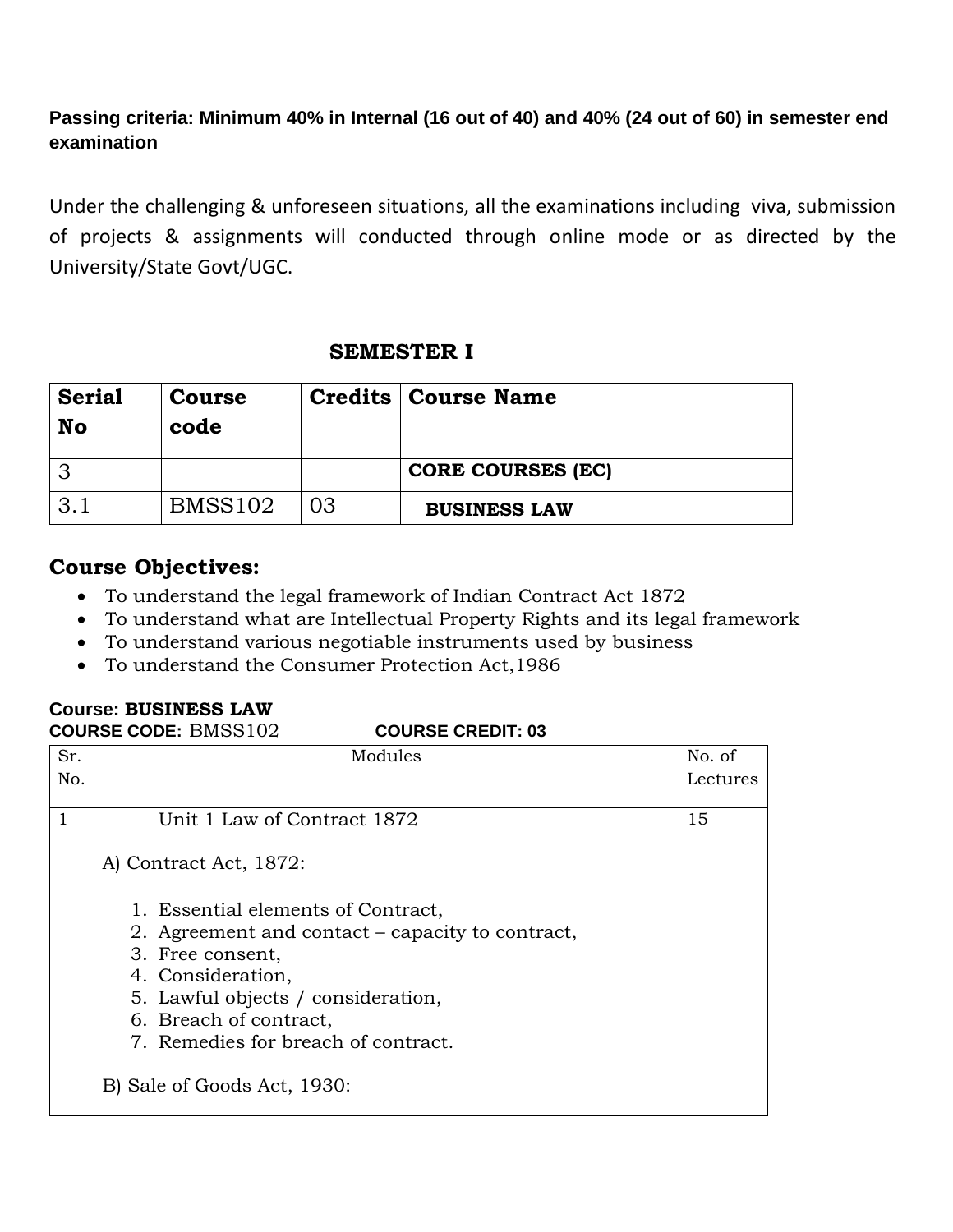|                | 1. Scope of Act,<br>2. Sale and Agreement to Sell,<br>3. Essentials of a valid sale contract - conditions<br>and warranties,<br>4. Implied conditions and warranties, Rights of an<br>unpaid seller. |    |
|----------------|------------------------------------------------------------------------------------------------------------------------------------------------------------------------------------------------------|----|
|                | C) Indian Partnership (The Indian Partnership Act, 1932)                                                                                                                                             |    |
|                | Partnership Formation - Types of Partnerships - Dissolution<br>of Partnership, Rights, Duties and liabilities of partners,<br>Limited Liability Partnership                                          |    |
| $\overline{2}$ | UNIT <sub>2</sub>                                                                                                                                                                                    | 15 |
|                | C) Negotiable Instrument Act, 1981:                                                                                                                                                                  |    |
|                | 1. Introduction of Negotiable Instruments,<br>2. Characteristics of negotiable instruments,<br>3. Promissory note,<br>4. 4. Bills of exchange,<br>5. Cheque,<br>6. Dishonor of cheque.               |    |
|                | D) Consumer Protection Act, 1986:                                                                                                                                                                    |    |
|                | 7. Objects of consumer protection,<br>8. Introduction of consumers – who is consumer?<br>9. Meaning of the words – Goods and services                                                                |    |
|                | Meaning of the words – Defects and Deficiencies of goods and<br>services, Consumer disputes and complaints. (W.r.t.<br>Consumer Protection Act 2019)                                                 |    |
| 3              | UNIT <sub>3</sub>                                                                                                                                                                                    | 15 |
|                | Company Law:                                                                                                                                                                                         |    |
|                | 1. What is company?<br>2. Incorporation of company<br>3. MOA,<br>4. AOA,<br>5. Prospectus,<br>6. Meetings,                                                                                           |    |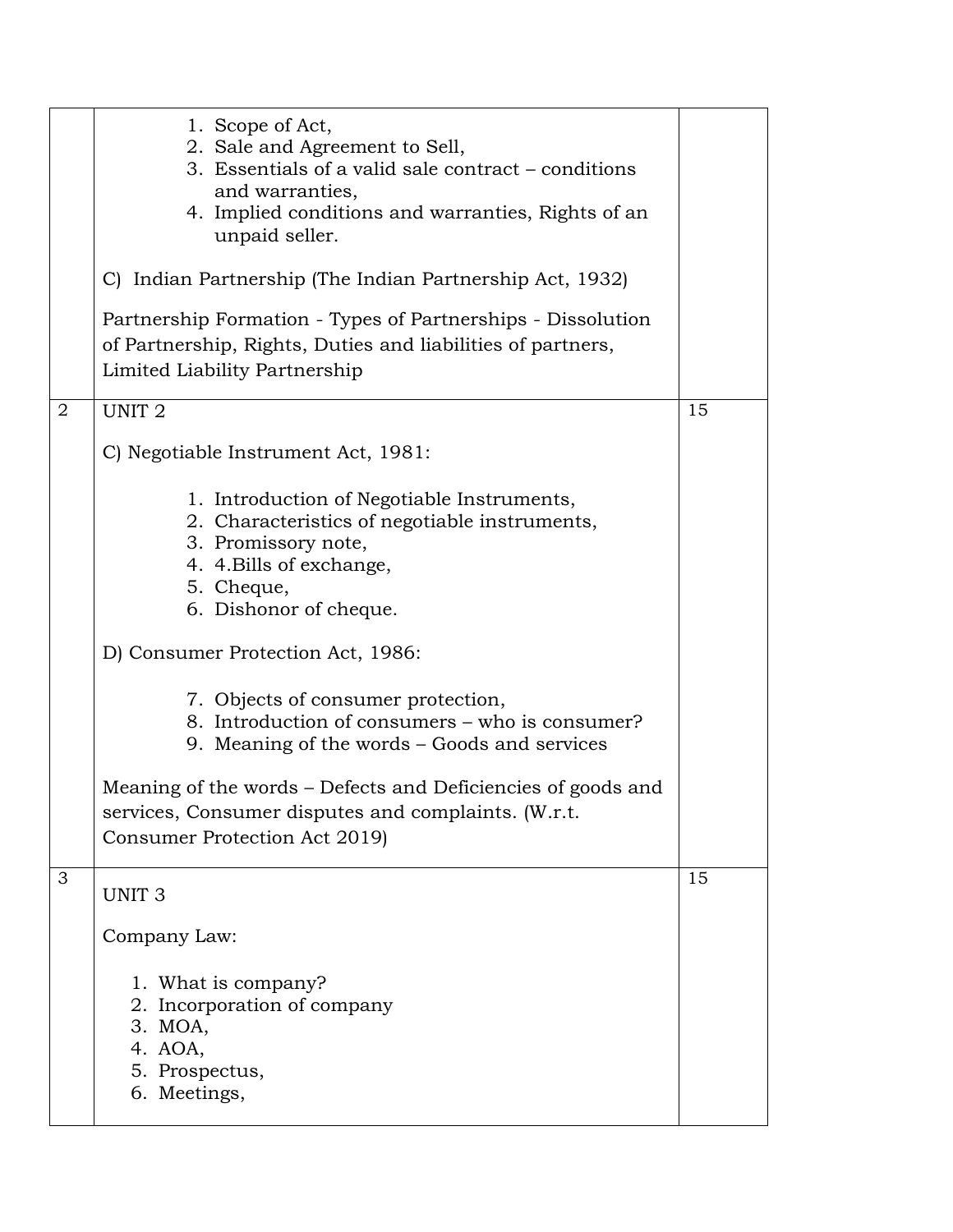|                | Meaning of transfer and transmission of shares.                                                                                                                                                       |    |
|----------------|-------------------------------------------------------------------------------------------------------------------------------------------------------------------------------------------------------|----|
| $\overline{4}$ | UNIT <sub>4</sub>                                                                                                                                                                                     | 15 |
|                | Intellectual Property Rights (IPR):                                                                                                                                                                   |    |
|                | 1. IPR definition / objectives.                                                                                                                                                                       |    |
|                | 2. Patent definition. What is patentable? What is not<br>patentable? Invention and its attributes, inventors<br>and applications.                                                                     |    |
|                | 3. Trademarks, definition, types of trademarks,<br>infringement and passing off.                                                                                                                      |    |
|                | 4. Copyright definition and subject in which<br>exists, originality, meaning and content,<br>copyright<br>authors and owners, rights and restrictions. Geographical<br>indications (only short notes) |    |
|                | <b>Total Lectures</b>                                                                                                                                                                                 | 60 |

References:

- Elements of mercantile Law N.D.Kapoor
- Business Law P.C. Tulsian
- Business Law SS Gulshan
- Company Law Dr.Avtar Singh
- Indian contract Act Dr.Avtar Singh
- Law of Intellectual Property-V.K-Taraporevala

# **SIES College of Commerce & Economics DEPARTMENT OF BMS**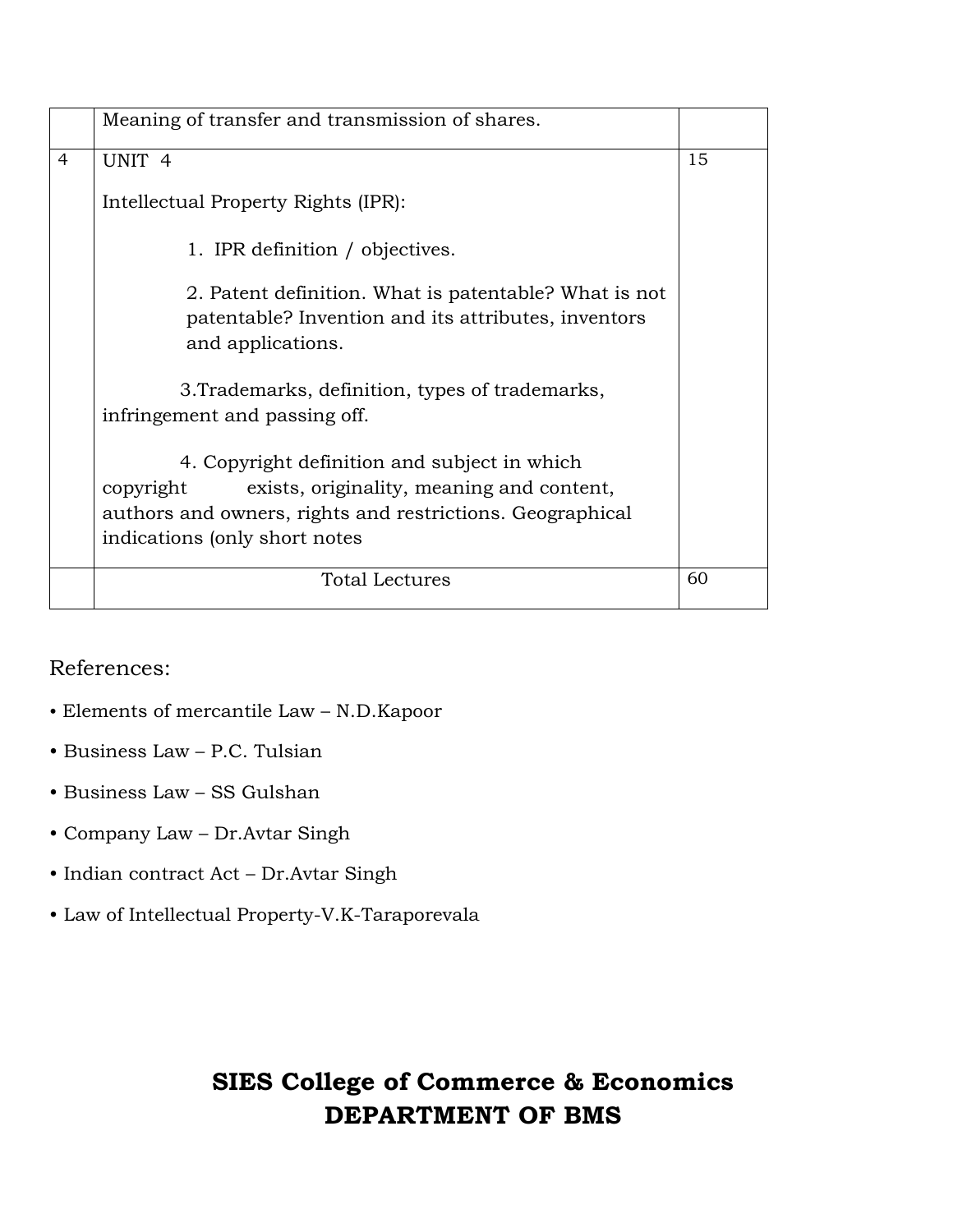### **SCHEME OF EXAMINATION**

The scheme of examination shall be divided into two parts:

- Internal assessment 40% i.e. 40 marks
- Semester end examination 60% i.e. 60 marks

### **SCHEME OF EXAMINATION FOR BMS-Business Law (Business Regulatory Framework) – I**

(A) Internal Assessment 40 marks

| Description                                                   | Marks |
|---------------------------------------------------------------|-------|
| Two objectives (multiple choice questions) of 20 marks each – |       |
| Best of two to be considered                                  |       |
| One Project or Assignment or Viva                             |       |
| Presentation                                                  | 10    |
| Total                                                         | 40    |

B) Semester end examination 60 marks

### PAPER PATTERN

| Duration: 2 hours                                                                       |    |
|-----------------------------------------------------------------------------------------|----|
| Total Marks: 60                                                                         |    |
| Q.1 15 marks OR 15 marks (Theory Question)                                              | 15 |
| O.2 15 marks OR 15 marks (Theory Question)                                              | 15 |
| O.3 15 marks OR 15 marks (Theory Question)                                              | 15 |
| Q.4 15 marks OR 15 marks (Theory 5 marks three<br>question out of five to be attempted) | 15 |
| Total                                                                                   | 60 |

**Passing criteria: Minimum 40% in Internal (16 out of 40) and 40% (24 out of 60) in semester end examination** 

# **Bachelor of Management Studies (BMS)**

**1.3 Business Statistics**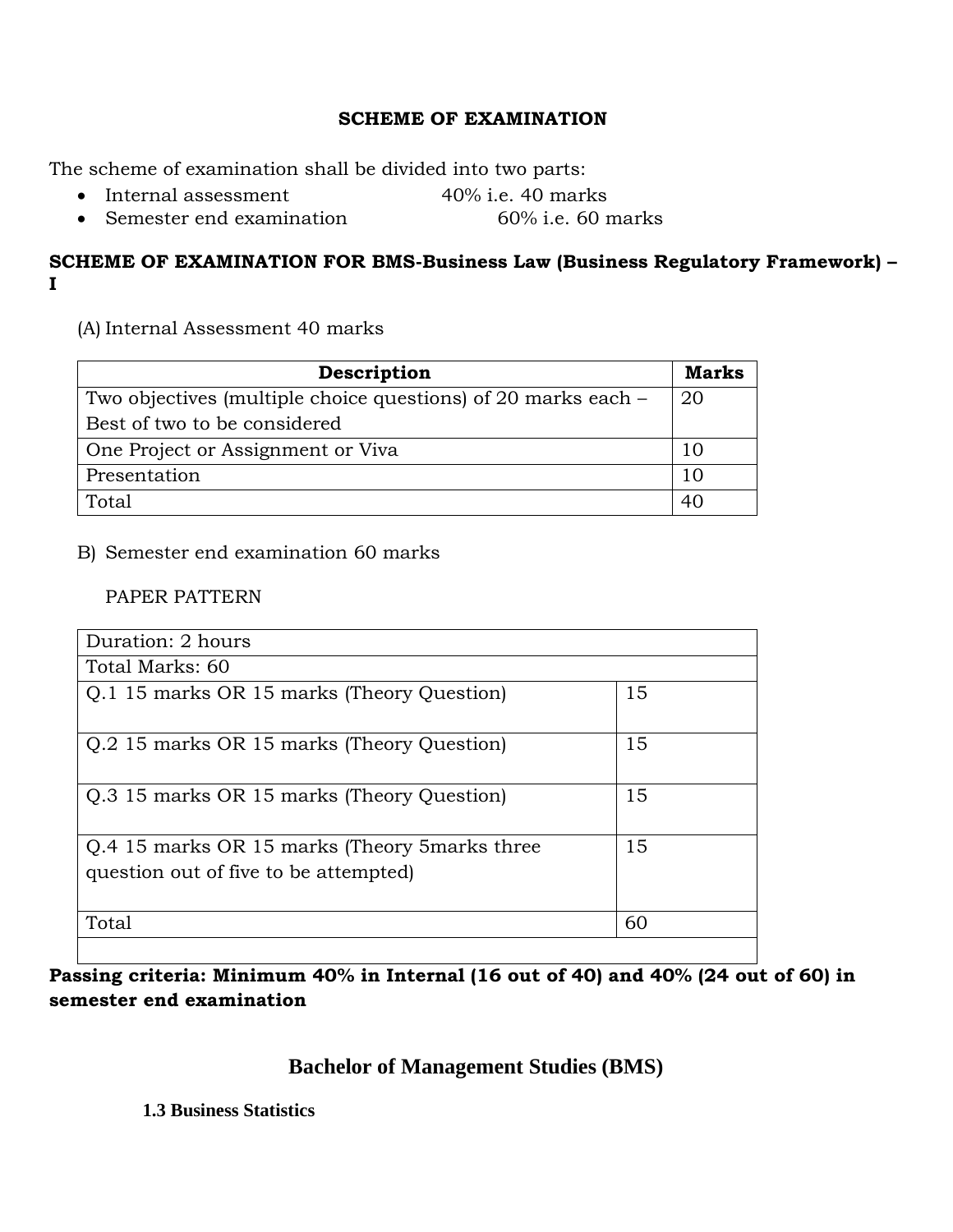### **Course Objectives:**

- 1. To enable the students to get acquainted with the various Statistical techniques.
- 2. To understand the techniques of correlation and regression for one and two variables.
- 3. To use index numbers and time series analysis.
- 4. To apply techniques of decision making along with probability.

### **Syllabus:**

| Sr.            | <b>Modules/Units</b>                                                                                                                                                                                                                                                                                     |                 |
|----------------|----------------------------------------------------------------------------------------------------------------------------------------------------------------------------------------------------------------------------------------------------------------------------------------------------------|-----------------|
| N <sub>0</sub> |                                                                                                                                                                                                                                                                                                          | <b>Lectures</b> |
|                | <b>Introduction to statistics</b>                                                                                                                                                                                                                                                                        |                 |
| 1.             | <b>Introduction:</b> Meaning, Functions/scope, Importance, Limitations                                                                                                                                                                                                                                   |                 |
|                | <b>Data:</b> Meaning, Relevance of data (current scenario), types of data<br>(primary and secondary), Primary (Census v/s sample), Method of<br>collection (in brief), Secondary (Merits, Limitations, Sources in brief).                                                                                | 8               |
|                | <b>Presentation of data:</b> classification, frequency distribution, Discrete and<br>continuous.                                                                                                                                                                                                         |                 |
|                | <b>Graphs:</b> Histogram and frequency polygon, Diagrams-Simple bar,<br>Multiple bar, Subdivided bar, Pie diagram, ogives.                                                                                                                                                                               |                 |
|                | <b>Tabulation:</b> various parts of a table and to prepare tables involving two to<br>three attributes.                                                                                                                                                                                                  |                 |
|                |                                                                                                                                                                                                                                                                                                          |                 |
|                | <b>Measures of Central tendency and measures of dispersion</b>                                                                                                                                                                                                                                           |                 |
| 2.             | <b>Measures of Central tendency:</b> Criteria for good measures of central<br>tendency, arithmetic mean, median and mode for grouped and ungrouped<br>data, combined mean.                                                                                                                               | 16              |
|                | <b>Measures of Dispersion:</b> Concept of dispersion, absolute and relative<br>measures of dispersion, range, coefficient of range, variance, quartile<br>deviation, coefficient of quartile deviation, mean deviation from mean,<br>median and mode, coefficient of mean deviation, standard deviation, |                 |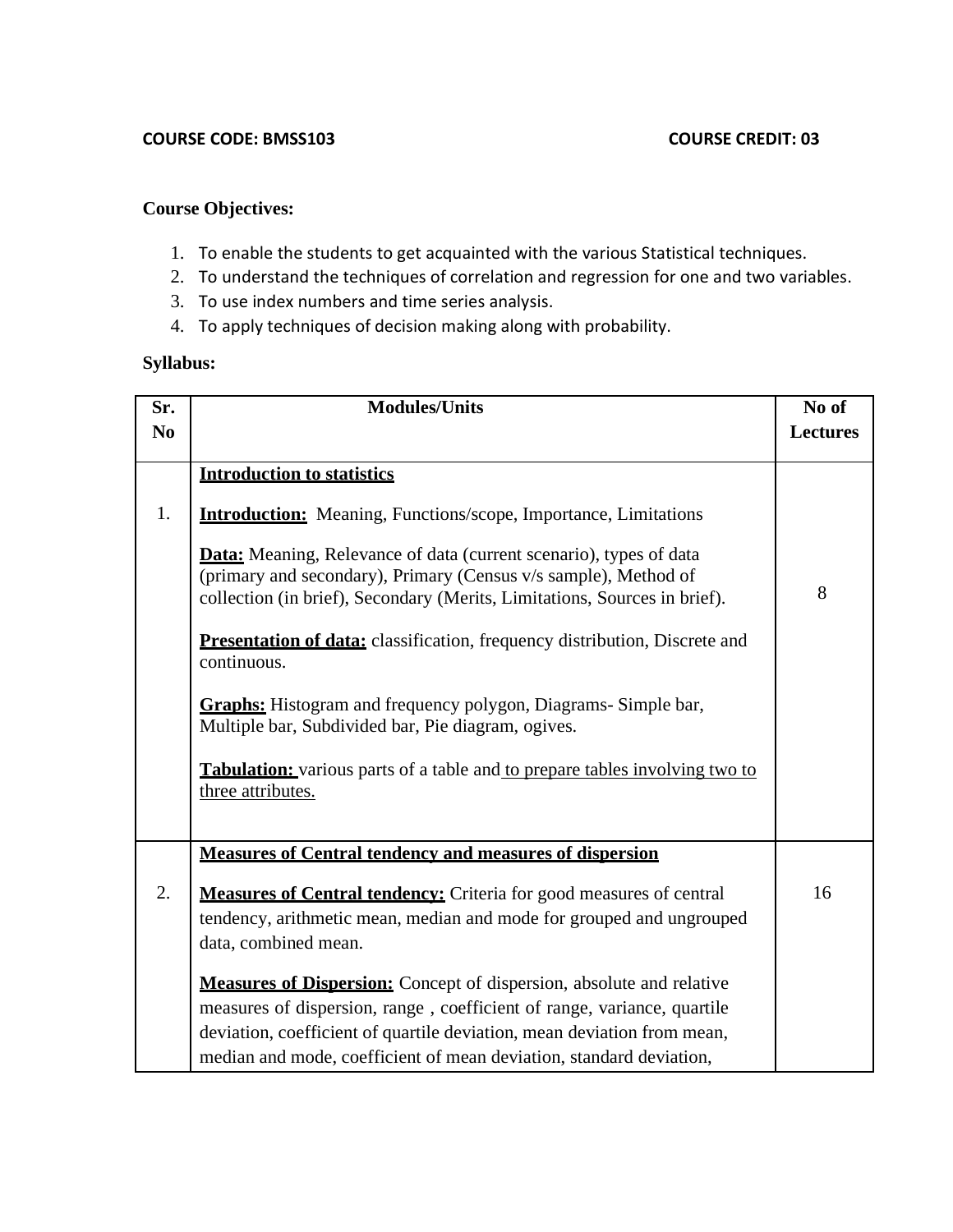|    | variance, coefficient of variation and combined standard deviation.                                                                                                                                                                                                      |    |
|----|--------------------------------------------------------------------------------------------------------------------------------------------------------------------------------------------------------------------------------------------------------------------------|----|
|    | Correlation and regression (for ungrouped data)                                                                                                                                                                                                                          |    |
| 3. | <b>Correlation:</b> Concept of correlation, positive and negative correlation, Karl<br>Pearson's Coefficient of Correlation, Spearman's rank correlation.                                                                                                                | 12 |
|    | <b>Regression:</b> Meaning of regression, two regression equations by the Least<br>square method.                                                                                                                                                                        |    |
|    | <b>Time series and Index numbers</b>                                                                                                                                                                                                                                     |    |
| 4. | <b>Time Series:</b> Least square method, Moving averages method,<br>Determination of Seasonal variances.                                                                                                                                                                 | 12 |
|    | <b>Index Numbers:</b> Simple aggregate method, weighted aggregate method,<br>Simple average of price relatives, Weighted average of price relatives,<br>chain base index numbers, Real income, Cost of living index numbers.                                             |    |
|    | <b>Probability and decision theory</b>                                                                                                                                                                                                                                   |    |
| 5. | <b>Probability:</b> Concept of sample space, Concept of event, definition of<br>probability, addition and multiplication laws of probability, Conditional<br>probability.                                                                                                | 12 |
|    | <b>Decision theory:</b> Acts, States of nature, Events, Payoff, Opportunity loss,<br>Decision making under risk: EMV, EOL, EVPI, EPPI, Decision making<br>under uncertainty: Maximax, Minimin, Maximin, Laplace, Hurwicz alpha<br>and minimax regret, and Decision Tree. |    |

### **Reference Books:**

**•**Statistics of Management, Richard Levin & David S Rubin Eight Edition, 2017

•Statistics of Business and economics David R Anderson, Dennis J Sweney, ThompsonPublications, 12<sup>th</sup> Edition, 2018

•Fundamental of Statistics, SC Gupta, Himalaya publication house, 2017

### **SCHEME OF EXAMINATION FOR BUSINESS STATISTICS AND BUSINESS MATHEMATICS**

# **The scheme of examination shall be divided into two parts:**

• Internal assessment 40% i.e. 40 marks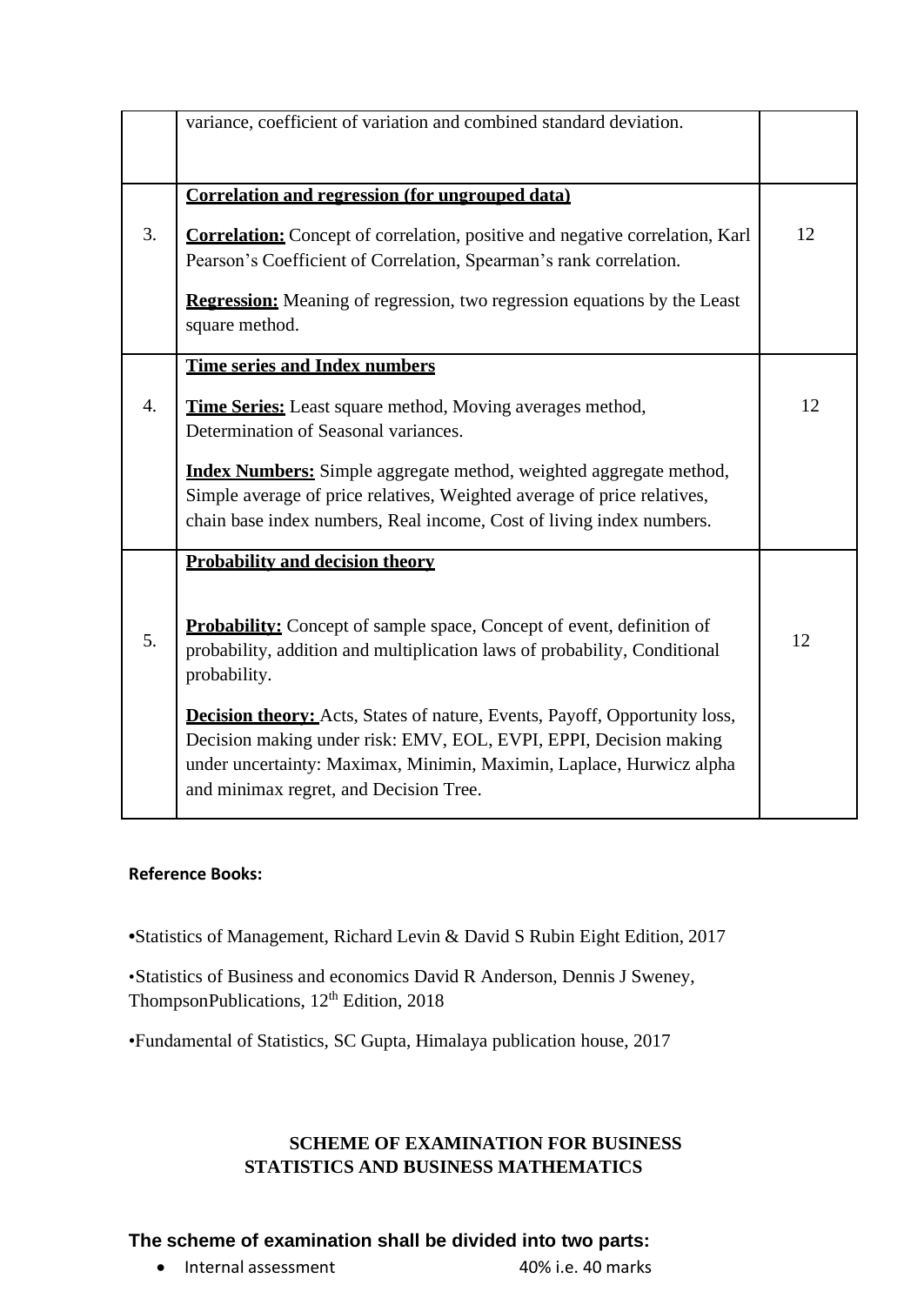• Semester end examination 60% i.e. 60 marks

### **Passing criteria: Minimum 40% in Internal (16 out of 40) and 40% (24 out of 60) insemester end examination**

### (A) Internal Assessment 40 marks

| <b>Description</b>                 | <b>Marks</b> |
|------------------------------------|--------------|
| Best of Two Tests of 20 marks each |              |
| Two Assignments of 10 marks each   |              |
| Total                              | 40           |

### **Note:**

**The first assignment will comprise of Modules 1, 2 and 3.The second assignment will comprise of Modules 4 and 5.**

#### **Semester end examination 60 marks**

### (A) PAPER PATTERN

| Duration: 2 hours                                  |  |
|----------------------------------------------------|--|
| Total Marks: 60                                    |  |
| $\vert$ Q.1. Answer the following (Any 2 out of 4) |  |
| a) 6 marks                                         |  |

| b) 6 marks                                 |    |
|--------------------------------------------|----|
| c) $6$ marks                               |    |
| d) 6 marks                                 |    |
| Q.2. Answer the following (Any 2 out of 4) | 12 |
| a) 6 marks                                 |    |
| b) 6 marks                                 |    |
| c) 6 marks                                 |    |
| d) 6 marks                                 |    |
| Q.3. Answer the following (Any 2 out of 4) | 12 |
| a) 6 marks                                 |    |
| b) 6 marks                                 |    |
| c) $6$ marks                               |    |
| d) 6 marks                                 |    |
| Q.4. Answer the following (Any 2 out of 4) | 12 |
| a) 6 marks                                 |    |
| b) 6 marks                                 |    |
| $c)$ 6 marks                               |    |
| d) 6 marks                                 |    |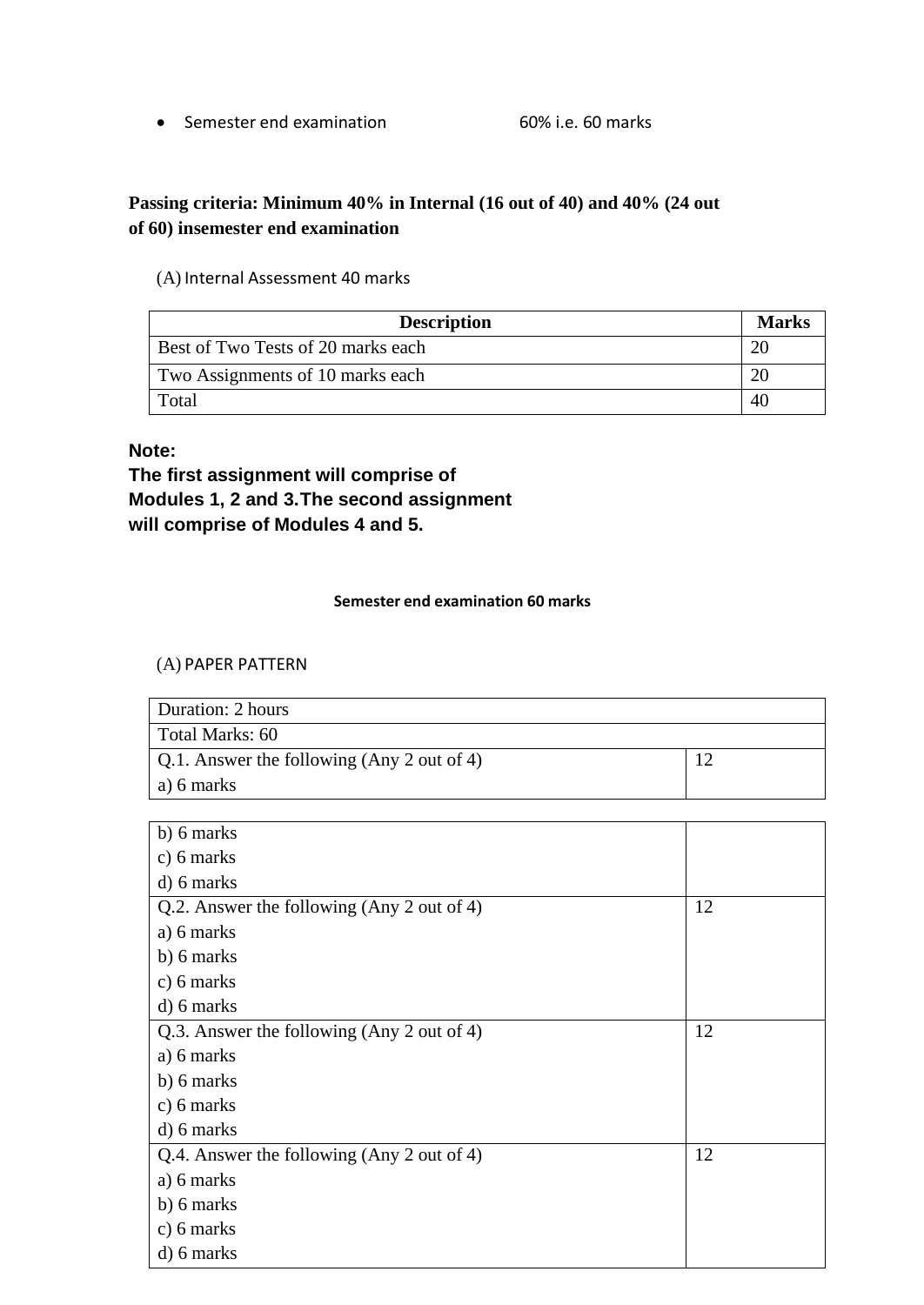| Q.5. Answer the following (Any 2 out of 4) |  |
|--------------------------------------------|--|
| $(a)$ 6 marks                              |  |
| $(b)$ 6 marks                              |  |
| $(c)$ 6 marks                              |  |
| $(d)$ 6 marks                              |  |

### **Note: Questions are Module wise. Q.1 is from Module 1, Q.2. is from Module 2, Q.3. is fromModule 3, Q.4. is from Module 4 and Q.5. is from Module 5.**

### **Conduct of Examination:**

1.Internal examination in the form of MCQs to be conducted online.

2. Under challenging situation, all examinations (including submission of assignments) will beconducted through online mode or as directed by the State government and UGC.

### SIES COLLEGE OF COMMERCE & ECONOMICS, SION (E)

### **Course Name : Business Communication COURSE CODE :** BMSS104 **COURSE CREDITS : 03**

| Sr.No.         | <b>Module</b><br><b>Number</b>                                             |               |  |
|----------------|----------------------------------------------------------------------------|---------------|--|
|                |                                                                            | <sub>of</sub> |  |
|                |                                                                            | lectures      |  |
| $\mathbf{1}$   | <b>Theory of Communication</b>                                             |               |  |
|                |                                                                            |               |  |
|                | Concept of Communication: Meaning, Definition, Process, Need,              |               |  |
|                | Feedback Emergence of Communication as a key concept in the Corporate      |               |  |
|                | and Global world Impact of technological advancements on                   |               |  |
|                | Communication                                                              |               |  |
|                | <b>Channels and Objectives of Communication: Channels-</b>                 |               |  |
|                | Formal and Informal- Vertical, Horizontal, Diagonal, Grapevine             |               |  |
|                | Objectives of Communication: Information, Advice, Order<br>and             |               |  |
|                | Instruction, Persuasion, Motivation, Education, Warning, and Boosting the  |               |  |
|                | Morale of Employees (A brief introduction to these objectives to be given) |               |  |
|                | <b>Methods and Modes of Communication:</b>                                 |               |  |
|                | Methods: Verbal and Nonverbal, Characteristics of Verbal Communication     |               |  |
|                | Characteristics of Non-verbal Communication, Business Etiquette            |               |  |
|                | Modes: Telephone and SMS Communication 3 (General introduction to          |               |  |
|                | Telegram to be given) Facsimile Communication [Fax]                        |               |  |
|                | Computers and E-communication Video and Satellite Conferencing             |               |  |
| $\overline{2}$ | <b>Obstacles to Communication in Business World</b>                        |               |  |
|                |                                                                            |               |  |
|                | <b>Problems in Communication /Barriers to Communication:</b>               |               |  |
|                | Physical/ Semantic/Language / Socio-Cultural / Psychological / Barriers,   |               |  |
|                | Ways to Overcome these Barriers                                            |               |  |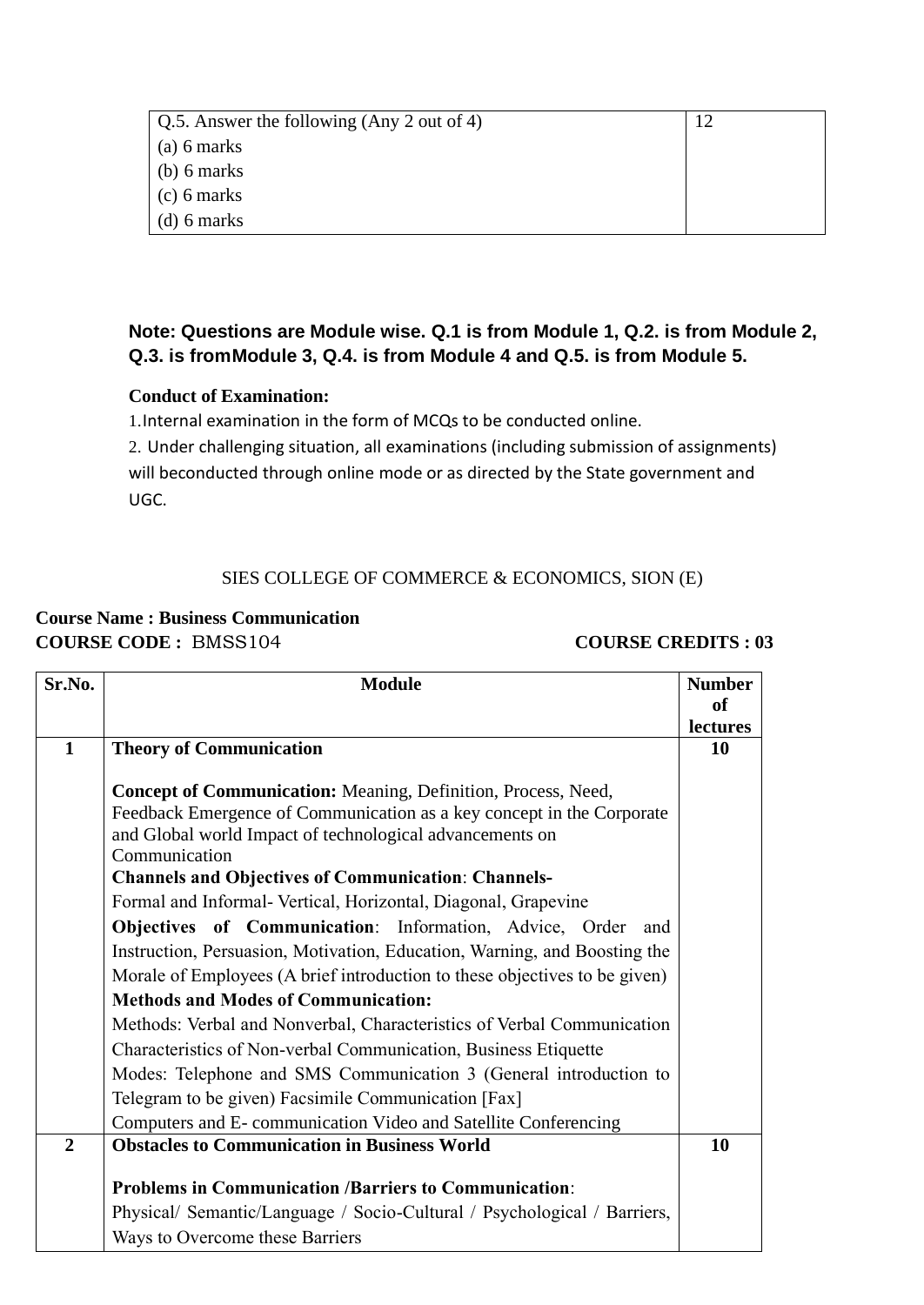|                         | Listening: Importance of Listening Skills, Cultivating good Listening                  |    |  |  |  |
|-------------------------|----------------------------------------------------------------------------------------|----|--|--|--|
|                         | Skills $-4$                                                                            |    |  |  |  |
|                         | <b>Introduction to Business Ethics:</b>                                                |    |  |  |  |
|                         | Concept and Interpretation, Importance of Business Ethics, Personal                    |    |  |  |  |
|                         | Integrity at the workplace, Business Ethics and media, Computer Ethics,                |    |  |  |  |
|                         | Surrogate Advertising, Patents and Intellectual Property Rights, Corporate             |    |  |  |  |
|                         | Social Responsibility                                                                  |    |  |  |  |
| $\overline{3}$          | <b>Business Correspondence</b>                                                         |    |  |  |  |
|                         |                                                                                        |    |  |  |  |
|                         | <b>Theory of Business Letter Writing:</b>                                              |    |  |  |  |
|                         | Parts, Structure, Layouts-Full Block, Modified Block, Semi - Block                     |    |  |  |  |
|                         | Principles of Effective Letter Writing, Principles of effective Email Writing,         |    |  |  |  |
|                         | <b>Personnel Correspondence:</b>                                                       |    |  |  |  |
|                         | Statement of Purpose, Job Application Letter and Resume, Letter of                     |    |  |  |  |
|                         | Acceptance of Job Offer, Letter of Resignation                                         |    |  |  |  |
|                         | [Letter of Appointment, Promotion and Termination, Letter of                           |    |  |  |  |
|                         | Recommendation (to be taught but not to be tested in the examination)]                 |    |  |  |  |
| $\overline{\mathbf{4}}$ | Language and writing skills                                                            | 13 |  |  |  |
|                         | <b>Commercial Terms used in Business Communication</b>                                 |    |  |  |  |
|                         | <b>Paragraph Writing:</b>                                                              |    |  |  |  |
|                         | Developing an idea, using appropriate linking devices, etc                             |    |  |  |  |
|                         | Cohesion and Coherence, self-editing, etc [Interpretation of technical data,           |    |  |  |  |
|                         | Composition on a given situation, a short informal report etc.]                        |    |  |  |  |
|                         | <b>Activities</b>                                                                      |    |  |  |  |
|                         | • Listening Comprehension                                                              |    |  |  |  |
|                         | • Remedial Teaching                                                                    |    |  |  |  |
|                         | • Speaking Skills: Presenting a News Item, Dialogue and Speeches                       |    |  |  |  |
|                         | • Paragraph Writing: Preparation of the first draft, Revision and Self –               |    |  |  |  |
|                         |                                                                                        |    |  |  |  |
|                         | Editing, Rules of spelling.                                                            |    |  |  |  |
|                         | Reading Comprehension: Analysis of texts from the fields of Commerce<br>and Management |    |  |  |  |
|                         | <b>TOTAL</b>                                                                           | 45 |  |  |  |

### **References :**

1) **'Business Communication'**by Dr. Nina Roy Choudhury & Lekha Nambiar, Vipul Prakashan, Mumbai.

### SCHEME OF EXAMINATION

The scheme of examination shall be divided into two parts:

- · Internal assessment 40% i.e. 40 marks
- · Semester end examination 60% i.e. 60 marks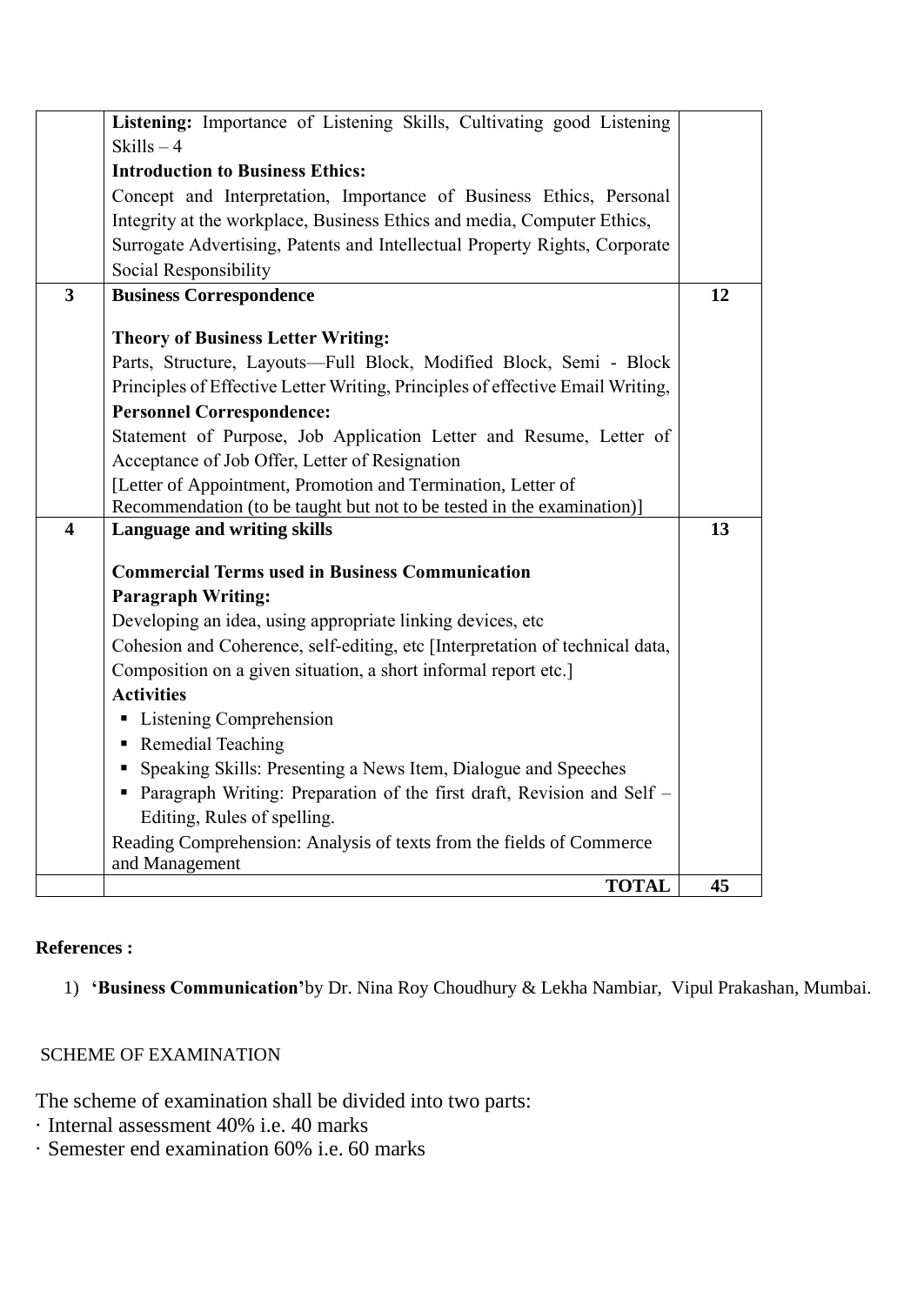# **SCHEME OF EXAMINATION FOR B.Com (Self-finance)**

# **(A)Internal Assessment 40 marks**

### **SEMESTER - I**

| Description                                       | <b>Marks</b> |
|---------------------------------------------------|--------------|
| MCQ & Short notes                                 | 20           |
| Assignments based on writing skills               |              |
| - Exercise on testing knowledge of Business terms |              |
| - Comprehension Passage                           |              |
| - Book/Movie review                               |              |
|                                                   |              |
| Attendance / OR?                                  |              |
| <b>TOTAL</b>                                      |              |

# **B) Semester end examination 60 marks PAPER PATTERN**

| <b>Duration: 2 hours</b>                      | <b>Total Marks: 60</b> |  |
|-----------------------------------------------|------------------------|--|
| Q.1 Objectives                                | 12                     |  |
| Q.2 Theory Question                           | 12                     |  |
| Q.3 Theory Question                           | 12                     |  |
| $Q.4$ Correspondence (3 out of 5) – 4 marks   | 12                     |  |
| each                                          |                        |  |
| $Q.5$ Short Notes: (Any 3 out of 5) – 4 marks | 12                     |  |
| each                                          |                        |  |
| <b>OR</b>                                     |                        |  |
| Q.5 Two case studies                          |                        |  |

Note: 12 marks question may be divided into sub questions if required.

Q.1 May be objective questions (MCQ / Match the following / True of False / Fill in the blanks) may be divided into sub questions if required.

### **SEMESTER I**

| <b>Serial</b><br><b>No</b> | Course code    | <b>Credits</b> | <b>Course Name</b>                    |
|----------------------------|----------------|----------------|---------------------------------------|
|                            |                |                | <b>SKILL ENHANCEMENT COURSE (SEC)</b> |
|                            | <b>BMSS105</b> | 02             | <b>Foundation Course I</b>            |

# **Course Objectives: Foundation Course I**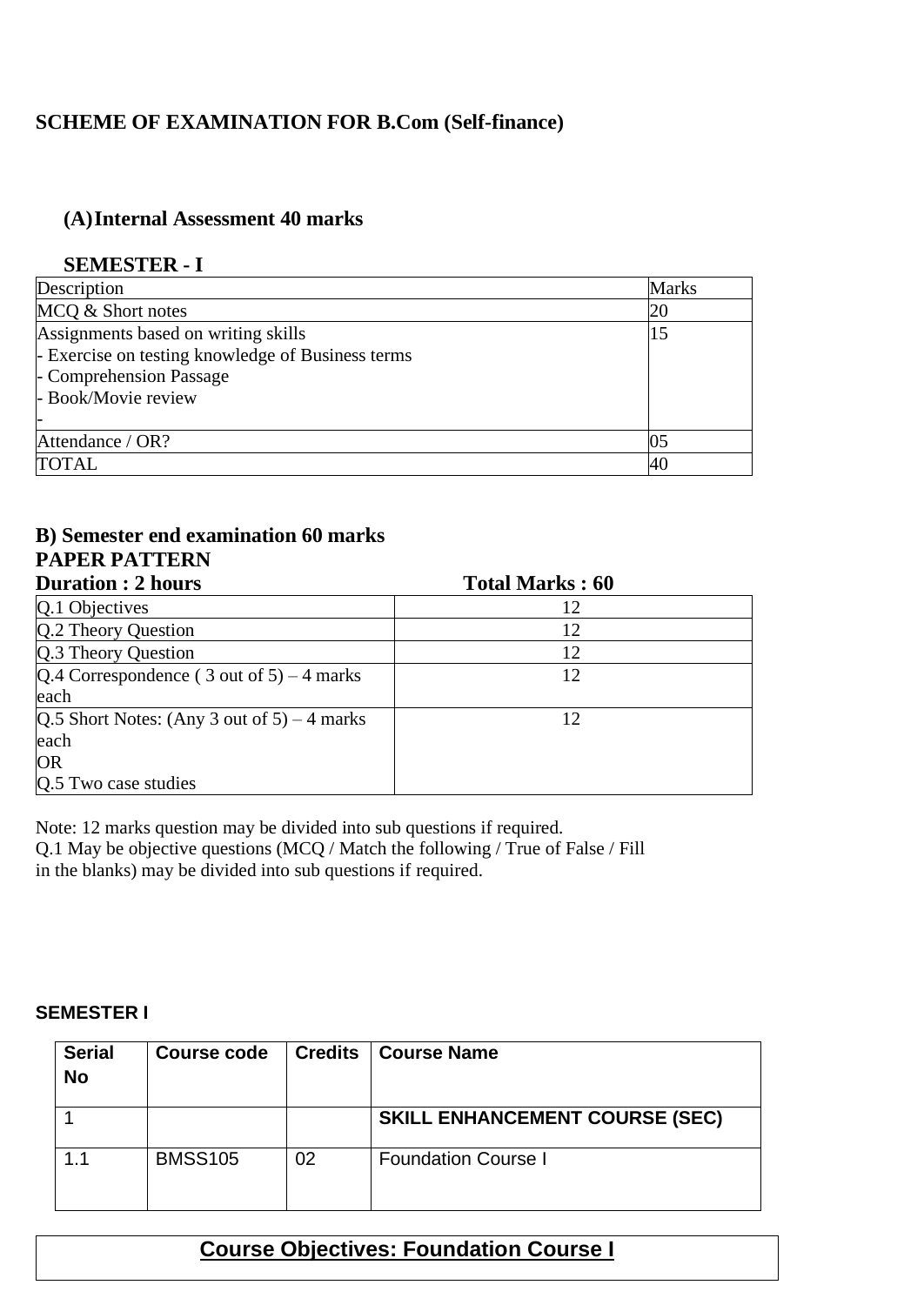| To create awareness among students about various social issues and<br>societal problems                                                                                    |
|----------------------------------------------------------------------------------------------------------------------------------------------------------------------------|
| To generate awareness among students regarding social, linguistic,<br>religious, gender-based and caste-based disparities and physical, social<br>and mental disabilities. |
| To foster interest in students in constitutional safeguards and legal<br>provisions.                                                                                       |

### **SYLLABUS**

| Module No.     | <b>Topics</b>                                                                                                                                                                                              | Number of<br>lectures |
|----------------|------------------------------------------------------------------------------------------------------------------------------------------------------------------------------------------------------------|-----------------------|
| 1              | <b>Overview of Indian Society</b><br><b>Multicultural</b><br>Diversity-<br>Religion<br>and<br>Caste,<br><b>Population Distribution</b><br><b>Linguistic Diversity</b><br><b>Regional Variation</b>         | 5                     |
| $\overline{2}$ | <b>Concept of Disparity-I</b><br>Disparity: Inequality & Stratification<br>Gender:<br>Meaning, Gender Identity<br>Gender<br>Inequality<br><b>Issues of Gender Disparity (Women)</b><br><b>Disabilities</b> | 15                    |
| 3              | <b>Concept of Disparity - II</b><br><b>Caste System</b><br>Communalism<br><b>Regional and Linguistic Differences</b>                                                                                       | 5                     |
| $\overline{4}$ | <b>The Indian Constitution</b><br>Philosophy and Structure of the constitution<br>Fundamental<br>Duties,<br>basic<br>features<br>the<br>0f<br>$\bullet$<br>constitution                                    | 10                    |
| 5              | <b>Significant Aspects of the Political Processes</b><br><b>Indian Political System</b><br><b>Local Self- Government</b>                                                                                   | 10                    |
|                | <b>Total Lectures</b>                                                                                                                                                                                      | 45                    |

### **List of reference books:**

### **Foundation Course 1**

- "Inequality re-examined" by AmartyaSen
- "Untouchable" by Mulk Raj Anand,
- "Caste: The Origins of Our Discontents" Book by Isabel Wilkerson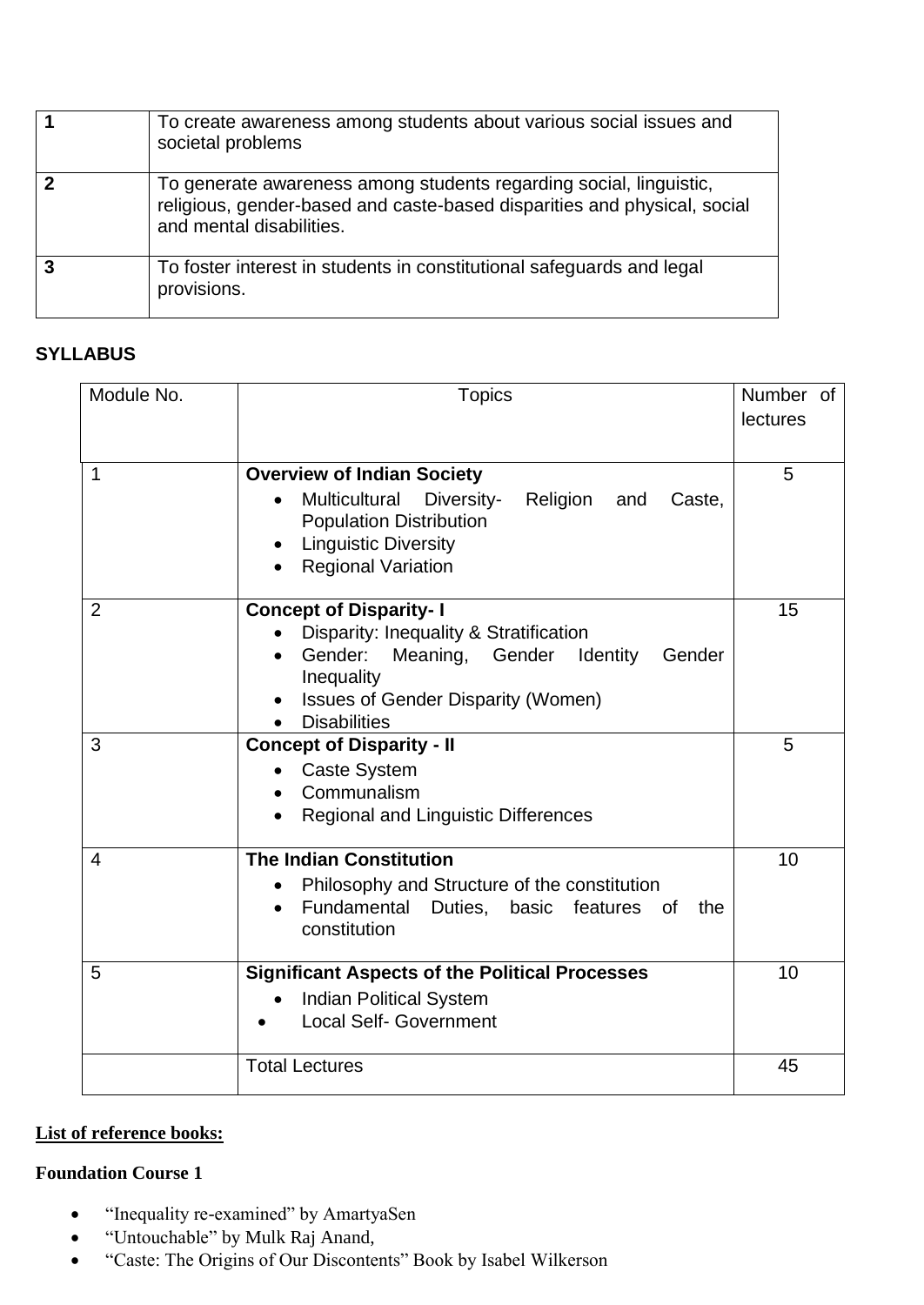- "How Today's Divided Society Endangers Our Future" by [Joseph E. Stiglitz](https://www.audible.in/search?searchAuthor=Joseph+E.+Stiglitz&ref=a_pd_The-Pr_c1_author_1&pf_rd_p=560e35de-8750-4d84-929a-fb4019dc2605&pf_rd_r=4FXR6FA7G9FN3329HWGZ)
- "Gender Inequality: A Reference Handbook" by David E. Newton
- "Discrimination and Disparities" by Thomas Sowell
- "Social Inequality" by [Louise Warwick-Booth](javascript:void(0);)
- "Constitution of India [A handbook for students" by](https://www.amazon.in/dp/9386473437/ref=s9_acsd_omg_hd_bw_b4Wp3xX_c2_x_2_t?pf_rd_m=A1K21FY43GMZF8&pf_rd_s=merchandised-search-11&pf_rd_r=6XRXAMGHYGGJQ2KGNHVA&pf_rd_t=101&pf_rd_p=cb2ee1e0-a261-583a-9e77-9a87e59f99ac&pf_rd_i=4149544031) Subhash C Kashyap
- "Politics of Inclusion: Castes, Minorities and Affirmative Action" by ZoyaHasan
- "Local Governance in India: Decentralization and Beyond" by Pradeep Sharma and Jayal
- "Religion, Power and Violence: Expression of Politics in Contemporary Times" by Ram Puniyani

# **FOUNDATION COURSE SCHEME OF EXAMINATION FOR BMS SEMESTERS I and II**

The scheme of examination shall be divided into two parts:

- Internal assessment 40% i.e. 40 marks
- Semester end examination 60% i.e. 60 marks
- **Internal Assessment 40 marks**

| <b>Description</b>                                            | <b>Marks</b> |
|---------------------------------------------------------------|--------------|
| One best out of two tests of 20 marks each $-$ Objective Type |              |
| Presentations                                                 | 10           |
| Certificate course - (On Social topics)                       | 10           |
| Total                                                         | 40           |

### • **Semester end examination 60 marks**

### PAPER PATTERN

| Duration : 2 hours                                                                             |              |  |
|------------------------------------------------------------------------------------------------|--------------|--|
|                                                                                                | <b>Marks</b> |  |
| Q.1 Full Length Question from Module 1                                                         | 12           |  |
| Q.2 Full Length Question from Module 2                                                         | 12           |  |
| Q.3 Full Length Question from Module 3                                                         | 12           |  |
| Q.4 Full Length Question from Module 4                                                         | 12           |  |
| Q.5 Short Notes: (Any 3 out of $5$ ) – 4 marks each from Module 5                              | 12           |  |
| Note: The 12 marks full length question may be sub divided into 2 questions of 6 marks<br>each |              |  |
| <b>Total Marks</b><br>60                                                                       |              |  |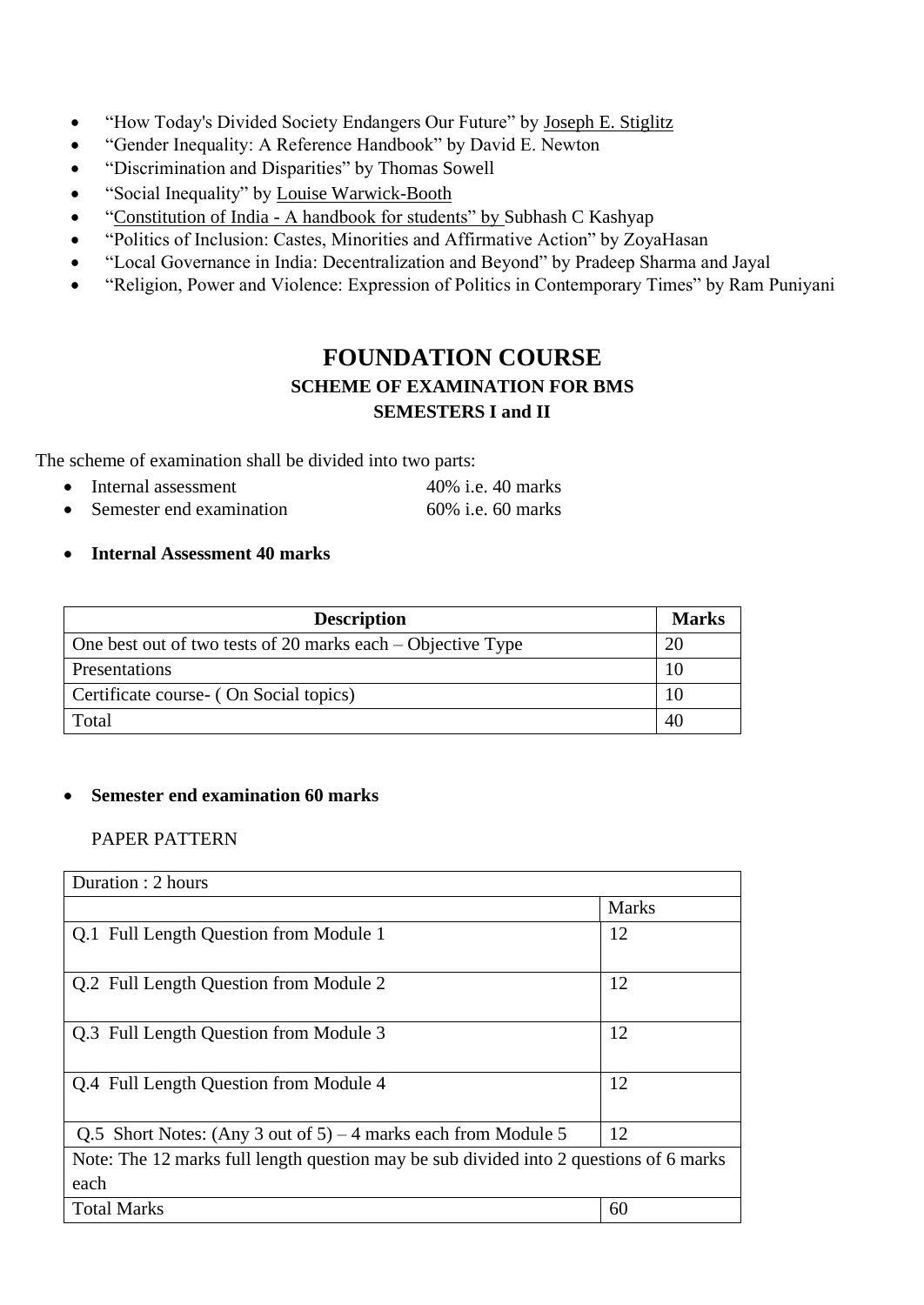**Passing criteria: Minimum 40% in Internal (16 out of 40) and 40% (24 out of 60) in semester end examination** 

# **SIES COLLEGE OF COMMERCE & ECONOMICS**

# **Subject: Foundation of Human Skills**

### **Subject Code: BMS S1 06**

| Serial | Course         | Credits | Course Name                       |
|--------|----------------|---------|-----------------------------------|
| No     | code           |         |                                   |
|        |                |         |                                   |
|        |                |         | CORE COURSE (CC)                  |
|        | <b>BMSS106</b> | 03      | <b>Foundation of Human Skills</b> |

### **Course Objectives:**

| $\mathbf{1}$ .   | To understand basic concepts, theories and techniques in the field of human behaviour<br>at the individual, group and organizational levels in the changing global scenario |
|------------------|-----------------------------------------------------------------------------------------------------------------------------------------------------------------------------|
| $\overline{2}$ . | To understand how and why people behave in a said manner either as individuals or in<br>groups                                                                              |
| 3.               | To understand how behaviour affects individual performance and performance of the<br>organization as a whole                                                                |
| 4.               | To understand how to effectively modify the behaviour for enhanced performance                                                                                              |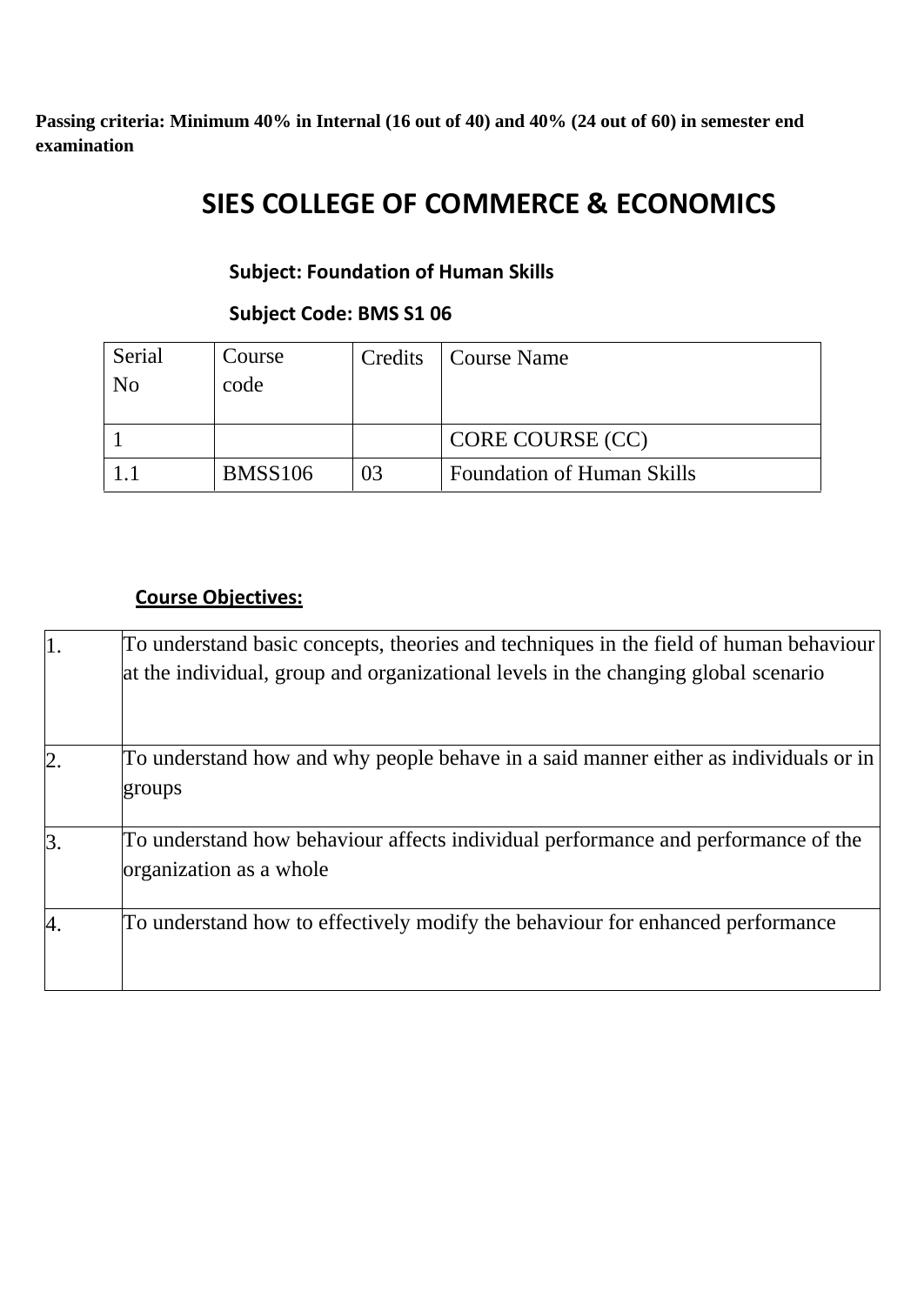# **SYLLABUS**

| <b>Syllabus</b>                                                                                                                                                                                                                                                                                                                                                                                                                                                                                                                        | No. of<br><b>lectures</b> |
|----------------------------------------------------------------------------------------------------------------------------------------------------------------------------------------------------------------------------------------------------------------------------------------------------------------------------------------------------------------------------------------------------------------------------------------------------------------------------------------------------------------------------------------|---------------------------|
| <b>Module -1</b>                                                                                                                                                                                                                                                                                                                                                                                                                                                                                                                       |                           |
| <b>Understanding of Human Nature</b>                                                                                                                                                                                                                                                                                                                                                                                                                                                                                                   |                           |
| • Individual Behaviour: Individual differences, factors affecting individual differences,<br>nature and nurture                                                                                                                                                                                                                                                                                                                                                                                                                        | $\mathbf{1}$<br>5         |
| • Personality and attitude: Determinants of personality, Personality traits theory, Big<br>five model, Personality traits important for organizational behaviour like<br>authoritarianism, locus of control, Machiavellianism, introversion-extroversion<br>achievement orientation ,self<br>- esteem, risk taking, self- monitoring and type A and B personalities, Concept of<br>understanding self through JOHARI WINDOWS, Nature and components of attitude,<br>Functions of attitude, Ways of changing attitude, Reading emotions |                           |
| • Thinking, learning and perceptions: Thinking skills, thinking styles and thinking                                                                                                                                                                                                                                                                                                                                                                                                                                                    |                           |
| hat, Emotional Intelligence, Cascading model of EQ, Perception features and factors                                                                                                                                                                                                                                                                                                                                                                                                                                                    |                           |
| influencing individual perception, Effects of perceptual error in managerial decision                                                                                                                                                                                                                                                                                                                                                                                                                                                  |                           |
| making at work place. (Errors such as Halo effect, stereotyping, prejudice attributional).                                                                                                                                                                                                                                                                                                                                                                                                                                             |                           |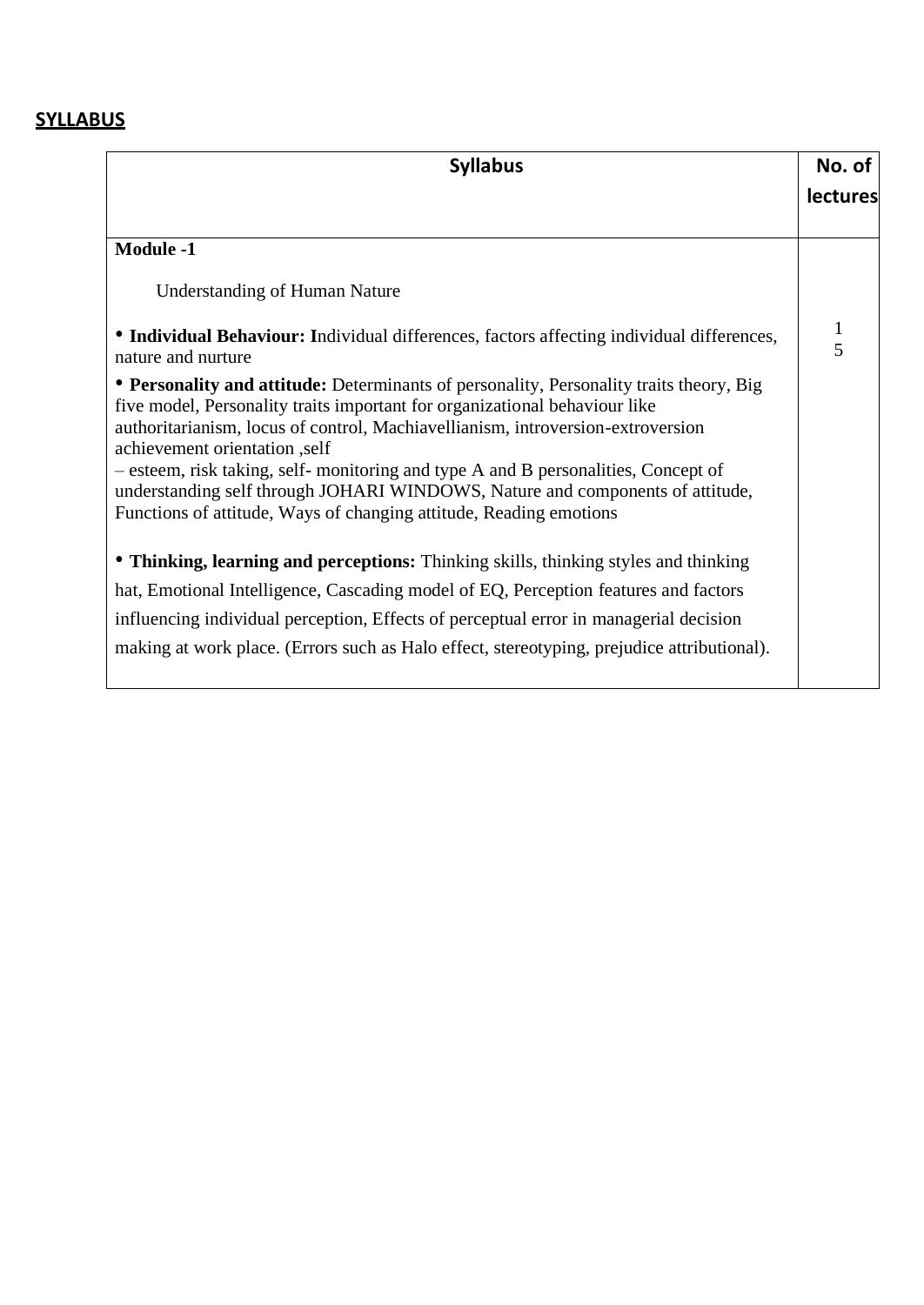| <b>Total No. of lectures</b>                                                                                                               | 60 |
|--------------------------------------------------------------------------------------------------------------------------------------------|----|
|                                                                                                                                            |    |
| • Organisational Development: Need for organizational development, OD<br>Techniques.                                                       |    |
| decision making, Creative problem solving.                                                                                                 |    |
| ■ Creativity and qualities of a creative person, Ways of enhancing creativity for effective                                                |    |
| Kurt Lewins model of organisational change and development.                                                                                |    |
| ■ Concepts of organizational change, Factors leading/influencing organisational change,                                                    |    |
| • Organisational change and creativity:                                                                                                    |    |
| <b>Organisational Change, Creativity and Development.</b>                                                                                  | 15 |
| Module-4                                                                                                                                   |    |
| Leadership styles.                                                                                                                         |    |
| Qualities of a good leader                                                                                                                 |    |
| • Leadership<br>Meaning and Definition                                                                                                     |    |
|                                                                                                                                            |    |
| п<br>Ways of creating and maintaining effective organization culture                                                                       |    |
| ш<br>Types, functions and barriers of organizational culture                                                                               |    |
| ш<br>Characteristics of organizational culture.                                                                                            |    |
| • Organizational Culture:                                                                                                                  |    |
| <b>Organizational Culture and Leadership</b>                                                                                               |    |
| Module-3                                                                                                                                   |    |
| to organizational conflicts, levels of conflicts, ways to resolve conflicts through five<br>conflicts resolution strategies without comes. |    |
| <b>Organizational conflicts and resolution:</b> Conflict features, types, causes leading                                                   |    |
| organizational politics, political games.<br><b>Persuasion and Impression management</b>                                                   |    |
| <b>Power and politics:</b> nature, bases of power, politics nature, types, causes of                                                       |    |
| • Organizational processes and system.                                                                                                     |    |
| ш<br>Setting goals.                                                                                                                        |    |
| <b>Team effectiveness:</b> nature, types of teams, ways of forming an effective team.<br>ш                                                 |    |
| <b>Group Dynamics:</b> Nature, types, group behaviour model (roles, norms,<br>status, process, structures)                                 |    |
|                                                                                                                                            |    |
| <b>Introduction to Group Behaviour</b>                                                                                                     | 15 |
| Module-2                                                                                                                                   |    |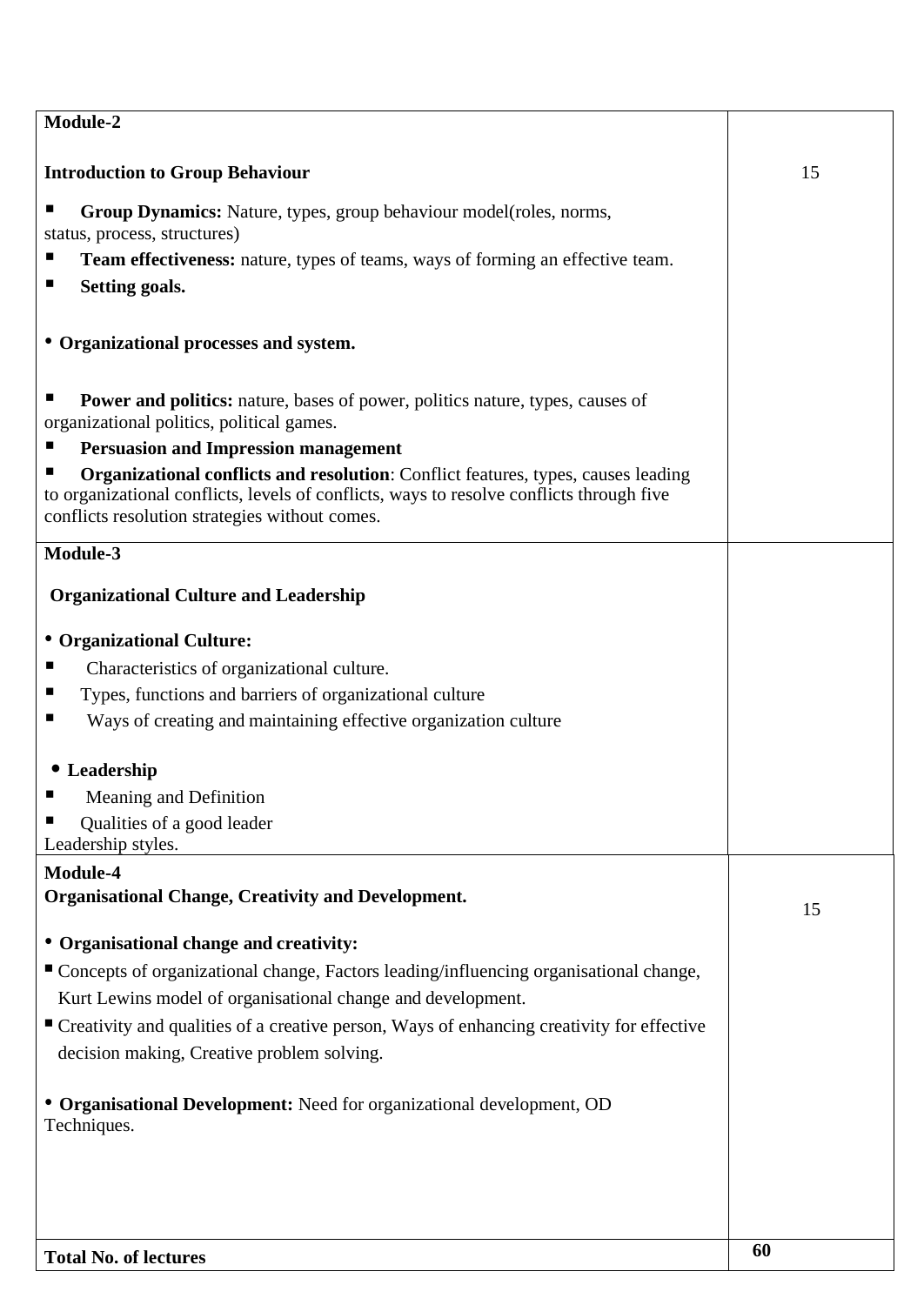### **REFERENCES**

- Organisational behaviour, S.Robbins, PrenticeHall
- Organisational behaviour, John W.Newstrom and Keith Davis, Tata McGrawhill
- Organisational behaviour, Fred Luthans,McGrawhill,Newyork
- Organisational behaviour, K.Aswathappa, Himalaya Publishing House
- Essentials of management, Koontz,Harold, TataMcGrawhill

### **SIES COLLEGE OF COMMERCE & ECONOMICS**

# **Subject: Business Economics I Subject Code: BMS S1 07**

### **COURSE OBJECTIVES:**

- 1) To enable the students to understand strategic business decisions and analyse the functioning of the market and pricing decisions.
- 2) To enable students appearing for professional and competitive examinations and pursue post graduate programme.
- 3) To establish a link between basic economic principles and their application.
- 4) To provide business track and forecast business trends and optimize use of resources.

### **SYLLABUS:**

| <b>Syllabus</b>                                                                  | No. of          |
|----------------------------------------------------------------------------------|-----------------|
|                                                                                  | <b>lectures</b> |
| Module-1 Scope and importance of Business Economics:                             | 10              |
|                                                                                  |                 |
| Basic tools-Opportunity Cost principle-Incremental and Marginal Concepts.        |                 |
| Basic economic relations - functional relations: equations- Total, Average and   |                 |
| Marginal relations- use of Marginal analysis in decision making, The basics of   |                 |
| market demand, market supply and equilibrium price-shifts in the demand and      |                 |
| supply curves and equilibrium                                                    |                 |
| <b>Module-2 Demand Analysis:</b>                                                 | 10              |
|                                                                                  |                 |
| Demand Function - nature of demand curve under different markets. Meaning,       |                 |
| significance, types and measurement of elasticity of demand (Price, income cross |                 |
| and promotional)- relationship between elasticity of demand and revenue          |                 |
| concepts Consumer's Surplus.                                                     |                 |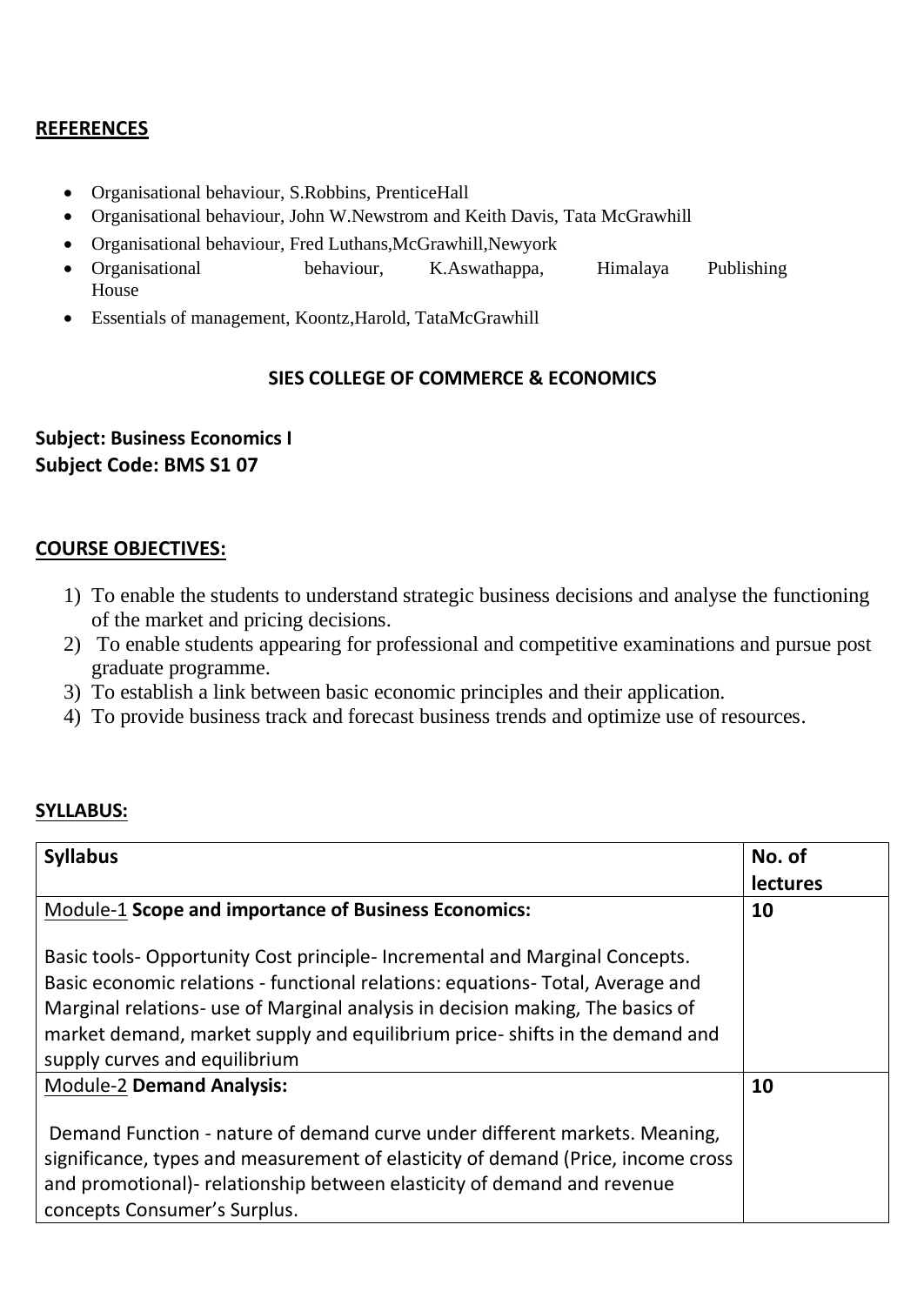| <b>Module-3 Supply and Production Decisions and Cost of Production, Production</b>  | 15 |
|-------------------------------------------------------------------------------------|----|
| function:                                                                           |    |
|                                                                                     |    |
| Short run analysis with Law of Variable Proportions- Production function with       |    |
| two variable inputs- isoquants, ridge lines and least cost combination of inputs-   |    |
| Long run production function and Laws of Returns to Scale - expansion path -        |    |
| Economies and diseconomies of Scale. Cost concepts: Accounting cost and             |    |
| economic cost, implicit and explicit cost, fixed and variable cost - total, average |    |
| and marginal cost - Cost Output Relationship in the Short Run and Long Run          |    |
| (hypothetical numerical problems to be discussed), LAC and Learning curve -         |    |
| Break even analysis (with business applications                                     |    |
| Module-4 Market structure - Perfect competition and Monopoly and Pricing and        | 15 |
| <b>Output Decisions under Imperfect Competition:</b>                                |    |
|                                                                                     |    |
| Short run and long run equilibrium of a competitive firm and of industry -          |    |
| monopoly - short run and long- run equilibrium of a firm under Monopoly             |    |
| Monopolistic competition: Equilibrium of a firm under monopolistic                  |    |
| competition, debate over role of advertising, role of social media (topics to be    |    |
| taught using case studies from real life examples) Oligopolistic markets: key       |    |
| attributes of oligopoly - Collusive and non-collusive oligopoly market - Price      |    |
| rigidity - Cartels and price leadership models (with practical examples)            |    |
| <b>Module-5 Pricing Practices:</b>                                                  | 10 |
|                                                                                     |    |
| Cost oriented pricing methods: cost - plus (full cost) pricing, marginal cost       |    |
| pricing, Mark up pricing, discriminating pricing, multiple - product pricing -      |    |
| transfer pricing (case studies on how pricing methods are used in business          |    |
| world)<br><b>Total No. of lectures</b>                                              | 60 |
|                                                                                     |    |

# **Exam pattern**

60 Marks Theory paper

40 Marks Internal Assessment

20 Marks Objective test(2tests)

15 Marks(Online course /Social service/internship)

05 Marks–Attendance and class participation

## **Paper pattern**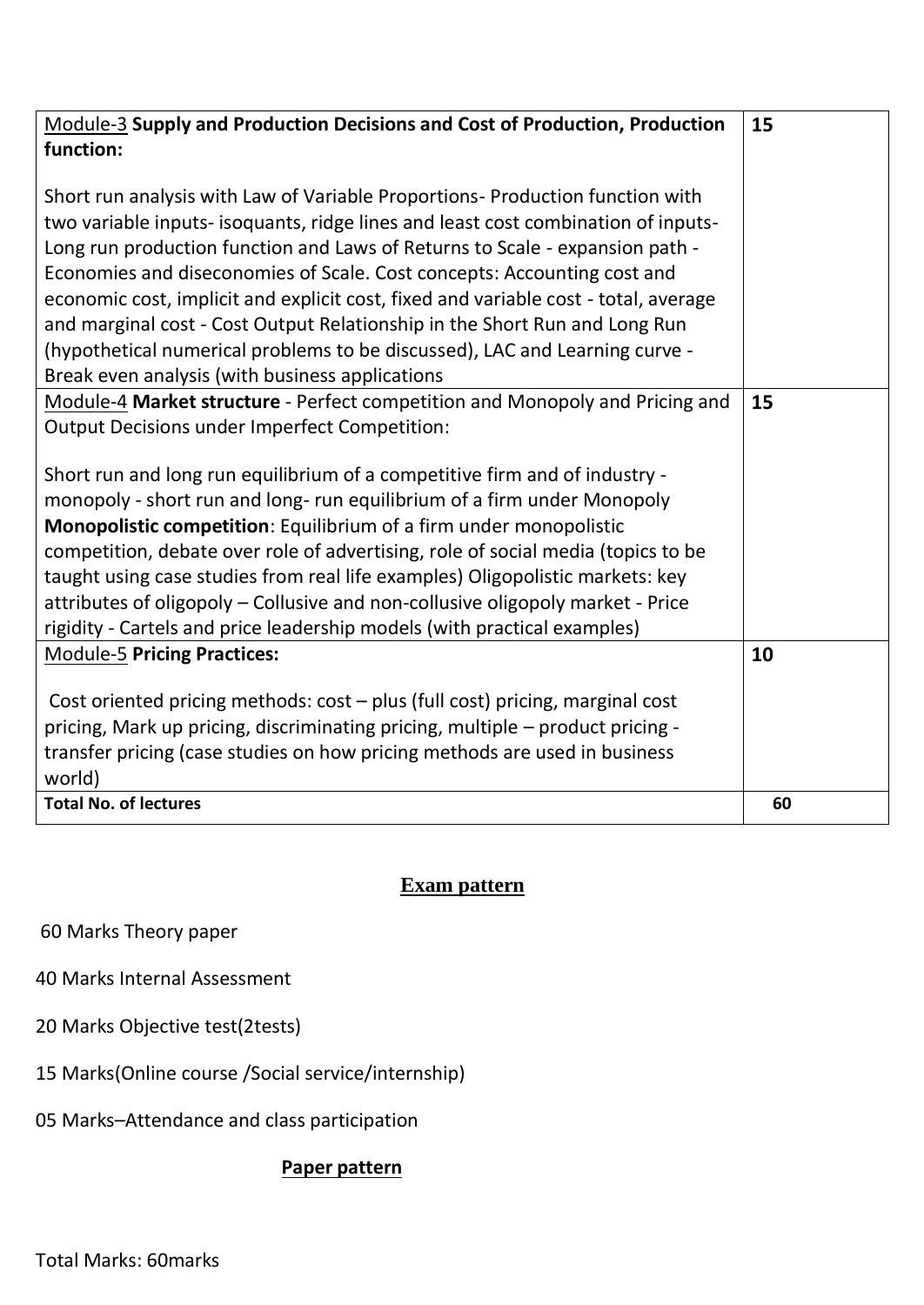Q.1.Explain the terms(Any5 out of 10) (15 marks)

Q.2.a. Answer in brief (10marks)

Q.2.b. Short note (05marks)

Q.3.a. Answer in brief (10marks)

Q.3.b. Short note (05marks)

Q.4. Case study (15marks)

### REFERENCE BOOKS

1) Principles of Microeconomics: International Edition with My EconLab CourseCompass with E-Book student Access Code Card Case, Ray Fair, Pearson Prentice Hall, Anthony O'Brien.

2) Modern Micro Economics by M.L. JHINGAN

3) D. Mithani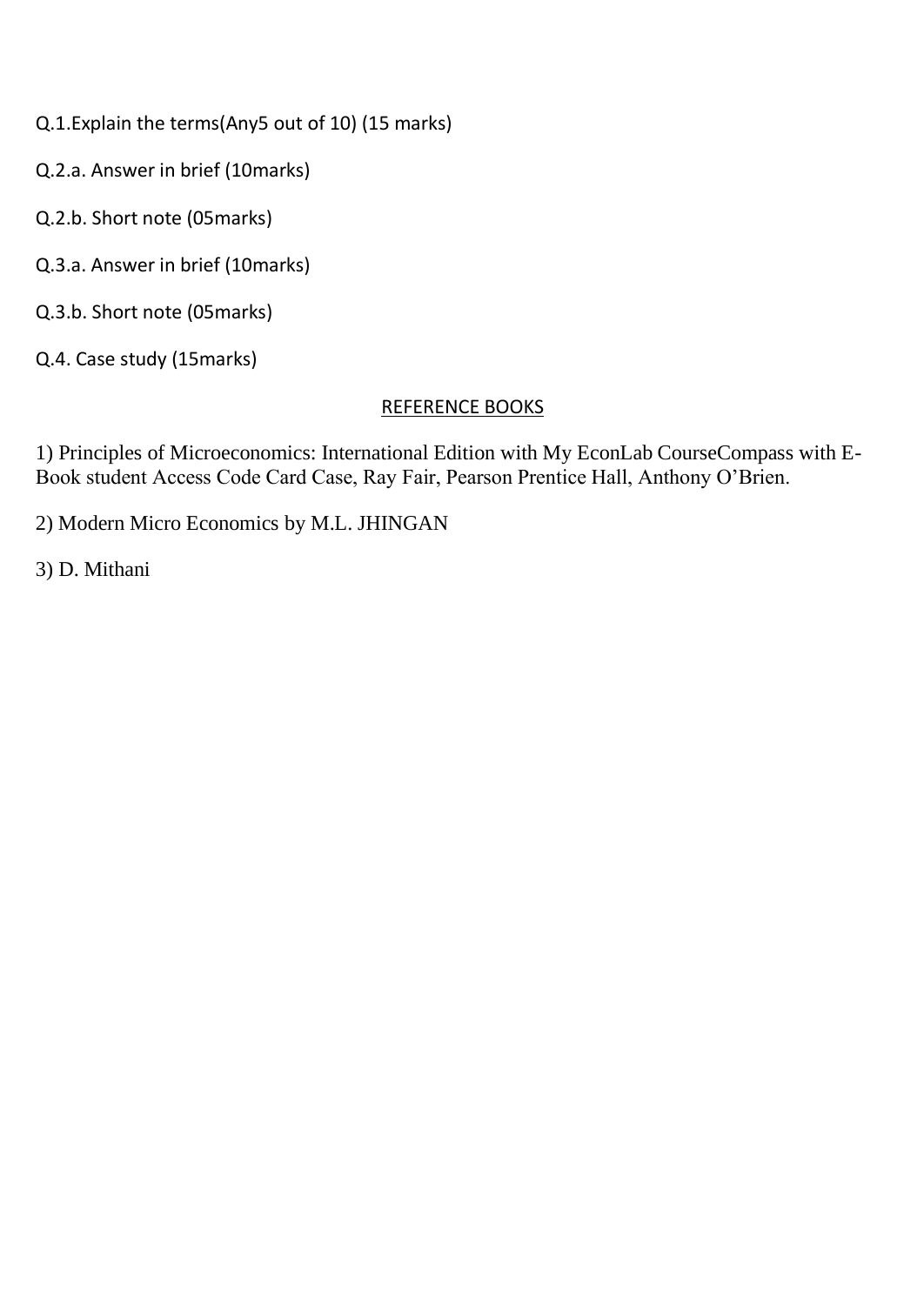# **SIES COLLEGE OF COMMERCE & ECONOMICS**

# **PROPOSED SYLLABUS UNDER AUTONOMY**

# **Course:BMS**

# **Semester II**

**Subject: Principles of Marketing**

# **Subject Code: BMS S2 01**

| Serial         | Course  | Credits | <b>Course Name</b>             |
|----------------|---------|---------|--------------------------------|
| N <sub>0</sub> | code    |         |                                |
|                |         |         |                                |
|                |         |         | CORE COURSE (CC)               |
|                | BMSS201 |         | <b>Principles of Marketing</b> |

### **COURSE OBJECTIVES**

|                | To learn about the various concepts of marketing.                             |
|----------------|-------------------------------------------------------------------------------|
| $\overline{2}$ | To learn about marketing process for different types of products and services |
| $\beta$ .      | To understand the tools used by marketing managers in decision situations     |
| 4              | To understand the marketing environment.                                      |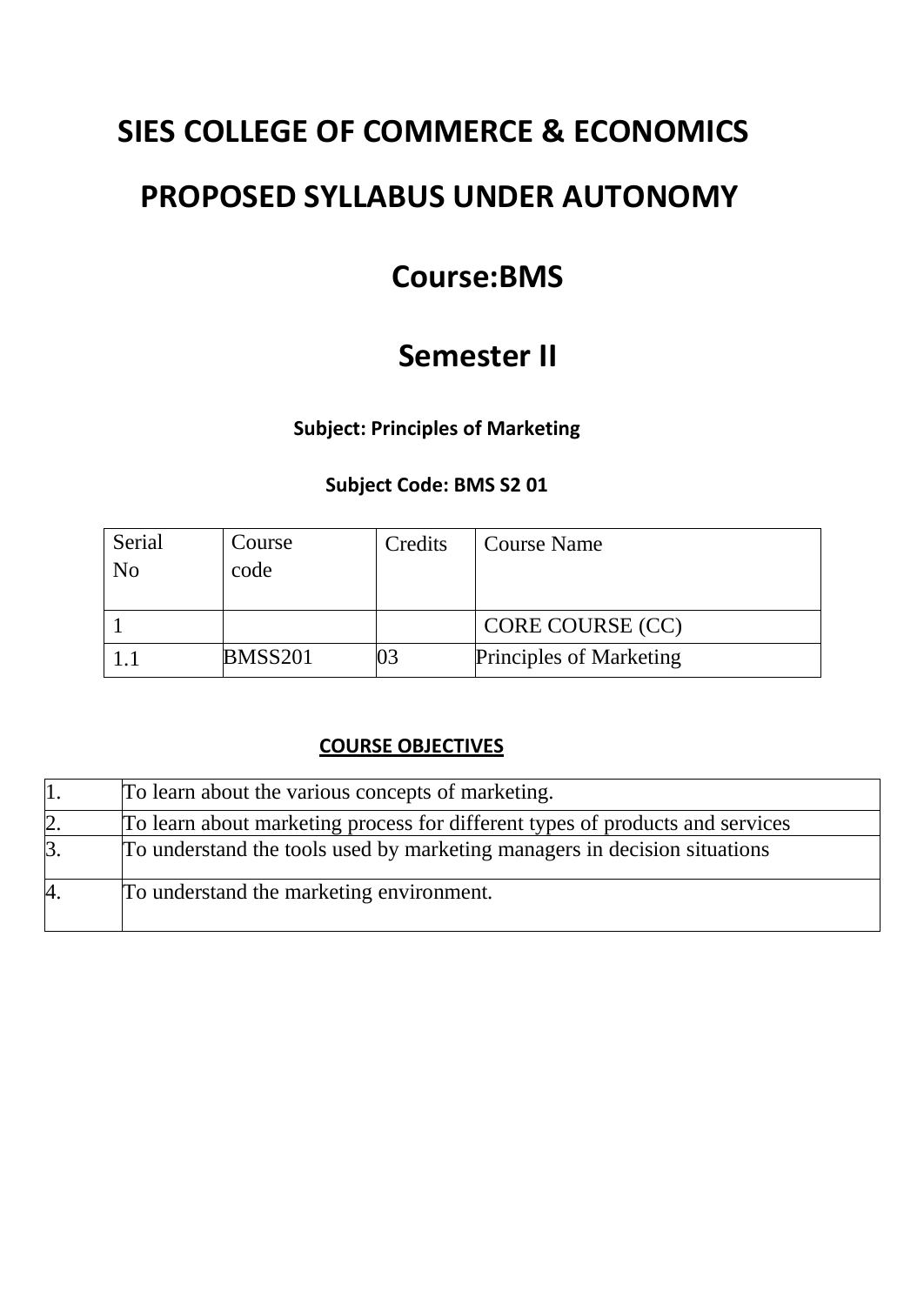# **SYLLABUS**

| <b>Syllabus</b>                                                                    | No. of   |
|------------------------------------------------------------------------------------|----------|
|                                                                                    | lectures |
|                                                                                    |          |
| <b>Module -1</b>                                                                   |          |
| <b>Introduction to Marketing:</b>                                                  |          |
| • Definition, features, advantages and scope of marketing. The $4P$ 's and         |          |
| 4C's of marketing. Marketing v/s Selling. Marketing as an activity and<br>function |          |
| • Concepts of Marketing: Needs, wants and demands, transactions,                   |          |
| transfer and exchanges.                                                            | 15       |
| • Orientations of a firm: Production concept; Product concept; selling             |          |
| concept and marketing concept, social relationship, Holistic marketing.            |          |
| <b>Module-2</b>                                                                    |          |
| <b>Marketing Environment, Research and Consumer Behaviour</b>                      |          |
| • The micro environment of business: Management structure;                         |          |
| Marketing Channels; Markets in which a firm operates; competitors and              |          |
| stakeholders.                                                                      |          |
| • Macro environment: Political Factors; Economic Factors; Socio                    |          |
| Cultural Factors, Technological Factors (PEST Analysis)                            | 15       |
| • Marketing research: Meaning, features, Importance of marketing                   |          |
| research. Types of marketing research: Product research; Sales research;           |          |
| consumer/customer research; production research.                                   |          |
| • Consumer Behaviour: Meaning, feature, importance, factors                        |          |
| affecting Consumer Behaviour                                                       |          |
| Module-3                                                                           |          |
| <b>Marketing Mix</b>                                                               |          |
| • Meaning -elements of Marketing Mix.                                              |          |
| • Product-product mix-product line lifecycle-product planning $-$ New              |          |
| product development-failure of new product-levels of product.                      |          |
| • Service marketing and Service marketing mix                                      | 15       |
| • Branding $-$ Packing and packaging $-$ role and importance                       |          |
| • Pricing – objectives- factors influencing pricing policy and pricing             |          |
| strategy.                                                                          |          |
| • Physical distribution $-$ meaning $-$ factor affecting channel selection-        |          |
| types of marketing channels                                                        |          |
| • Promotion – meaning and significance of promotion. Promotion tools               |          |
| (brief)                                                                            |          |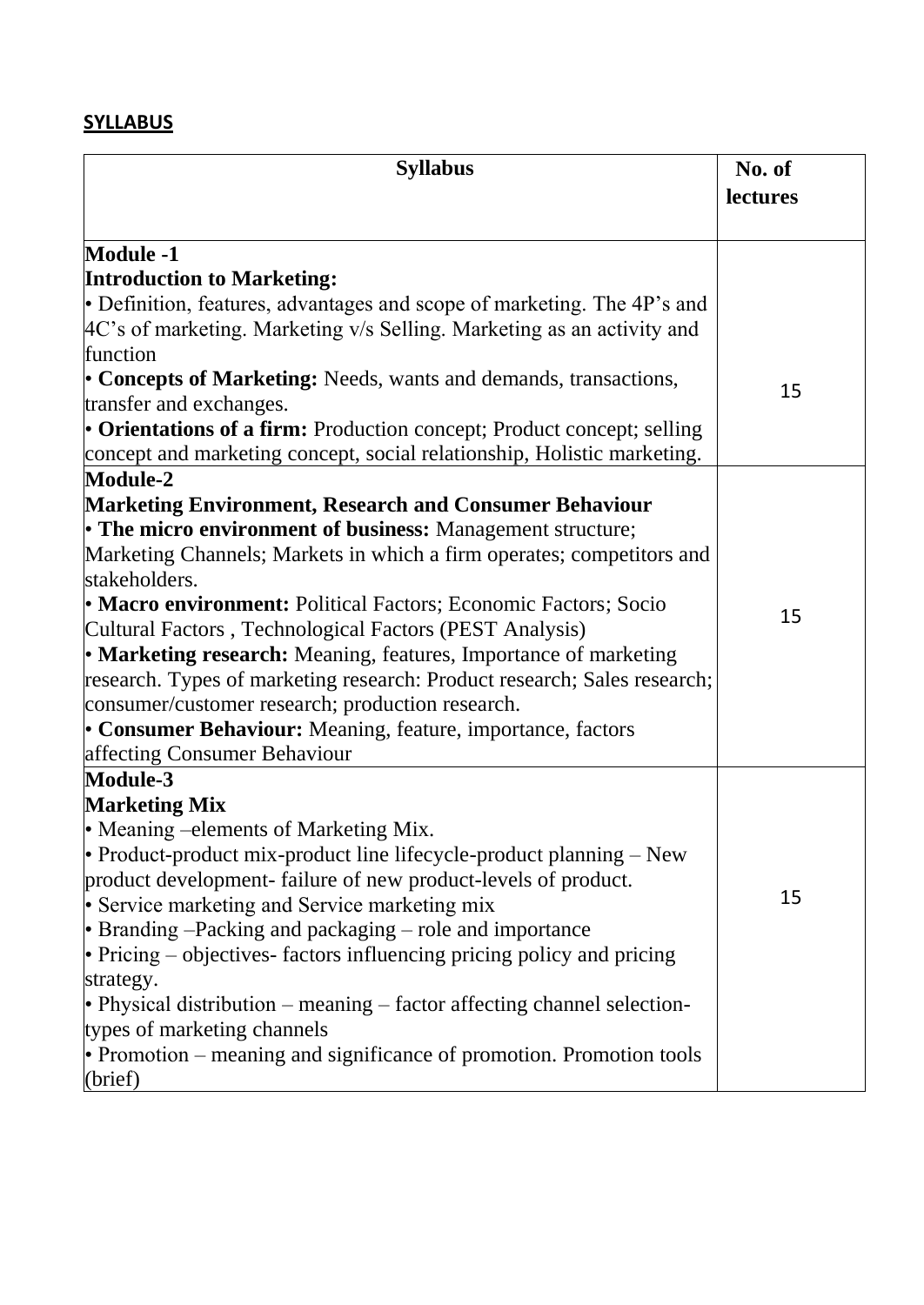| Module-4                                                                 |    |
|--------------------------------------------------------------------------|----|
| Segmentation, Targeting, Positioning Differentiation and Trends In       |    |
| <b>Marketing</b>                                                         |    |
| • Segmentation $-$ meaning, importance, basis                            |    |
| • Targeting – meaning, types                                             |    |
| • Positioning – meaning – strategies                                     |    |
| • Differentiation – meaning – strategies                                 |    |
| • New trends in marketing $-$ E-marketing, Internet marketing and Social | 15 |
| Media Marketing, trends in digital marketing                             |    |
| • Social marketing/ Relationship marketing                               |    |

# **REFERENCES**

- Kotler Philip, Marketing Management, Pearson.
- Stanton, Etzel, Walker, Fundamentals of Marketing, Tata-McGraw Hill.
- Saxena Rajan, Marketing Management, Tata-McGraw Hill.
- Ramaswamy, Namakumari, Marketing Management: Indian Context Global Perspective, Sage Publication

### **SCHEME OF EXAMINATION**

The scheme of examination shall be divided into two parts:

- Internal assessment 40% i.e. 40 marks
- Semester end examination 60% i.e. 60 marks
- A. Internal Assessment 40 marks

| <b>Description</b>                                                                    | <b>Marks</b> |
|---------------------------------------------------------------------------------------|--------------|
| Objective type test (Best of 2, 20 marks each)                                        | 20           |
| Any one of the following<br>Online course (MOOC Courses)/ Social Service / Internship | 20           |
| Total                                                                                 | 40           |

# **B. Semester end examination 60 marks**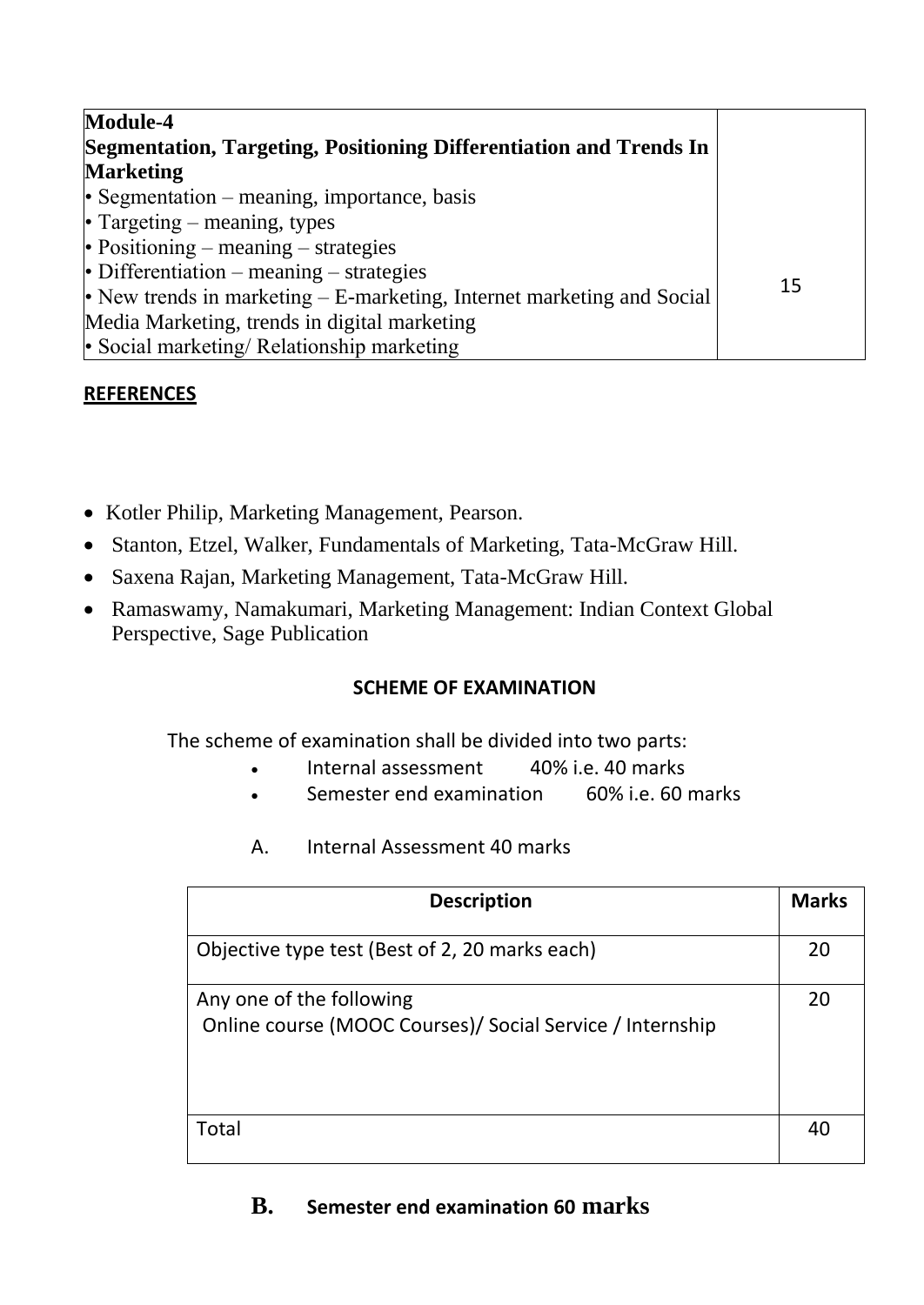### **PAPER PATTERN**

| Duration : 2 hours                        |    |
|-------------------------------------------|----|
| Total Marks: 60                           |    |
| Q.1 Explain the terms (Any 5 out of 8)    | 15 |
| Q.2 Write Short notes (Any 3 out of 5)    | 15 |
| Q.3 Answer the following (Any 2 out of 4) | 20 |
| Q.4 Case Study                            | 10 |
| Total                                     | 60 |

# **Passing criteria: 40% marks for passing.**

Internals: Minimum 16 out of 40 Externals: Minimum 24 out of 60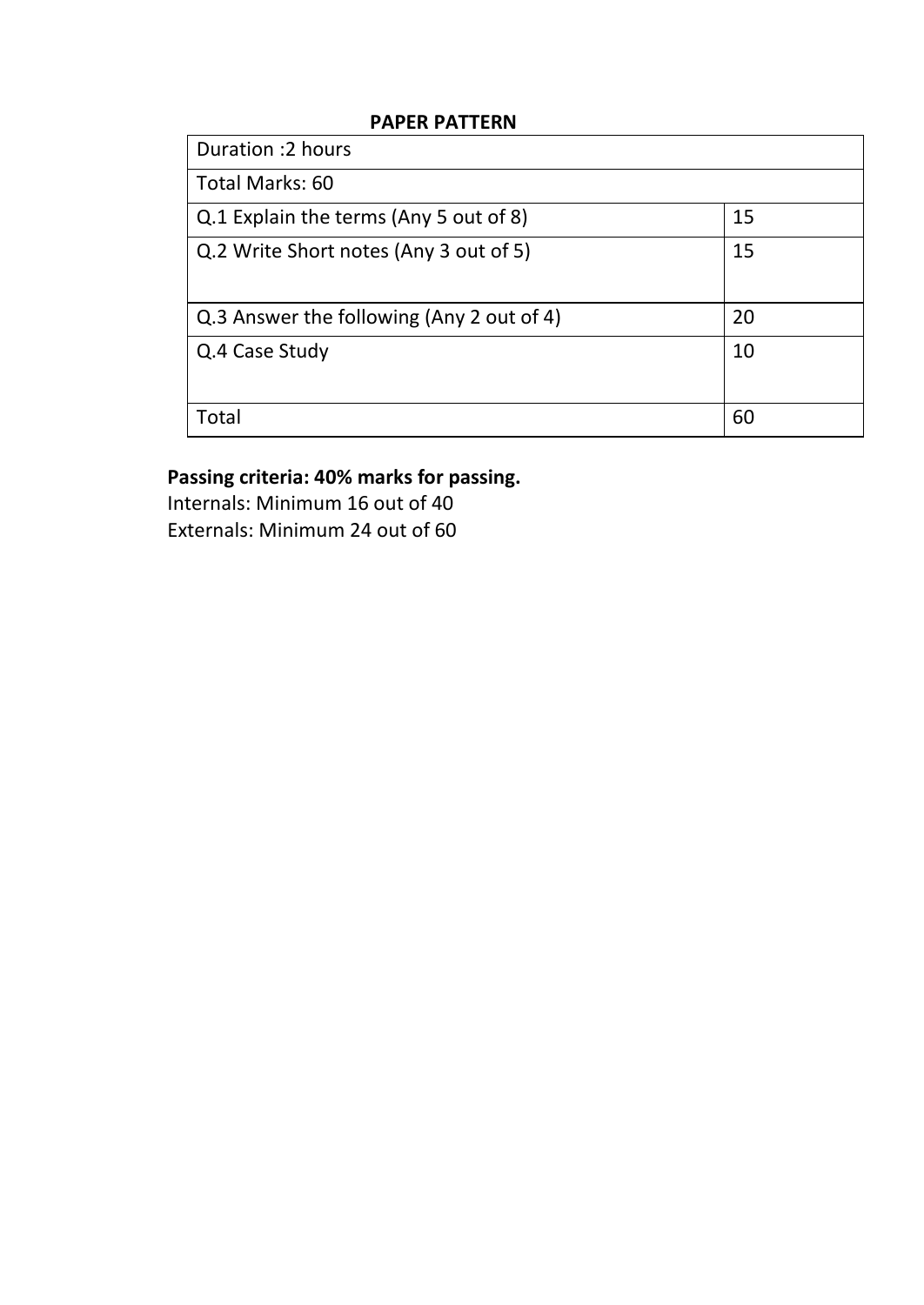# **SEMESTER II**

| <b>Serial No</b>   Course code   Credits   Course Name |                          |
|--------------------------------------------------------|--------------------------|
|                                                        | <b>CORE COURSES (EC)</b> |
| <b>BMSS202</b>                                         | <b>INDUSTRIAL LAW</b>    |

### **Course Objectives:**

- 1. Students should able to elaborate the concept of Industrial Relations.
- 2. The students should able to illustrate the role of trade union in the industrial setup.
- 3. Students should able to outline the important causes & impact of industrial disputes.
- 4. Students should able to elaborate Industrial Dispute settlement procedures.
- 5. Student should be able to summarize the important provisions of Wage Legislations, in reference to Payment of Wages Act 1936, Minimum Wages Act 1948 & Payment of Bonus Act 1965
- 6. Student should able to summarize the important provisions of Social Security Legislations, in reference to Employees State Insurance Act 1948, Employees Provident Fund Act 1952, Payment of Gratuity Act 1972.

| Sr.            | <b>Modules</b>                                                                                                                                                                                                                                                                                                                                                   | No. of   |
|----------------|------------------------------------------------------------------------------------------------------------------------------------------------------------------------------------------------------------------------------------------------------------------------------------------------------------------------------------------------------------------|----------|
| No.            |                                                                                                                                                                                                                                                                                                                                                                  | Lectures |
| $\mathbf{1}$   | Industrial Disputes Act, 1947: Definition, Authorities, Awards,<br>Settlements, Strikes Lockouts, Lay Offs, Retrenchment and                                                                                                                                                                                                                                     | 15       |
|                | Closure (w.r.t. The industrial Relations Code 2020)<br>The Trade Union Act, 1926                                                                                                                                                                                                                                                                                 |          |
| $\overline{2}$ | UNIT <sub>2</sub>                                                                                                                                                                                                                                                                                                                                                | 15       |
|                | The Factory Act 1948: (Provisions related to Health, Safety and<br>Welfare)                                                                                                                                                                                                                                                                                      |          |
|                | The Workmen's Compensation Act, 1923 Provisions:<br>Introduction: The doctrine of assumed risk, The doctrine of<br>Common, Employment, The doctrine of Contributory<br>Negligence Definitions, Employers liability for compensation (S-<br>3 to 13), Rules as to Compensation (Sec 4 to Sec 9) (14 A & 17)<br>(w.r.t. Employees compensation Act 2017 Amendment) |          |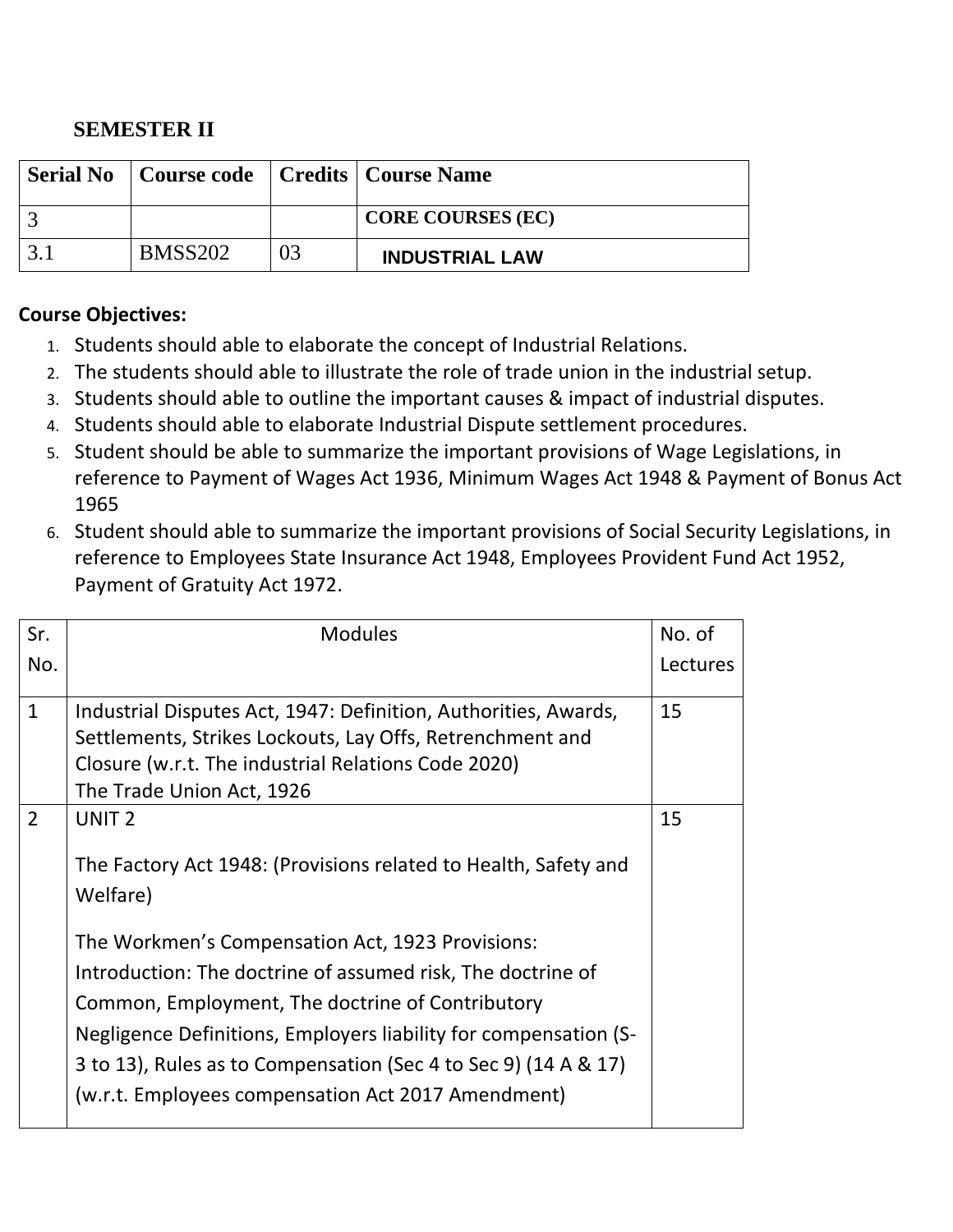| 3 | UNIT <sub>3</sub>                                                                                                                                                                                 | 15 |
|---|---------------------------------------------------------------------------------------------------------------------------------------------------------------------------------------------------|----|
|   | Employee State Insurance Act 1948: Definition and Employees                                                                                                                                       |    |
|   | <b>Provident Fund</b>                                                                                                                                                                             |    |
|   | Miscellaneous Provision Act 1948: Schemes, Administration and                                                                                                                                     |    |
|   | determination of dues.                                                                                                                                                                            |    |
| 4 | UNIT <sub>4</sub>                                                                                                                                                                                 | 15 |
|   | The payment of Wages Act 1948: Objectives, Definition,<br><b>Authorized Deductions</b><br>Payment of Bonus Act, 1965<br>The Payment of Gratuity Act, 1972<br><b>Principles of Natural Justice</b> |    |
|   | <b>Total Lectures</b>                                                                                                                                                                             | 60 |

### References:

Industrial and Labour Laws, Dr. Sanjeev Kumar, Bharat Law HP Ltd

- Labour and Industrial Laws, S.N Misra, Central Law Publication
- Labour and Industrial Laws, P.K.Padhi, Eastern Economy Edition
- Commercial and Industrial Law, S.K. Dasgupta, Sterling Publishers Pvt. Ltd
- Industrial Law, Mr. N.D. Kapoor, Sultan Chand
- Employee's Provident Fund, Chopra D.S, Labour Law Agency
- Industrial Law, Mr. P.L. Mallick, Sultan Chand
- Essence of Personnel Management and Industrial Relations, Cowling, Prentice Hall

### **SCHEME OF EXAMINATION**

The scheme of examination shall be divided into two parts:

| • Internal assessment      | 40% i.e. 40 marks |
|----------------------------|-------------------|
| • Semester end examination | 60% i.e. 60 marks |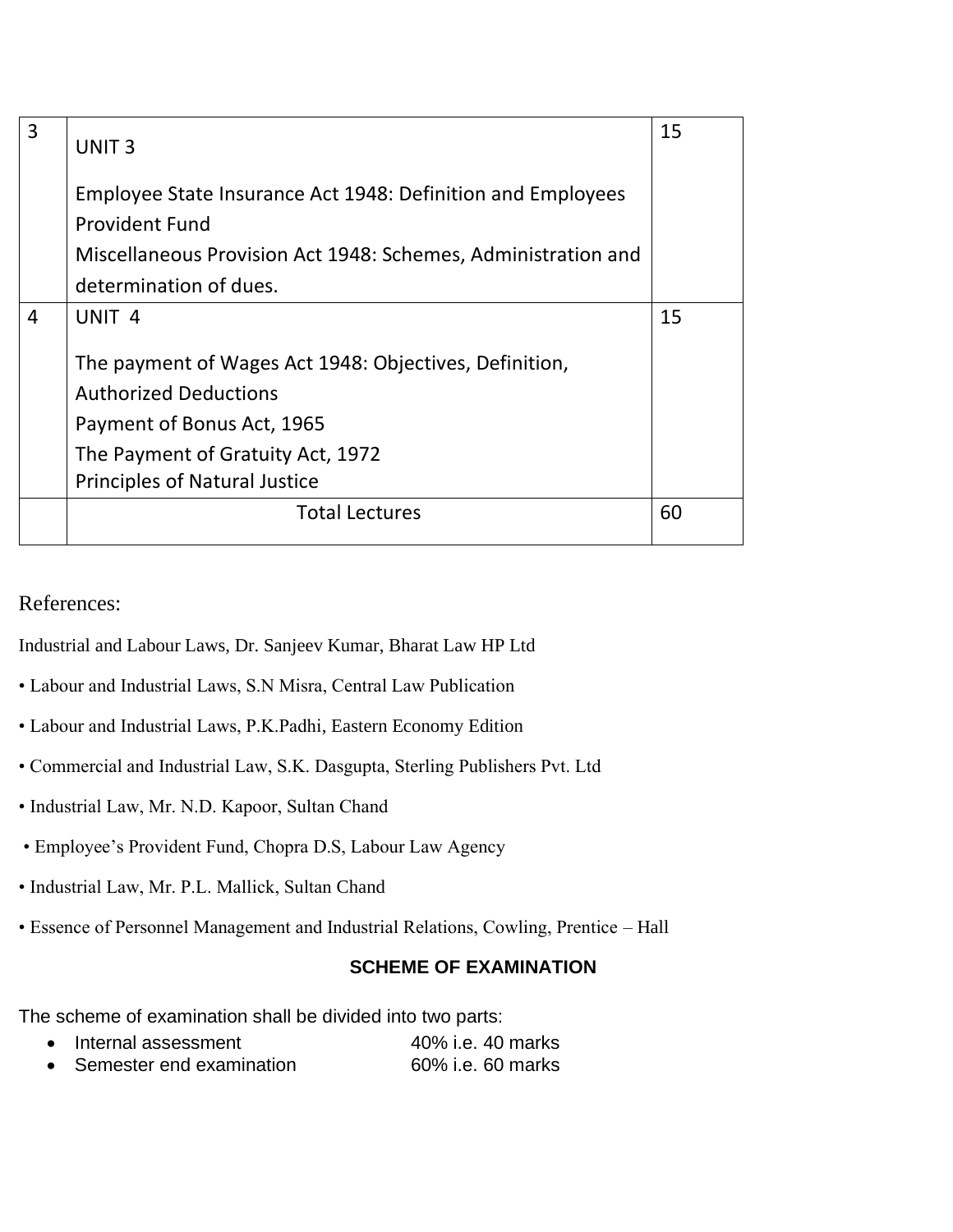### **SCHEME OF EXAMINATION FOR BMS- Industrial Law (Business Regulatory Framework) – I**

(B) Internal Assessment 40 marks

| <b>Description</b>                                                                 | <b>Marks</b> |
|------------------------------------------------------------------------------------|--------------|
| Two objectives (multiple choice questions) of 20 marks each $-$ Best of $\vert$ 20 |              |
| two to be considered                                                               |              |
| One Project or Assignment or Viva                                                  | 10           |
| Presentation                                                                       | 10           |
| Total                                                                              | 40           |

### C) Semester end examination 60 marks

### PROPOSED PAPER PATTERN

| Duration: 2 hours                                                                       |    |
|-----------------------------------------------------------------------------------------|----|
| Total Marks: 60                                                                         |    |
| Q.1 15 marks OR 15 marks (Theory Question)                                              | 15 |
| Q.2 15 marks OR 15 marks (Theory Question)                                              | 15 |
| Q.3 15 marks OR 15 marks (Theory Question)                                              | 15 |
| Q.4 15 marks OR 15 marks (Theory 5 marks three question<br>out of five to be attempted) | 15 |
| Total                                                                                   | 60 |

**Passing criteria: Minimum 40% in Internal (16 out of 40) and 40% (24 out of 60) in semester end examination** 

> **Business Mathematics COURSE CODE: BMSS203 COURSE CREDIT: 03**

### **Course Objectives:**

- 1. To acquaint management learners with basic mathematical calculations in business.
- 2. To explore the various mathematical functions used in business operations.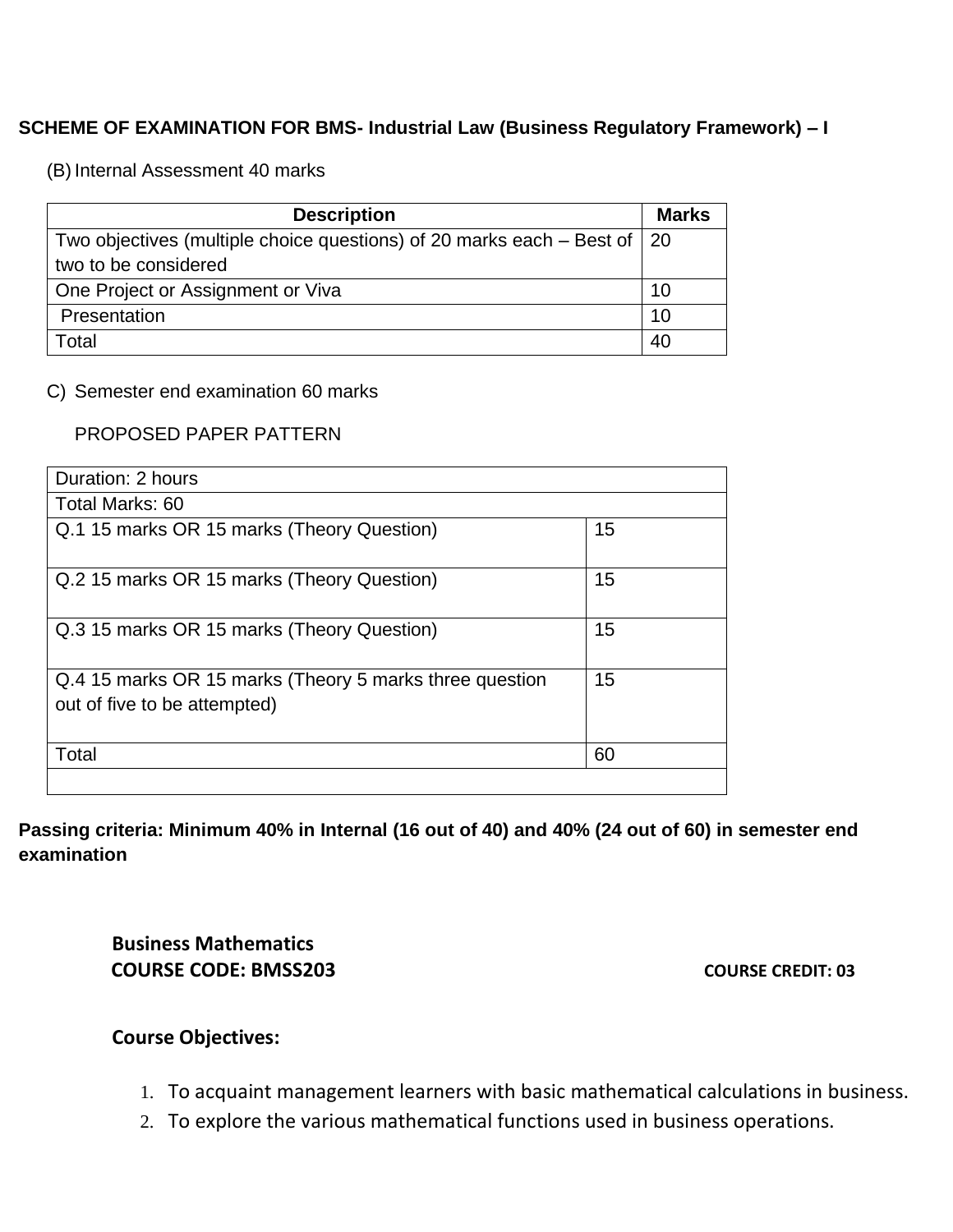- 3. To explain the core concepts and different strategic applications of business mathematicsand its involvement in evaluation of business operations.
- 4. To acquaint with the basic calculations involved in shares and mutual funds.

# **Syllabus:**

| Sr.            | <b>MODULES</b>                                                                                    | Number          |
|----------------|---------------------------------------------------------------------------------------------------|-----------------|
| No.            |                                                                                                   | <b>of</b>       |
|                |                                                                                                   | <b>lectures</b> |
| $\mathbf{1}$   | <b>Module 1: Elementary Financial Mathematics</b>                                                 | 12              |
|                | • Simple and Compound Interest: Interest compounded once a                                        |                 |
|                | year, morethan once a year, continuous, nominal, and effective                                    |                 |
|                | rate of interest                                                                                  |                 |
|                | • Annuity-Present and future value, Sinking funds                                                 |                 |
|                | • Equated Monthly Instalments (EMI)- using flat interest rate                                     |                 |
|                | and reducingbalance method                                                                        |                 |
|                | • Depreciation of Assets                                                                          |                 |
|                | • Functions: Algebraic functions and the functions used in                                        |                 |
|                | business andeconomics, Break Even and Equilibrium point                                           |                 |
|                | • Permutation and Combination: (Simple problems to be<br>solved with the                          |                 |
|                | calculator only)                                                                                  |                 |
| $\overline{2}$ | <b>Module 2: Matrices and Determinants</b>                                                        | 14              |
|                | • Some important definitions and some important results. Matrix                                   |                 |
|                | operation (Addition, scalar multiplication, matrix multiplication,                                |                 |
|                | transpose of a matrix), Inverse of a Matrix (up to order three)                                   |                 |
|                | using ad-joint of a matrix andmatrix inversion method. <b>(Excluding</b>                          |                 |
|                | <b>Reduction Method)</b>                                                                          |                 |
|                | • Determinants of a matrix of order two or three: properties and                                  |                 |
|                | results of Determinants                                                                           |                 |
|                | • Solving a system of linear equations using Cramer's rule<br>• Case study: Input Output Analysis |                 |
| 3              | <b>Module 3: Derivatives and Applications of Derivatives</b>                                      | 12              |
|                | . Introduction and Concept: Derivatives of constant function,                                     |                 |
|                | logarithmicfunctions, polynomial and exponential function                                         |                 |
|                | . Rules of derivatives: addition, multiplication, quotient                                        |                 |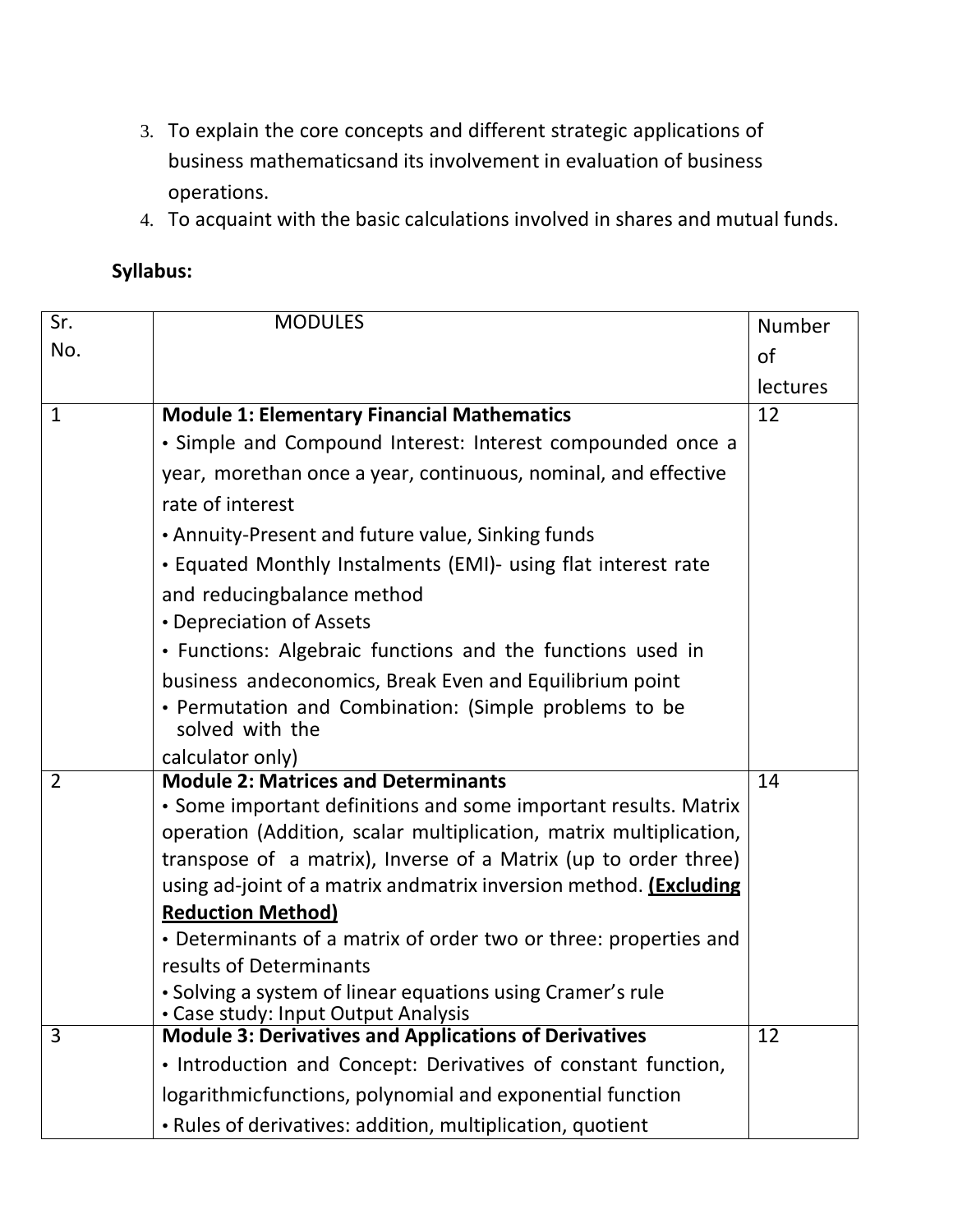|   | • Second order derivatives                                                 |    |
|---|----------------------------------------------------------------------------|----|
|   | • Application of Derivatives: Maxima, Minima, Average Cost and             |    |
|   | Marginal                                                                   |    |
|   | Cost. Total revenue, Marginal revenue, Average revenue.                    |    |
|   | Average and Marginal profit. Price elasticity of demand                    |    |
| 4 | <b>Module 4: Numerical Analysis [Interpolation]</b>                        | 10 |
|   | • Introduction and concept: Finite differences, forward                    |    |
|   | difference operator, Newton's forward difference formula with              |    |
|   | simple examples                                                            |    |
|   | • Backward Difference Operator, Newton's backward<br>interpolation formula |    |
|   | with simple examples                                                       |    |
| 5 | <b>Module 5: Mathematics for Financial Instruments</b>                     | 12 |
|   | • Shares- Concept, face value, market value, dividend, Equity              |    |
|   | shares, preference shares, bonus shares, brokerage on shares,              |    |
|   | Return on Investments for Shares                                           |    |
|   | • Mutual Fund-Simple problems on calculation of net income                 |    |
|   | after considering entry load, exit load, dividend, change in               |    |
|   | net asset value, Return on Investment in Mutual Funds                      |    |
|   | <b>Total Lectures</b>                                                      | 60 |
|   |                                                                            |    |

# **Reference Books:**

- Mathematics for Economics and Finance, Martin Anthony, Norman Biggs, 19th edition,2012.
- Business Mathematics, D.C. Sancheti, V.K. Kapoor, Sultan Chand & Sons Publications,2006.
- Business Mathematics, J.K. Singh, 2009, Himalaya Publishing House.
- Mathematics of Finance 2nd Edition Schaum's Outline Series Peter Zima, Robert BrowsTata Mc Graw Hill Publishing Company Ltd, 2011
- Mathematics for Economics and Business, RS Bhardwaj, 2010, Excel Books
- Business Mathematics, Zameerudin, Qazi, V.K. Khanna& S.K. Bhambri, VikasPublishing House Pvt. Ltd, New Delhi, 2009.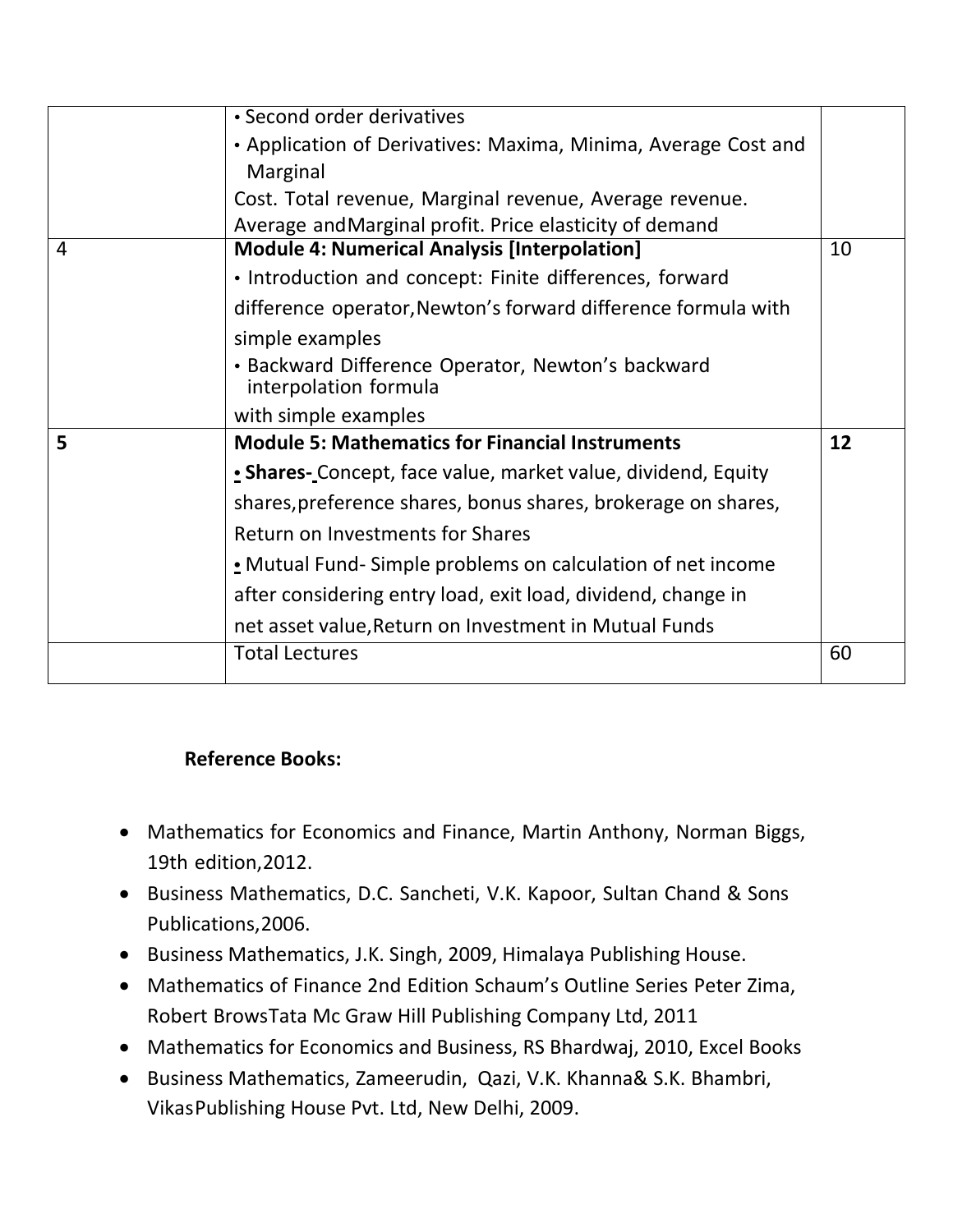- Investments by J.C. Francis & R.W. Taylor, Schaum's Outlines, Tata Mc-Graw HillEdition, 2000
- Indian Mutual Funds Handbook: By Sundar Shankaran, Vision Books, 2016

# **SCHEME OF EXAMINATION FOR BUSINESS STATISTICS AND BUSINESS MATHEMATICS**

The scheme of examination shall be divided into two parts: • Internal assessment 40% i.e. 40 marks • Semester end examination 60% i.e. 60 marks

**Passing criteria:** Minimum 40% in Internal (16 out of 40) and 40% (24 out of 60) in semester end examination

### **(A)Internal Assessment 40 marks:-**

| Description                        | Marks |
|------------------------------------|-------|
| Best of Two Tests of 20 marks each | 20    |
| Two Assignments of 10 marks each   | 20    |
| Total                              | 40    |

Note:

The first assignment will comprise of Modules 1, 2 and 3.

The second assignment will comprise of Modules 4 and 5.

(C) Semester end examination 60 marks

### PAPER PATTERN:-

### PROPOSED PAPER PATTERN

| Duration: 2 hours                             |  |
|-----------------------------------------------|--|
| Total Marks: 60                               |  |
| $[Q.1.$ Answer the following (Any 2 out of 4) |  |
| a) 6 marks                                    |  |
| $b)$ 6 marks                                  |  |
| $c)$ 6 marks                                  |  |
| $d$ ) 6 marks                                 |  |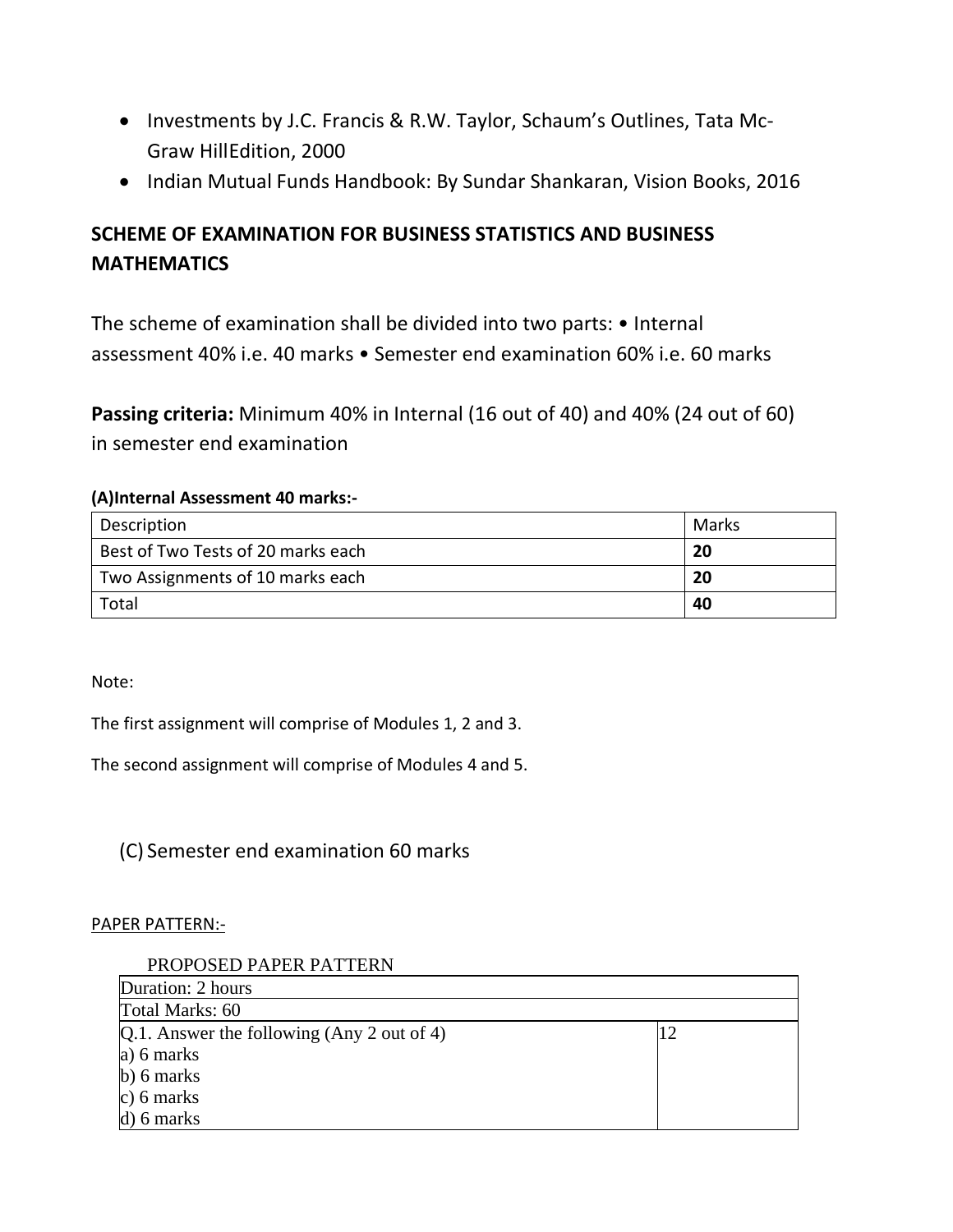| $Q.2$ . Answer the following (Any 2 out of 4) | 12 |
|-----------------------------------------------|----|
| a) 6 marks                                    |    |
| $\mathbf{b}$ ) 6 marks                        |    |
| c) 6 marks                                    |    |
| $d)$ 6 marks                                  |    |
| $[Q.3.$ Answer the following (Any 2 out of 4) | 12 |
| a) 6 marks                                    |    |
| $b)$ 6 marks                                  |    |
| c) 6 marks                                    |    |
| $d)$ 6 marks                                  |    |
| $Q.4$ . Answer the following (Any 2 out of 4) | 12 |
| a) 6 marks                                    |    |
| $\mathbf{b}$ ) 6 marks                        |    |
| c) 6 marks                                    |    |
| d) 6 marks                                    |    |
| $Q.5$ . Answer the following (Any 2 out of 4) | 12 |
| (a) 6 marks                                   |    |
| $(b)$ 6 marks                                 |    |
| $(c)$ 6 marks                                 |    |
| $(d)$ 6 marks                                 |    |

Note: Questions are Module wise. Q.1 is from Module 1, Q.2. is from Module 2, Q.3. is from Module 3, Q.4. is from Module 4 and Q.5. is from Module 5.

### **Conduct of Examination:**

1.Internal examination in the form of MCQs to be conducted online.

2. Under challenging situation, all examinations (including submission of assignments) will be conducted through online mode or as directed by the State government and UGC.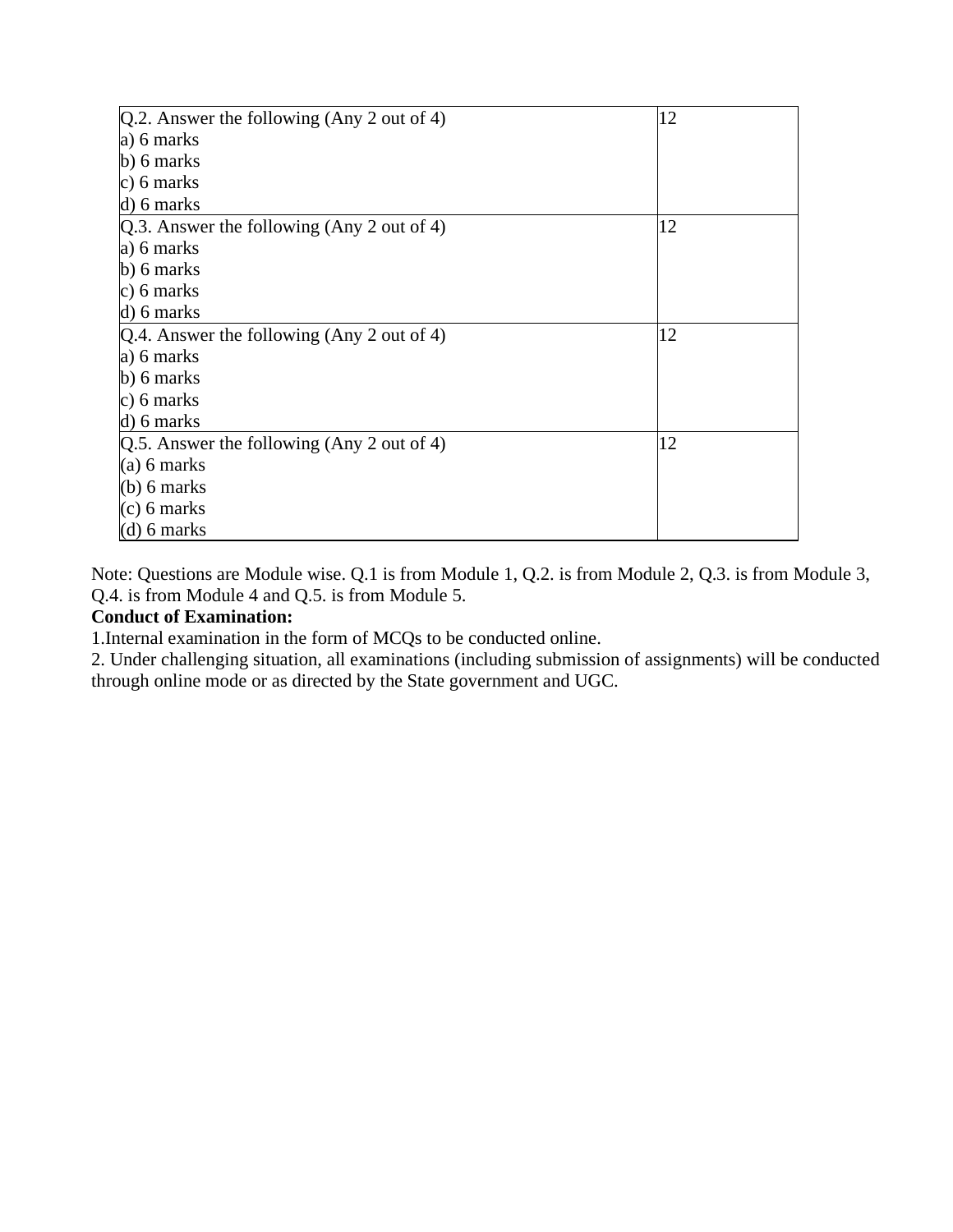### **SEMESTER II**

# **Course Name : Business Communication COURSE CODE : BMSS204 COURSE CREDITS : 03**

| Sr.No.                  | <b>Module</b>                                                             | Number of      |
|-------------------------|---------------------------------------------------------------------------|----------------|
| $\mathbf{1}$            | <b>Presentation Skills</b>                                                | lectures<br>10 |
|                         |                                                                           |                |
|                         | Presentations: (to be tested in tutorials only) 4 Principles of Effective |                |
|                         | Presentation                                                              |                |
|                         | Effective use of OHP                                                      |                |
|                         | <b>Effective use of Transparencies</b>                                    |                |
|                         | How to make a Power-Point Presentation                                    |                |
| $\overline{2}$          | <b>Group Communication</b>                                                | 15             |
|                         |                                                                           |                |
|                         | Interviews: Group Discussion Preparing for an Interview, Types of         |                |
|                         | Interviews - Selection, Appraisal, Grievance, Exit                        |                |
|                         | Meetings: Need and Importance of Meetings, Conduct of Meeting and         |                |
|                         | Group Dynamics Role of the Chairperson, Role of the Participants,         |                |
|                         | Drafting of Notice, Agenda and Resolutions                                |                |
|                         | Conference: Meaning and Importance of Conference Organizing a             |                |
|                         | Conference Modern Methods: Video and Tele - Conferencing                  |                |
|                         | Public Relations: Meaning, Functions of PR Department, External and       |                |
|                         | Internal Measures of PR                                                   |                |
| 3                       | <b>Business Correspondence</b>                                            | 10             |
|                         | Trade Letters: Order, Credit and Status Enquiry, Collection (just a brief |                |
|                         | introduction to be given)                                                 |                |
|                         | Only following to be taught in detail:-                                   |                |
|                         | Letters of Inquiry, Letters of Complaints, Claims, Adjustments Sales      |                |
|                         | Letters, promotional leaflets and fliers Consumer Grievance Letters,      |                |
|                         | Letters under Right to Information (RTI) Act                              |                |
|                         | [Teachers must provide the students with theoretical constructs           |                |
|                         | wherever necessary in order to create awareness. However students         |                |
|                         | should not be tested on the theory.]                                      |                |
| $\overline{\mathbf{4}}$ | Language and writing skills                                               | 10             |
|                         | Reports: Parts, Types, Feasibility Reports, Investigative Reports         |                |
|                         | Summarisation: Identification of main and supporting/sub points           |                |
|                         | Presenting these in a cohesive manner                                     |                |
|                         | <b>TOTAL</b>                                                              | 45             |

References : 'Business Communication' by Dr. Nina Roy Choudhury & Lekha Nambiar, Vipul Prakashan, Mumbai.

### SCHEME OF EXAMINATION

The scheme of examination shall be divided into two parts:

- · Internal assessment 40% i.e. 40 marks
- · Semester end examination 60% i.e. 60 marks

**SCHEME OF EXAMINATION FOR B.Com (Self-finance)**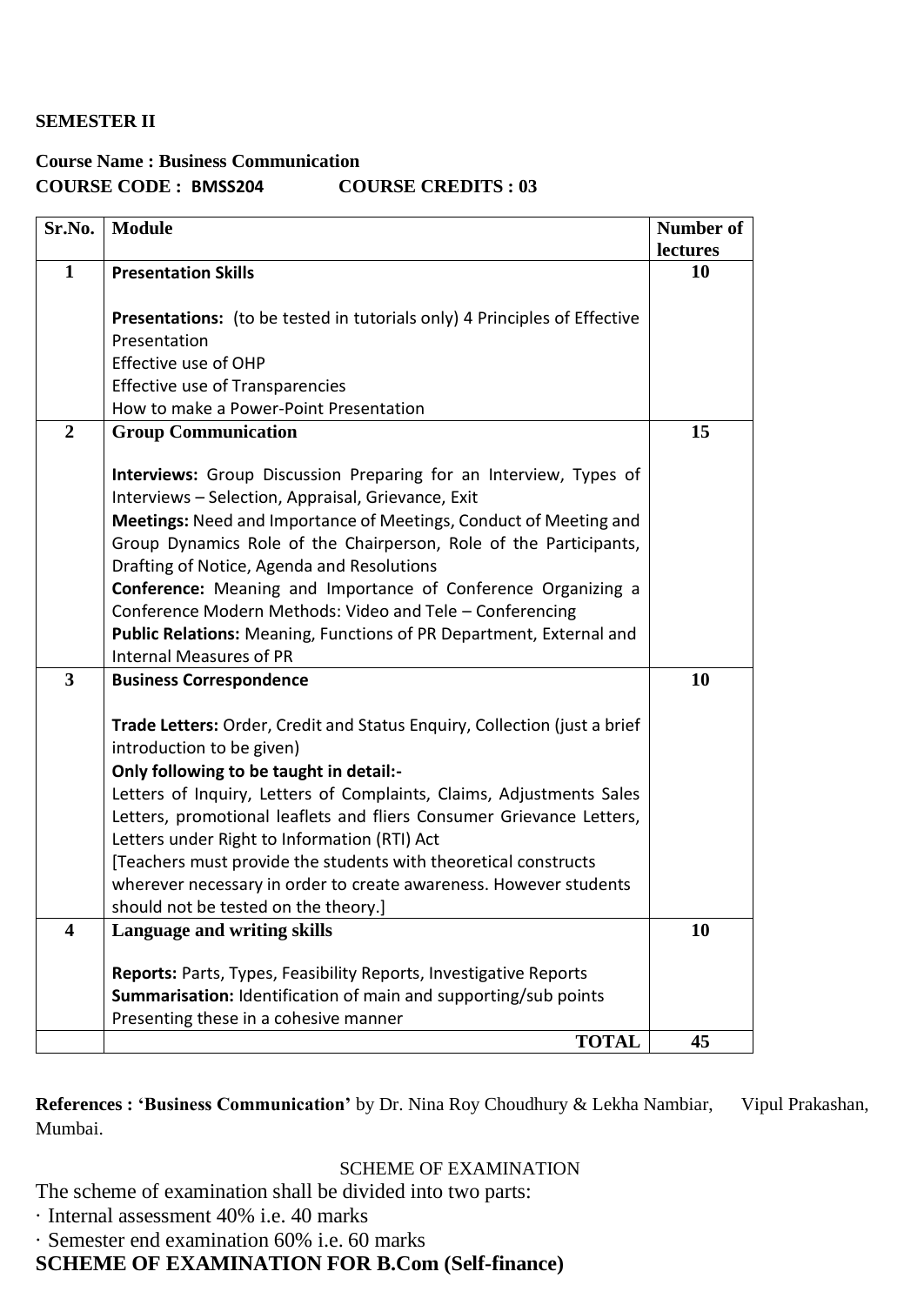# **(A)Internal Assessment 40 marks**

### **SEMESTER – II**

| Description                           | <b>Marks</b>   |
|---------------------------------------|----------------|
| MCQ & Short notes                     | 20             |
| <b>Testing Oral Capacity</b>          | 15             |
| - Group discussion, Debates           |                |
| - PPT Presentation on topic of choice |                |
| - Open book test                      |                |
|                                       |                |
| Attendance / OR?                      | 0 <sup>5</sup> |
| <b>TOTAL</b>                          | 40             |

# **B) Semester end examination 60 marks PAPER PATTERN**

| <b>Duration: 2 hours</b>                      | <b>Total Marks: 60</b> |  |
|-----------------------------------------------|------------------------|--|
| Q.1 Objectives                                | 12                     |  |
| Q.2 Theory Question                           | 12                     |  |
| Q.3 Theory Question                           | 12                     |  |
| $Q.4$ Correspondence (3 out of 5) – 4 marks   | 12                     |  |
| each                                          |                        |  |
| $Q.5$ Short Notes: (Any 3 out of 5) – 4 marks | 12                     |  |
| each                                          |                        |  |
| <b>OR</b>                                     |                        |  |
| Q.5 Two case studies                          |                        |  |

Note: 12 marks question may be divided into sub questions if required.

Q.1 May be objective questions (MCQ / Match the following / True of False / Fill in the blanks) may be divided into sub questions if required.

### **SEMESTER II**

| <b>Serial No</b> | <b>Course code</b> |    | <b>Credits   Course Name</b>          |
|------------------|--------------------|----|---------------------------------------|
|                  |                    |    | <b>SKILL ENHANCEMENT COURSE (SEC)</b> |
|                  | <b>BMSS205</b>     | 02 | <b>Foundation Course II</b>           |

|             | <b>Course Objectives: Foundation Course II</b>                                                                   |  |  |
|-------------|------------------------------------------------------------------------------------------------------------------|--|--|
|             | To orient students with the concepts of liberalization, privatization and<br>globalization along with its impact |  |  |
| $\mathbf 2$ | To introduce the concept of Human Rights and Fundamental Rights stated in the<br>Constitution                    |  |  |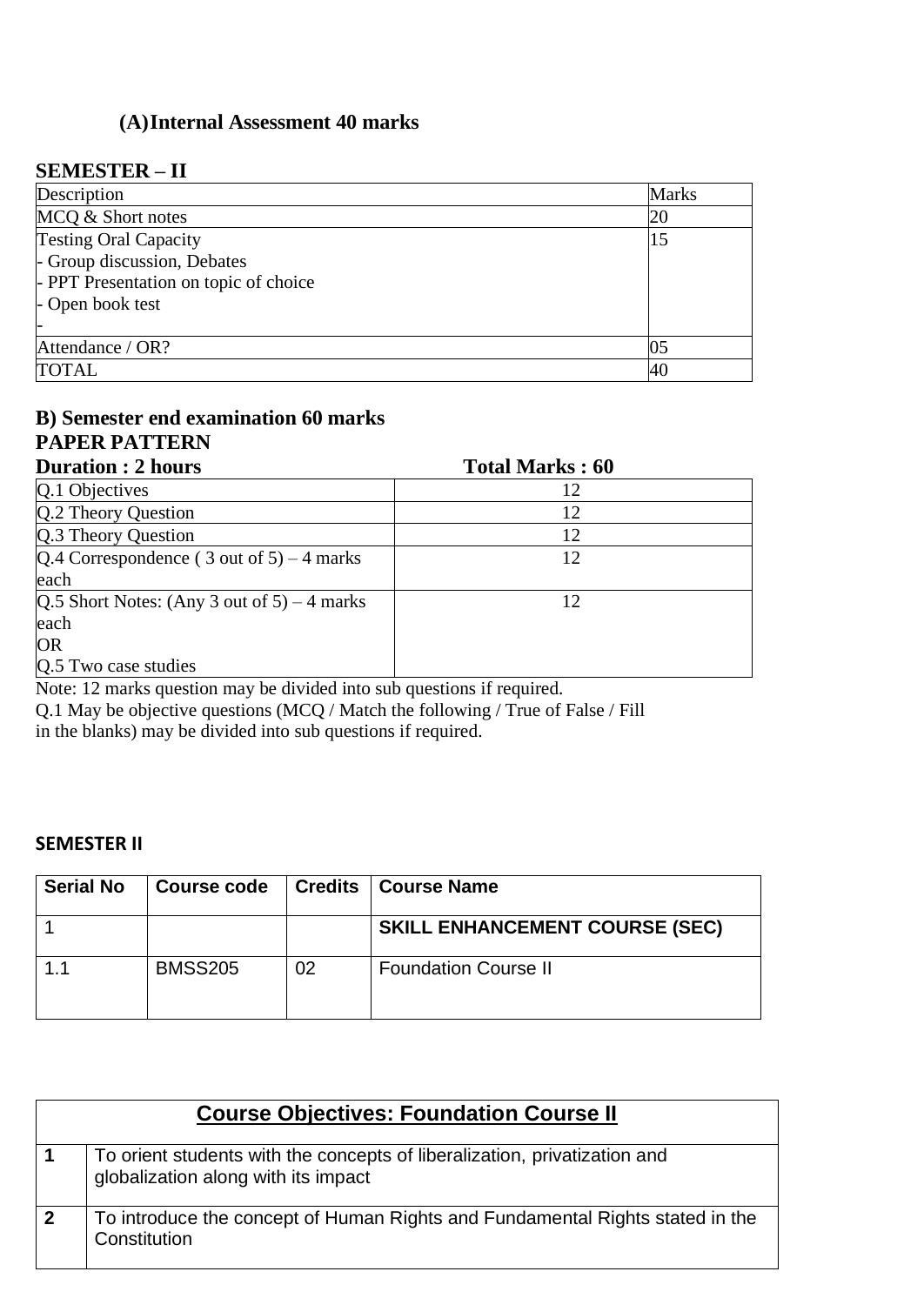| $\vert$ 3 | To improve understanding of the importance of environment and its preservation |
|-----------|--------------------------------------------------------------------------------|
|           | To equip students with an understanding of stress and its coping mechanisms    |

### **SYLLABUS:**

| ModuleNo.      | <b>Modules</b>                                                                                                      | Number         |
|----------------|---------------------------------------------------------------------------------------------------------------------|----------------|
|                |                                                                                                                     | <b>of</b>      |
|                |                                                                                                                     | lectures       |
| 1              | <b>Globalisation and Indian Society</b>                                                                             | $\overline{7}$ |
|                | Understanding the concepts of liberalization, privatization                                                         |                |
|                | and globalization; Impact of globalization on industry:                                                             |                |
|                | changes in employment and increasing<br>migration;                                                                  |                |
|                | Changes in agrarian sector due to globalization; rise in                                                            |                |
|                | corporate farming; increase in farmers suicides                                                                     |                |
| $\overline{2}$ | <b>Human Rights</b>                                                                                                 | 10             |
|                | Concept of Human Rights; The Universal                                                                              |                |
|                | Declaration of Human Rights; Human Rights constituents<br>with special reference toFundamental Rights stated in the |                |
|                | <b>Constitution; LGBTQ Rights</b>                                                                                   |                |
| 3              | <b>Ecology</b>                                                                                                      | 10             |
|                | Importance of Environment Studies in the current                                                                    |                |
|                | developmental context; Understanding<br>concepts<br>0f                                                              |                |
|                | Environment, Ecology and their interconnectedness;                                                                  |                |
|                | Environment as natural capital and connection to quality of                                                         |                |
|                | human life; Environmental Degradation- causes and                                                                   |                |
|                | impact on human life; Sustainable development- concept                                                              |                |
|                | and components; poverty and environment                                                                             |                |
| 4              | <b>Understanding Stress and Conflict</b>                                                                            | 10             |
|                | Causes of stress and conflict in individuals and society;                                                           |                |
|                | Agents of socialization and the role played by them in                                                              |                |
|                | developing the individual;                                                                                          |                |
|                | Significance of values, ethics and prejudices in developing                                                         |                |
|                | the individual; Stereotyping and Prejudice as significant                                                           |                |
|                | factors in causing conflicts in society; Aggression and                                                             |                |
| 5              | Violence as public expressions of conflict<br><b>Managing Stress and conflict in contemporary society</b>           | 8              |
|                | Types of conflicts and use of coping mechanisms for                                                                 |                |
|                | managing stress; Maslow's Theory of Self- Actualisation;                                                            |                |
|                | Different methods of responding to conflicts in society;                                                            |                |
|                | Conflict- resolution and efforts towards building peace and                                                         |                |
|                | harmony in society                                                                                                  |                |
|                | <b>Total Lectures</b>                                                                                               | 45             |
|                |                                                                                                                     |                |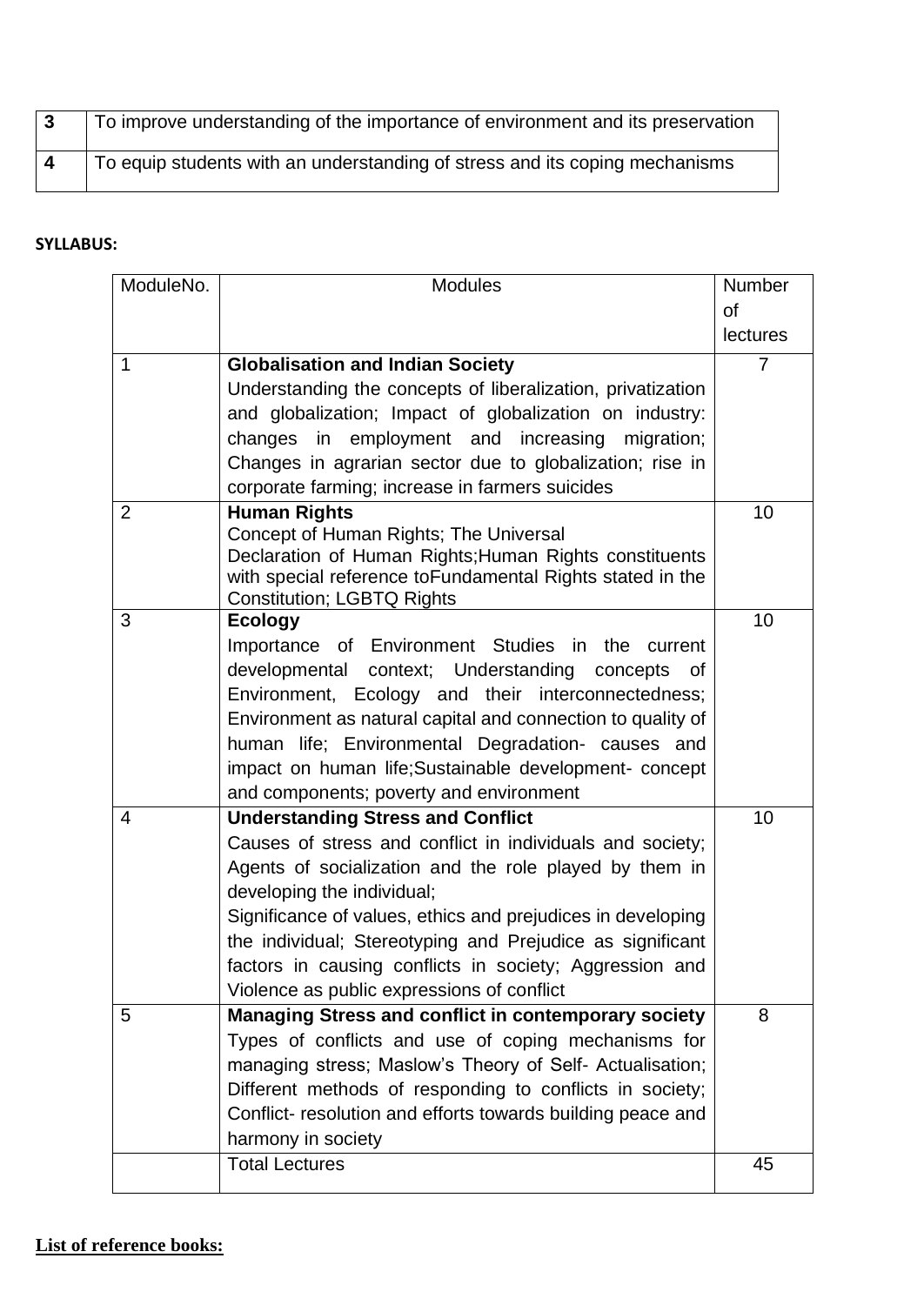### **Foundation Course II**

"Globalization in India" by Suman Gupta, TapanBasu

"Globalization Impact on Indian Economy Society and Culture" by I.L.N. Chandra SekharRao

"LGBT Rights in Human Rights perspectives" by [Dr. SukantaSarkar](https://www.amazon.in/s/ref=dp_byline_sr_book_1?ie=UTF8&field-author=Dr.+Sukanta+Sarkar&search-alias=stripbooks)

"Nonviolent Communication: A Language of Life: Life-Changing Tools for Healthy Relationships" by Marshall B. Rosenberg, Deepak Chopra

"The Headspace Guide to Meditation and Mindfulness" by [Andy Puddicombe](https://bookauthority.org/author/Andy-Puddicombe)

["Don't Bite the Hook" by PemaChodron](https://www.amazon.com/Dont-Bite-Hook-Resentment-Destructive/dp/B00BW8X5HO?tag=uuid10-20)

"The Handbook of Conflict Resolution" by Peter T. Coleman, Morton Deutsch, Eric C. Marcus

"Resolving Structural Conflicts" by Richard E. Rubenstein

### **SEMESTER II**

| <b>Serial No</b> | <b>Course code</b> |    | <b>Credits   Course Name</b> |
|------------------|--------------------|----|------------------------------|
|                  |                    |    | <b>CORE COURSES (CC)</b>     |
|                  | <b>BMSS206</b>     | 03 | <b>Business Environment</b>  |

### **COURSE OBJECTIVES**

1. To Understand the concept, significance and changing dimensions of Business

Environment, its types and tools for scanning the Environment

2. To gain insights on role of economic systems, economic planning, government policies, public sector and development banks, economic reforms, liberalization and its impact on business.

3. To understand the importance of Multinational corporations, foreign collaborations and international institutions in business

4. To learn about emerging dimensions in socio-cultural environment and its relevance for a business firm

# **Course: Business Environment**

| <b>COURSE CODE: BMSS206</b><br><b>COURSE CREDIT: 03</b> |                                                                                                                  |           |  |
|---------------------------------------------------------|------------------------------------------------------------------------------------------------------------------|-----------|--|
| Sr.No.<br>Modules                                       |                                                                                                                  | Number of |  |
|                                                         |                                                                                                                  | lectures  |  |
| 1                                                       | UNIT 1 INTRODUCTION TO BUSINESS ENVIRONMENT                                                                      | 12        |  |
|                                                         | 1. Business: Meaning, Definition, Nature & Scope, Types of<br><b>Business Organizations</b>                      |           |  |
|                                                         | 2. Business Environment: Meaning, Characteristics, Scope and<br>Significance, Components of Business Environment |           |  |
|                                                         | 3. Micro and Macro Environment: Definition, Differentiation,<br>Analysis of Business Environment, SWOT Analysis. |           |  |
|                                                         | 4. Introduction to Micro-Environment:                                                                            |           |  |
|                                                         | <b>Internal Environment:</b> Value system, Mission, Objectives,                                                  |           |  |
|                                                         | Organizational Structure, Organizational Resources, Company                                                      |           |  |
|                                                         | Image, Brand Equity                                                                                              |           |  |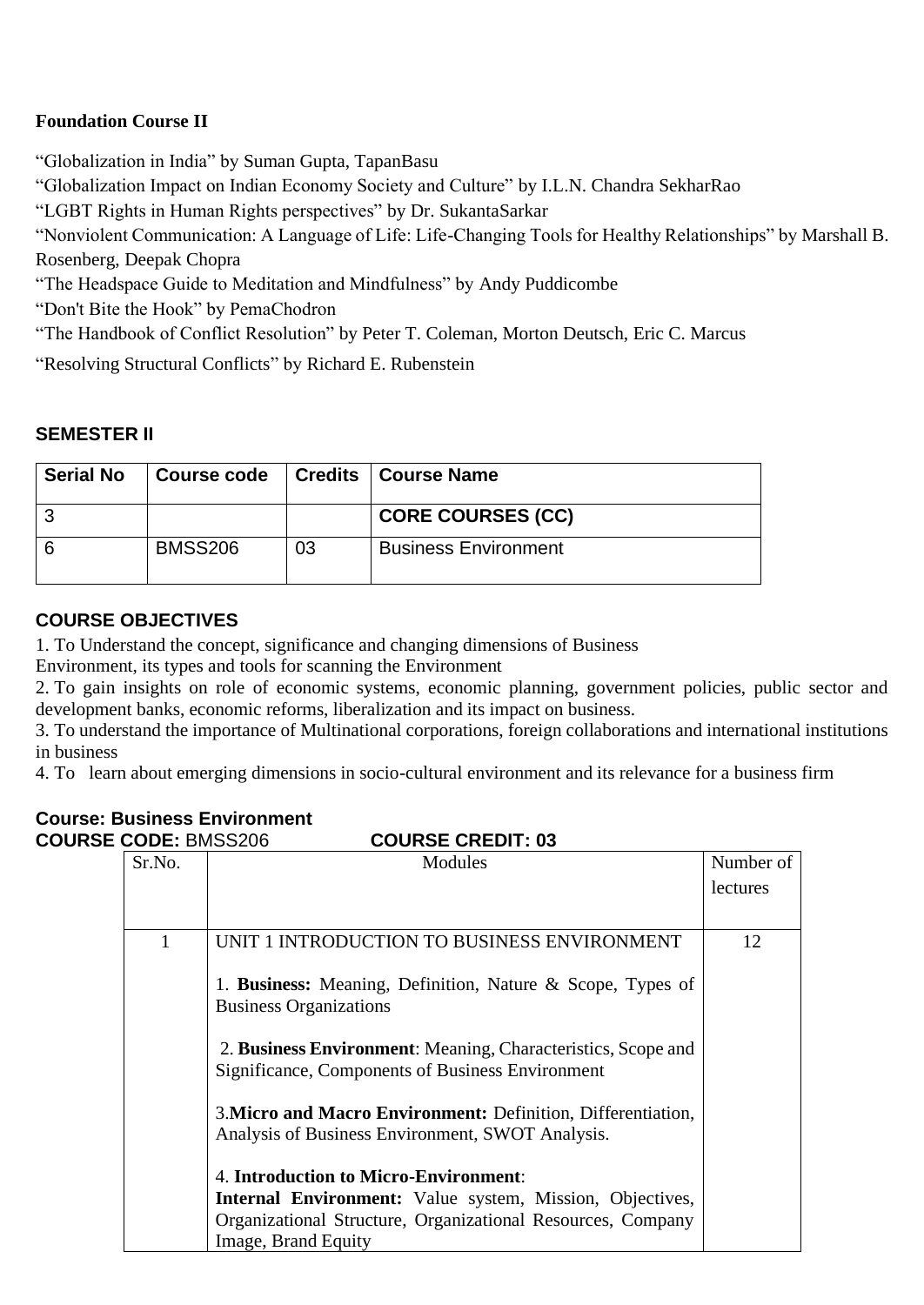|   | <b>External</b><br><b>Environment:</b><br>Firm,<br>suppliers,<br>customers,                                                                                               |    |
|---|---------------------------------------------------------------------------------------------------------------------------------------------------------------------------|----|
|   | distributors, Competitors, Society                                                                                                                                        |    |
|   | 5.Introduction to<br>Macro Components: Demographic,<br>Cultural, International, STEEPLE (Social,<br>Technological,<br>Economic, Environmental, Political, Legal, Ethical) |    |
| 2 | UNIT 2 POLITICAL AND LEGAL ENVIRONMENT                                                                                                                                    | 12 |
|   | 1. Political Institutions: Legislature, Executive, Judiciary, Role<br>of government in Business, Legal framework in India.                                                |    |
|   | 2. Economic environment: Economic system and Economic<br>policies. Concept of Capitalism, Socialism and Mixed Economy.                                                    |    |
|   | 3. Sun-rise sectors of India Economy. Challenges of Indian<br>economy.                                                                                                    |    |
| 3 | UNIT 3 SOCIAL AND CULTURAL ENVIRONMENT,<br>TECHNOLOGICAL ENVIRONMENT                                                                                                      | 12 |
|   | 1. Social and Cultural Environment: Nature, Impact of foreign<br>culture on Business, Traditional Values and its Impact, Social<br>Responsibility of Business.            |    |
|   | 2. Technological environment: Features, Impact of technology<br>on Business                                                                                               |    |
| 4 | UNIT 4 COMPETITIVE ENVIRONMENT AND STARTUPS                                                                                                                               | 12 |
|   | <b>1. Competitive Environment:</b> Meaning, Michael Porter's Five<br>Forces Analysis, Competitive Strategies                                                              |    |
|   | 2. Startups : New Business vs. Startups - Meaning, Sources of<br>finance for business                                                                                     |    |
| 5 | UNIT 5 INTERNATIONAL ENVIRONMENT                                                                                                                                          | 12 |
|   | 1. International Environment -<br>GATT/ WTO: Objective and Evolution of GATT, Uruguay<br>round, GATT v/s WTO, Functions of WTO, Pros and Cons of<br>WTO.                  |    |
|   | <b>MNCs:</b> Definition, meaning, merits, demerits, MNCs in India,<br>foreign market entry strategies                                                                     |    |
|   | FDI: Meaning, FDI concepts and functions, Need for FDI in<br>developing countries, Factors influencing FDI, FDI operations in<br>India.                                   |    |
|   | Challenges faced by International Business<br>2.<br>and<br><b>Investment Opportunities for Indian Industry.</b>                                                           |    |
|   | <b>Total Lectures</b>                                                                                                                                                     | 60 |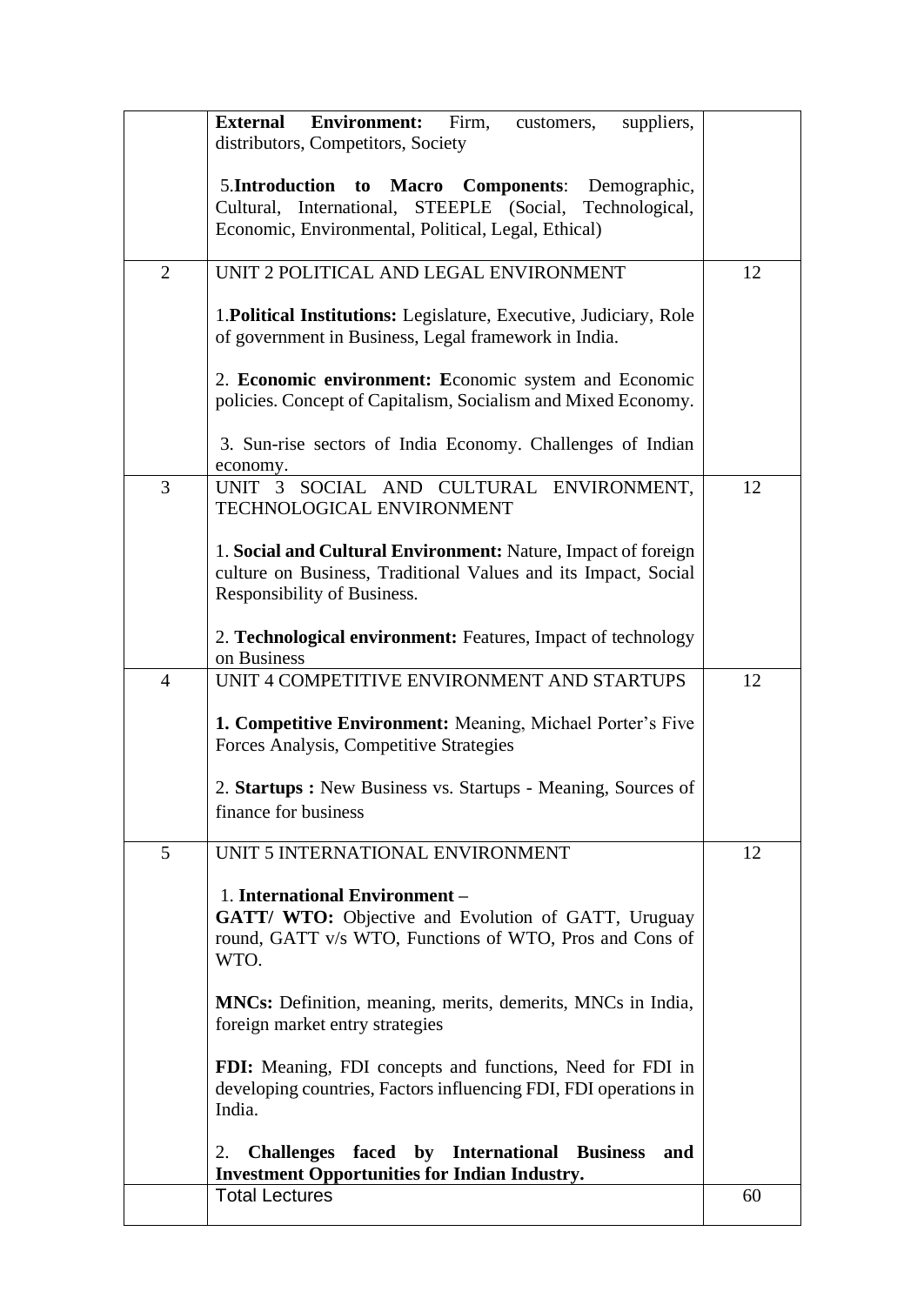### **References:**

- 1. K. Aswathappa, Essentials of Business Environment, Himalaya Publishing House, New Delhi
- 2. Mishra and Puri, Indian Economy, Himalaya Publishing House, New Delhi
- 3. Business Environment Raj Aggarwal Excel Books, Delhi
- 4. Francis Cherunilam, Business Environment-Himalaya Publishing House, New Delhi

### **SCHEME OF EXAMINATION**

The scheme of examination shall be divided into two parts:

- Internal assessment 40% i.e. 40 marks
- Semester end examination 60% i.e. 60 marks

(A)Internal Assessment 40 marks

| <b>Description</b>                                                        | <b>Marks</b> |
|---------------------------------------------------------------------------|--------------|
| 2 multiple choice tests of 20 marks each - 1 Best of 2 will be considered |              |
| Presentation/Viva/Debate/Group Discussion/Project/Open Book Exam          |              |
| Total                                                                     |              |

### (B)Semester end examination 60 marks

#### PAPER PATTERN

| Duration : 2 hours                                                     |    |  |
|------------------------------------------------------------------------|----|--|
| Total Marks: 60                                                        |    |  |
| Q.1 15 marks OR 15 marks                                               | 15 |  |
|                                                                        |    |  |
| Q.2 15 marks OR 15 marks                                               | 15 |  |
|                                                                        |    |  |
| Q.3 15 marks OR 15 marks                                               | 15 |  |
|                                                                        |    |  |
| Q.4 15 marks Case Study                                                | 15 |  |
| <b>OR</b>                                                              |    |  |
| Q.5 Short Notes: (Any 3 out of $5$ ) – 5 marks each                    |    |  |
| <b>TOTAL</b>                                                           | 60 |  |
|                                                                        |    |  |
| Note: 15 marks question may be divided into sub questions if required. |    |  |
|                                                                        |    |  |

**Passing criteria: Minimum 40% in Internal (16 out of 40) and 40% (24 out of 60) in semester end examination** 

### **Semester II**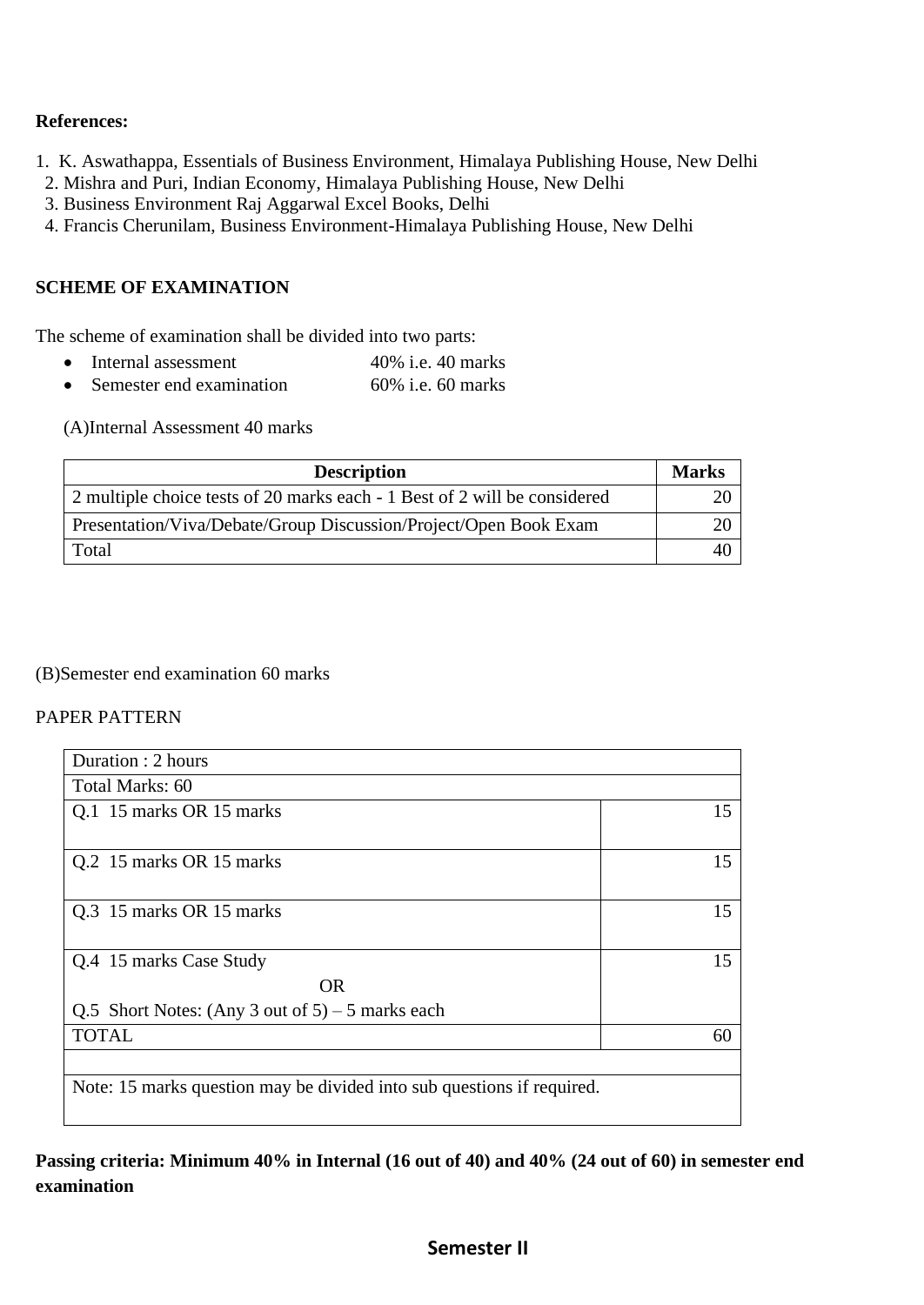# **Subject: Principles of Management**

# **Subject Code: BMS S2 07**

| SerialNo | Course code | Credits | Course Name                     |
|----------|-------------|---------|---------------------------------|
|          |             |         | CORE COURSE (CC)                |
| $1.1\,$  | BMSS207     | 03      | <b>Principles of Management</b> |

# **COURSE OBJECTIVES**

| '1. | To familiarize students with the need for traits and competencies required by managers                  |
|-----|---------------------------------------------------------------------------------------------------------|
| 2.  | To understand the basic Principles of Management                                                        |
| 3.  | To understand applications of Principles of Management to various scenarios.                            |
| 4.  | To know about the development of Management theories for effective application in<br>business scenarios |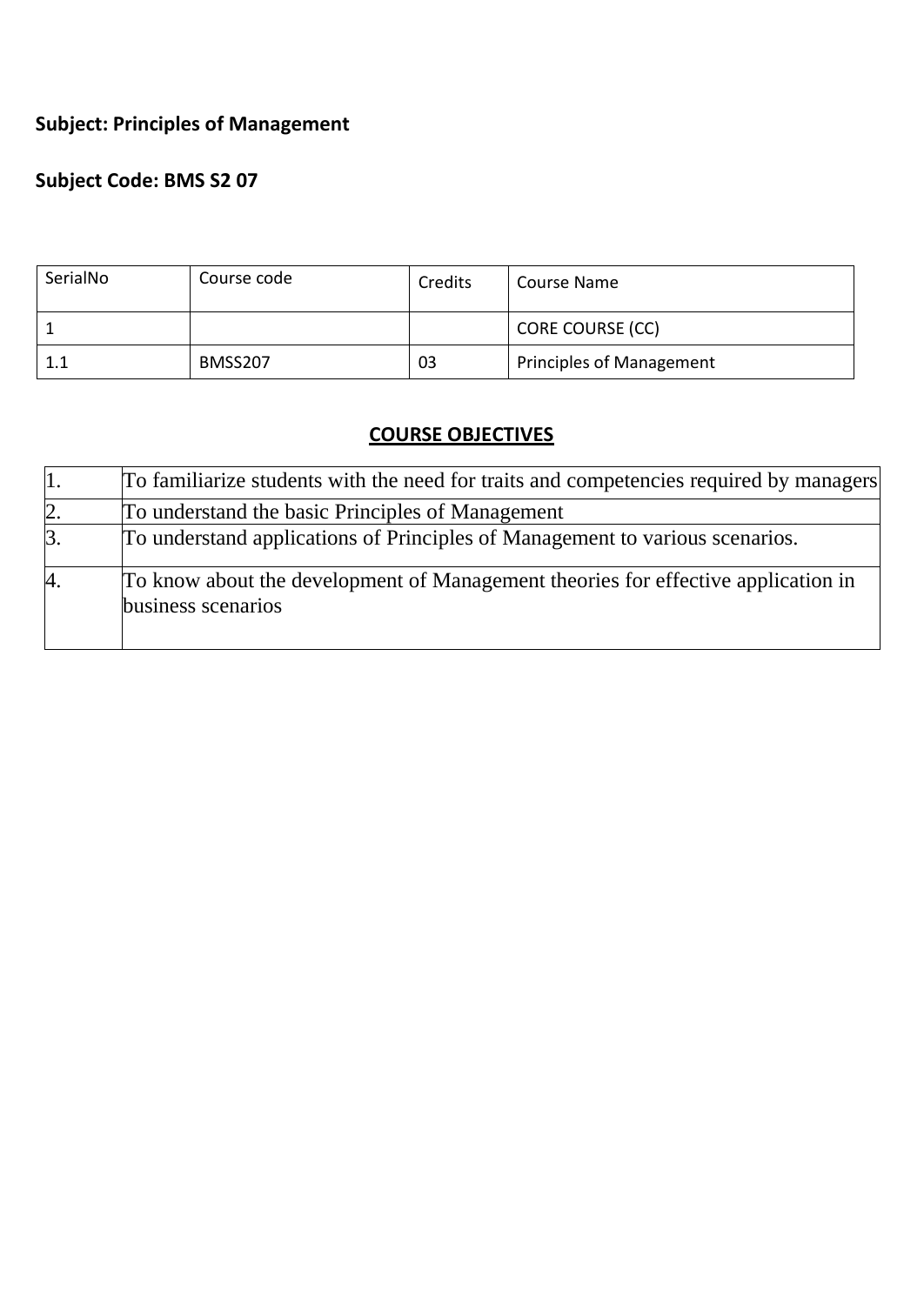## **SYLLABUS**

| <b>Syllabus</b>                                                             | No. of   |
|-----------------------------------------------------------------------------|----------|
|                                                                             | lectures |
| <b>Module -1</b>                                                            |          |
| <b>Nature of Management</b>                                                 |          |
| • Management: Concept, Significance, Role & Skills, Levels of               |          |
| Management, Concepts of PODSCORB, Managerial Grid.                          |          |
| Evolution of Management thoughts, Contribution of $F.W$ Taylor,             |          |
| Henri Fayol and Contingency Approach.                                       | 15       |
| Module-2                                                                    |          |
| <b>Planning and Decision Making</b>                                         |          |
| • Planning: Meaning, Importance, Elements, Process, Limitations<br>and MBO. |          |
| • Decision Making: Meaning, Importance, Process, Techniques of              |          |
| Decision Making.                                                            | 15       |
| Module-3                                                                    |          |
| Organizing                                                                  |          |
| • Organizing: Concepts, Structure (Formal $\&$ Informal, Line $\&$          |          |
| Staff and Matrix), Meaning, Advantages and Limitations                      |          |
| • Departmentation: Meaning, Basis and Significance                          | 15       |
| • Span of Control: Meaning, Graicunas Theory, Factors affecting             |          |
| span of Control, Centralization vs Decentralization                         |          |
| • Delegation: Authority & Responsibility relationship                       |          |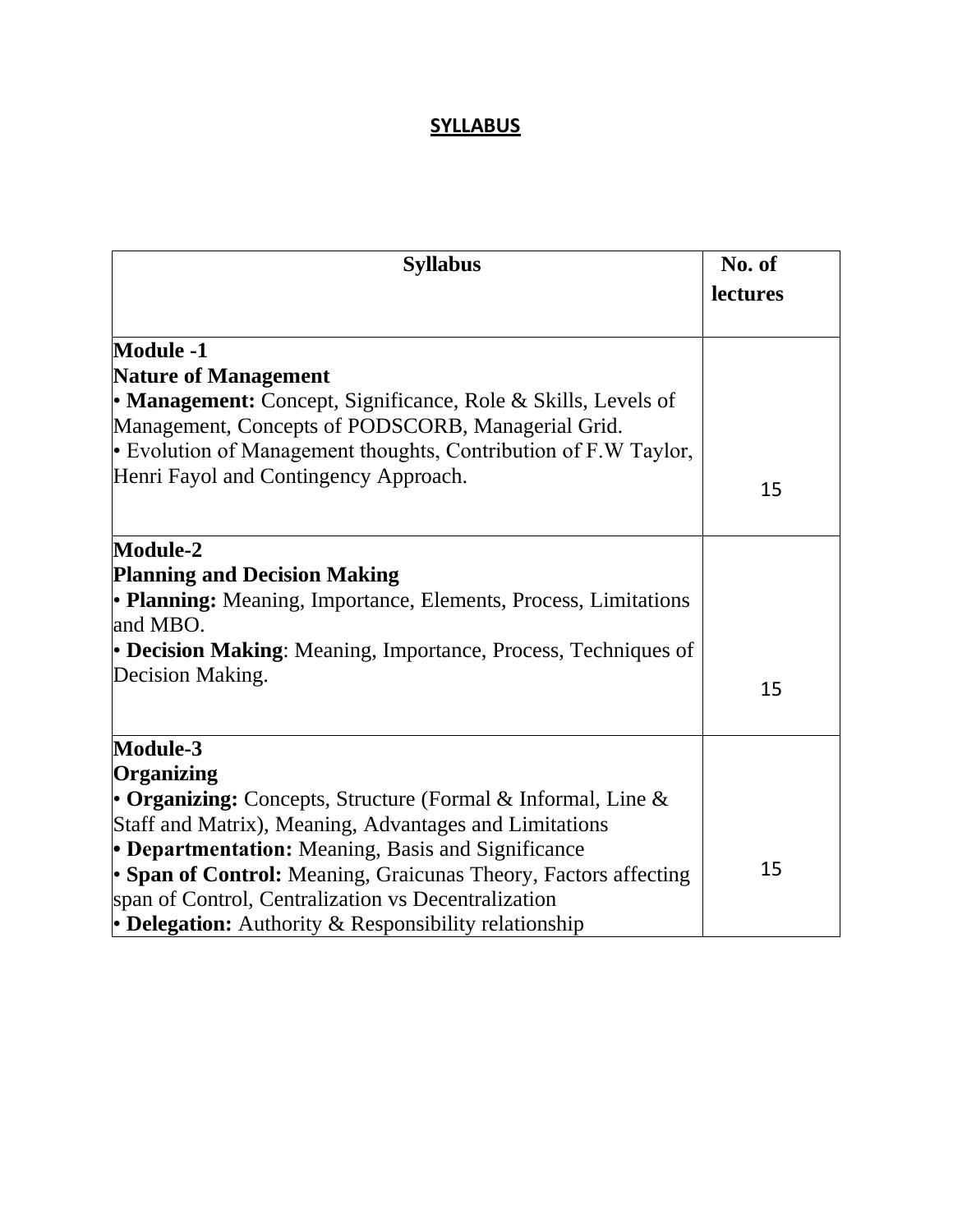| <b>Module-4</b>                                                         |  |
|-------------------------------------------------------------------------|--|
| Directing, Motivation, Co- ordination and Controlling                   |  |
| <b>Directing:</b> Meaning and Process<br>$\blacksquare$                 |  |
| Motivation at workplace: Concept of motivation Theories<br>п            |  |
| of motivation in an organisational set up.                              |  |
| • A.Maslow Need Heirachy                                                |  |
| <b>F.Hertzberg Dual Factor</b>                                          |  |
| Mc. Gregor theory $X$ and theory $Y$ .<br>$\bullet$                     |  |
| Ways of motivating through carrot (positive reinforcement)<br>$\bullet$ |  |
| and stick (negative reinforcement) at workplace.                        |  |
| <b>Co-ordination</b> as an Essence of Management<br>$\blacksquare$      |  |
| <b>Controlling:</b> Meaning, Process and Techniques<br>п                |  |
| • Recent Trends: Green Management $& CSR$                               |  |

# **REFERENCES**

- Organisational behavior: S.Robbins, PrenticeHall
- Organisational behavior: John W.Newstrom and Keith Davis, Tata **McGrawhill**
- Organisational behavior: Fred Luthans,McGrawhill,Newyork
- Organisational behaviour,K.Aswathappa,Himalaya Publishing House
- Essentials of management, Koontz,Harold, TataMcGrawhill

### **SCHEME OF EXAMINATION**

The scheme of examination shall be divided into two parts:

- Internal assessment 40% i.e. 40 marks
- Semester end examination 60% i.e. 60 marks

# A. Internal Assessment 40 marks

| <b>Descripti</b>                               | <b>Marks</b> |
|------------------------------------------------|--------------|
| on                                             |              |
| Objective type test (Best of 2, 20 marks each) | 20           |